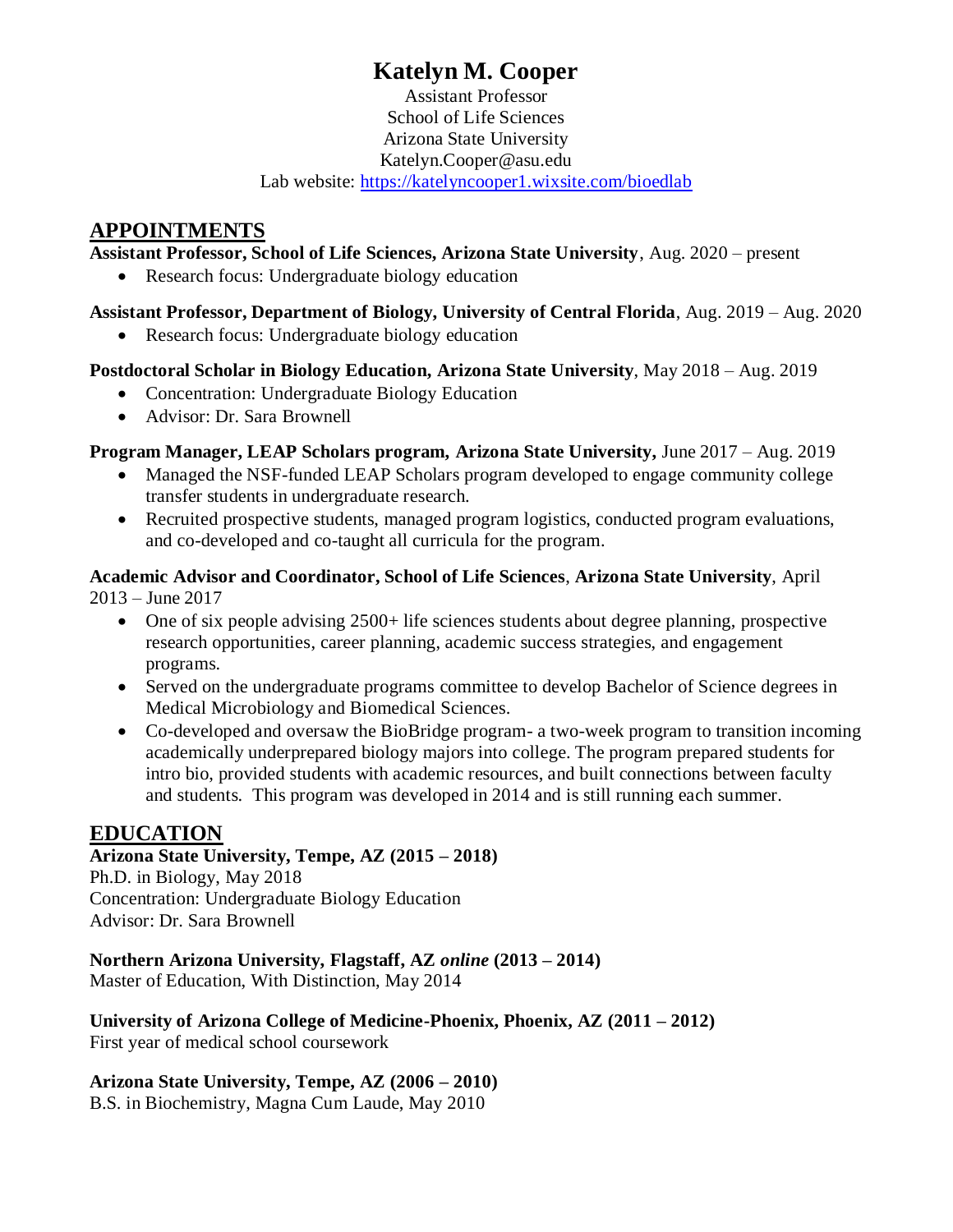# **GRANTS**

**NSF IUSE Collaborative Research: Using a Self-Guided Online Intervention to Address Student Fear of Negative Evaluation in Active Learning Undergraduate Biology Courses (2021 – 2025)**

• This collaborative grant between ASU and clinical psychologists at Stony Brook University (Dr. Jessica Schleider and Dr. Michael Mullarkey) was awarded to develop a single-session intervention to help undergraduates cope with fear of negative evaluation in the context of active learning science courses. \$300,000 total funding (\$130,214 to ASU) was awarded in December of 2021. Cooper is PI.

## **Arizona State University College of Liberal Arts and Sciences Online Undergraduate Research Scholars (OURS) Program Group-based Research Experience Seed Grant (2021-2022)**

• This grant was awarded to develop a course-based undergraduate research experience in biology education for 25 students in the School of Life Sciences online bachelor's program. \$10,000 total funding was awarded in October of 2021. Cooper is PI.

### **NSF IUSE: Developing a bioinformatics Course-based Undergraduate Research Experience for online students (2021-2024).**

• This grant was awarded to develop and assess a bioinformatics CURE to serve students enrolled in the ASU online B.S. in Biological Sciences program. \$300,000 funded March 2021. Cooper is Co-PI (PI: Melissa Wilson).

## **NSF IUSE: Exploring the Effect of Shared Identities Between Instructors and Students in the Undergraduate Biology Classroom (2021-2024).**

• This grant assesses the impacts on students when biology instructors share their LGBTQ+ identities in the context of college biology classrooms. Specifically, the project examines the impact on students' sense of belonging and science identities for both LGBTQ+ students and those with other concealable stigmatized identities. \$300,000 total funded February 2021. Cooper is PI.

# **NSF RCN-UBE Incubator: Undergraduate Learning Environments in Biology (2020-2021).**

• This grant brings together biology education researchers, psychiatrists, psychologists, and student support specialists to identify sources of anxiety in active-learning biology classrooms, design interventions to help lessen student anxiety, and to spur new research related to student anxiety in this unique context. \$74,319 total funded August 2020. Cooper is PI.

### **NSF INCLUDES Planning Grant: Developing a Shared Vision for Engaging Persons with Disabilities in Science and Engineering (2020-2021).**

• This planning award is to develop a shared vision for classrooms that engage persons with disabilities in science and engineering. \$100,000 total funded. Cooper is Co-PI (PI: Kristen Parrish).

# **University of Central Florida Interdisciplinary Team Building Award (2019).**

• Towards a Center for Discipline-based Education Research at UCF: Flexible, Accessible, Equitable, and Transferable strategies for Post-Secondary STEM Education. \$40,000 total funded December 2019. Cooper is Co-PI (PI: Jacqueline Chini).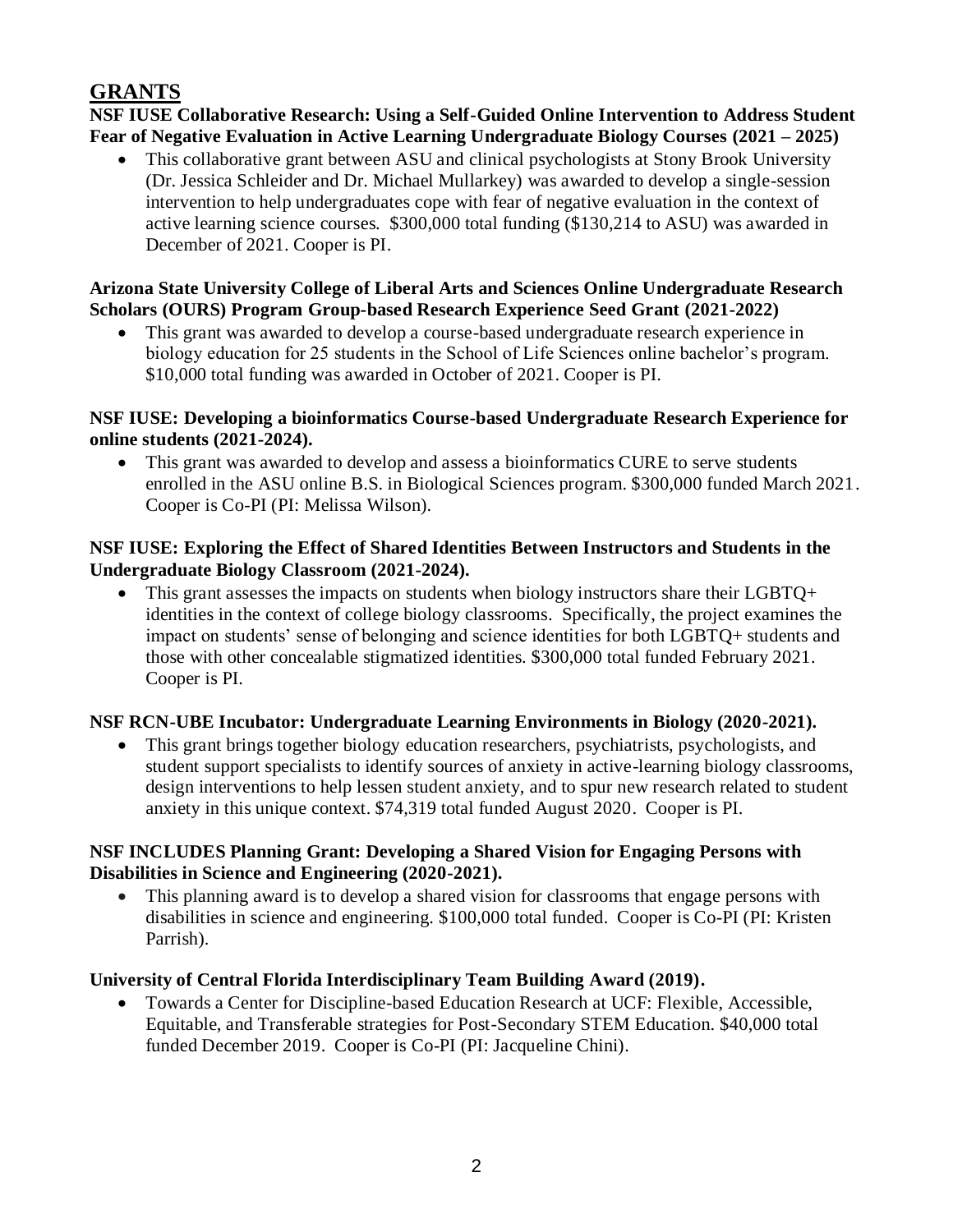#### **National Science Foundation (NSF) S-STEM Making the LEAP from Transfer Student to Researcher (2017).**

• Contributed preliminary data and co-wrote the grant proposal as a graduate student, which was successfully awarded. \$999,965. Served as the program manager for the LEAP Scholars program for two years.

# **ASU Lincoln Center for Applied Ethics Grant (2015).**

• Awarded \$7000 to determine the unwritten rules of undergraduate research

# **Pending awards**

**NSF CAREER:** Addressing the undergraduate and graduate mental health crisis in biology: Identifying aspects of research that exacerbate student depression and developing interventions *(This grant has been reviewed positively and is in strong consideration for funding. NSF is currently reviewing the submitted negotiation letter).*

• This \$985,868 project proposes to use an exploratory sequential mixed-methods design to examine the relationship between scientific research and depressive symptoms among undergraduate and graduate students in the life sciences. Additionally, the project will develop and evaluate single-session interventions to help undergraduate and graduate students cope with aspects of scientific research that can exacerbate depressive symptoms.

# **PUBLICATIONS**

**40 total publications:** 38 peer reviewed publications, 1 book chapter, and 1 teaching article. 25 firstauthor or co-first-author publications. 10 senior author publications. 6 papers resulting from bio ed CUREs that I have taught. Corresponding authorships are underlined, co-first authorships are designated with #, students that I have trained are designated with \*, and students who conducted research as part of a biology education research course-based research experiences (CUREs or CREs) that I have taught are designated with  $\hat{\ }$ .

# **Peer Reviewed Journal Articles**

38. Gin LE\*, Pais, DA\*, Parrish K, Brownell SE, **Cooper KM**. New online accommodations are not enough: The mismatch between student needs and supports given for students with disabilities during the COVID-19 pandemic. Accepted with minor revisions at the Journal of Microbiology and Biology Education.

37. Mohammed TF<sup>\*#^</sup>, Nadile EM<sup>\*#^</sup>, Busch CA<sup>\*#^</sup>, Brister D<sup>&^</sup>, Claiborne CT<sup>&^</sup>, Edwards BA<sup>&^</sup>, Gazing Wolf J&^, Lunt C&^, Tran M^&, Vargas C&^, Walker KM&^, Warkina TD&^, Witt ML&, Brownell SE, Zheng Y, **Cooper KM**. Aspects of large-enrollment online college science courses that exacerbate and alleviate student anxiety. CBE Life Sciences Education. Nov. 2021*.*  #These first authors contributed equally. &These authors contributed equally. <https://www.lifescied.org/doi/10.1187/cbe.21-05-0132>

36. Supriya K, Mead C, Anbar A, Caulkins JL, Collins JP, **Cooper KM**, Lepore PC, Lewis T, Pate A, Scott RA, Brownell SE. Undergraduate biology students received higher grades during COVID-19 but perceived negative effects on learning. Frontiers in Higher Education. Oct. 2021. [https://www.frontiersin.org/articles/10.3389/feduc.2021.759624/full?&utm\\_source=Email\\_to\\_authors\\_](https://www.frontiersin.org/articles/10.3389/feduc.2021.759624/full?&utm_source=Email_to_authors_&utm_medium=Email&utm_content=T1_11.5e1_author&utm_campaign=Email_publication&field=&journalName=Frontiers_in_Education&id=759624) [&utm\\_medium=Email&utm\\_content=T1\\_11.5e1\\_author&utm\\_campaign=Email\\_publication&field=&](https://www.frontiersin.org/articles/10.3389/feduc.2021.759624/full?&utm_source=Email_to_authors_&utm_medium=Email&utm_content=T1_11.5e1_author&utm_campaign=Email_publication&field=&journalName=Frontiers_in_Education&id=759624) [journalName=Frontiers\\_in\\_Education&id=759624](https://www.frontiersin.org/articles/10.3389/feduc.2021.759624/full?&utm_source=Email_to_authors_&utm_medium=Email&utm_content=T1_11.5e1_author&utm_campaign=Email_publication&field=&journalName=Frontiers_in_Education&id=759624)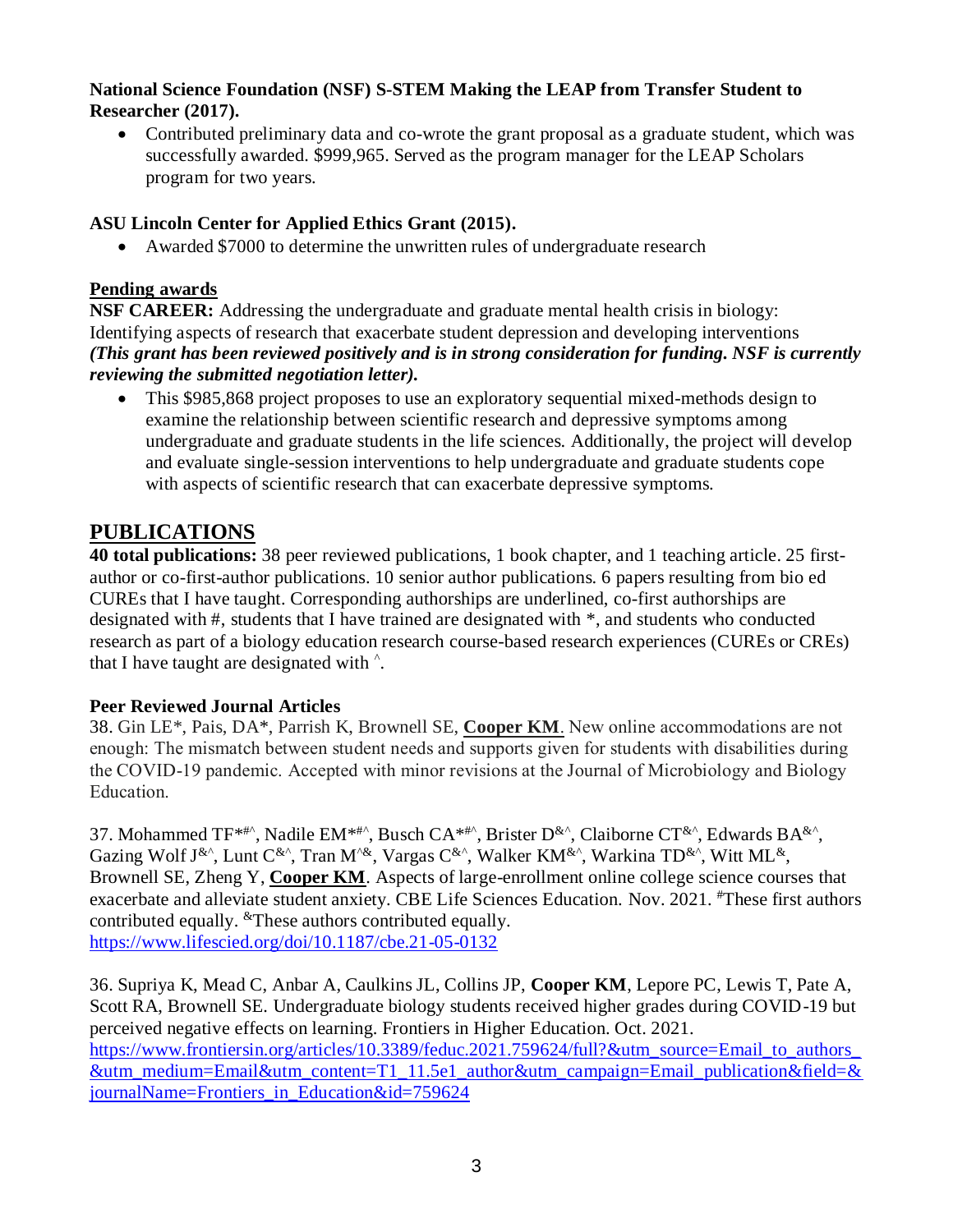35. Yannier N, Hudson SE, Koedinger KR, Hirsh-Pasek K, Michnick Golinkoff R, Munakata Y, Doebel S, Schwartz DL, Deslauriers L, McCarty L, Callaghan K, Theobald EJ, Freeman S, **Cooper KM**, Brownell SE. Instructor decisions and student anxiety in Active learning: "Hands-on" meets "minds-on". Science. Sept. 2021. <https://www.science.org/doi/abs/10.1126/science.abj9957>

### *Article is in the top 5% of all research outputs ever tracked by Altmetric*

34. Gin LE<sup>\*</sup>, Clark CE<sup>^</sup>, Elliott DB<sup>^</sup>, Roderick TB<sup>^</sup>, Scott RA<sup>^</sup>, Arellano D<sup>^</sup>, Ramirez D<sup>^</sup>, Vargas C<sup>^</sup>, Velarde K<sup>^</sup>, Aeschliman A<sup>^</sup>, Avalle ST<sup>^</sup>, Berkheimer J<sup>^</sup>, Campos R<sup>^</sup>, Gerbasi M<sup>^</sup>, Hughes S<sup>^</sup>, Roberts JA<sup>^</sup>, White QM<sup>^</sup>, Wittekind E<sup>^</sup>, Zheng Y, Cooper KM<sup>#</sup>, Brownell SE<sup>#</sup>. An exploration across institution types of undergraduate life sciences student decisions to stay in or leave an academic-year research experience. CBE Life Sciences Education. Aug. 2021. #These senior authors contributed equally. [https://www.lifescied.org/doi/10.1187/cbe.21-04-0108.](https://www.lifescied.org/doi/10.1187/cbe.21-04-0108)

33. Turner AN, Challa AK, **Cooper KM**. Student perceptions of authoring a publication stemming from a course-based undergraduate research experience (CURE). CBE Life Sciences Education. Aug. 2021[. https://www.lifescied.org/doi/pdf/10.1187/cbe.21-02-0051](https://www.lifescied.org/doi/pdf/10.1187/cbe.21-02-0051)

32. Gin LE<sup>\*#</sup>, Wiesenthal NJ<sup>\*#</sup>, Ferreira I\*, **Cooper KM**. Ph.Depression: Examining how graduate research and teaching affect depression in life sciences Ph.D. students. CBE Life Sciences Education. July 2021. #These authors contributed equally. <https://www.lifescied.org/doi/10.1187/cbe.21-03-0077>

### **Commentary**

Morrison, N. (2021). Put Children In The Driving Seat Of Their Own Learning For Better Results. *Forbes.*

Silezar J. (2021). 'Active learning' helps students learn better by engaging them physically. *The Harvard Gazette*

Article was highlighted in dozens of other news outlets including *U.S. News, Times Higher Education,* and *MSN*

Langin K. (2021). This lab asked depressed Ph.D. students what's hardest- and what parts of grad school help them cope*. Science Magazine.* 

31. Nadile EM\*, Williams KD^&, Wiesenthal NJ^&\* , Stahlhut KN^&, Sinda KA^&, Sellas CF^&, Salcedo F<sup>^&</sup>, Rivera Comacho<sup>^&</sup>, YI, Perez SG<sup>^&</sup>, King ML<sup>^&</sup>, Hutt AE<sup>^&</sup>, Heiden A<sup>^&</sup>, Gooding G<sup>^&</sup>, Gomez-Rosado JO<sup>^&</sup>, Ford SA<sup>^&</sup>, Ferreira I<sup>^&</sup>, Chin MR<sup>^&</sup>, Bevan-Thomas WD<sup>^&</sup>, Barreiros BM<sup>^&</sup>, Alfonso E<sup>1&</sup>, Zheng Y, Cooper KM. Gender differences in student comfort voluntarily asking and answering questions in large-enrollment college science courses. Journal of Microbiology & Biology Education. &These authors contributed equally. June 2021. [https://journals.asm.org/doi/epub/10.1128/jmbe.00100-](https://journals.asm.org/doi/epub/10.1128/jmbe.00100-21) [21](https://journals.asm.org/doi/epub/10.1128/jmbe.00100-21)

30. Gin LE\*, Guerrero FA\*, Brownell SE, **Cooper KM**. COVID-19 and undergraduates with disabilities: Challenges resulting from the rapid transition to online course delivery for students with disabilities in undergraduate STEM. CBE Life Sciences Education. June 2021. <https://www.lifescied.org/doi/10.1187/cbe.21-02-0028>

29. Gin LE<sup>#\*</sup>, Scott RA<sup>#\*</sup>, Pfeiffer LD<sup>\*</sup>, Zheng Y, Cooper KM<sup>&</sup>, Brownell SE<sup>&</sup>. It's in the syllabus... or is it? How syllabi can serve as tools for creating inclusive classrooms. Advances in Physiology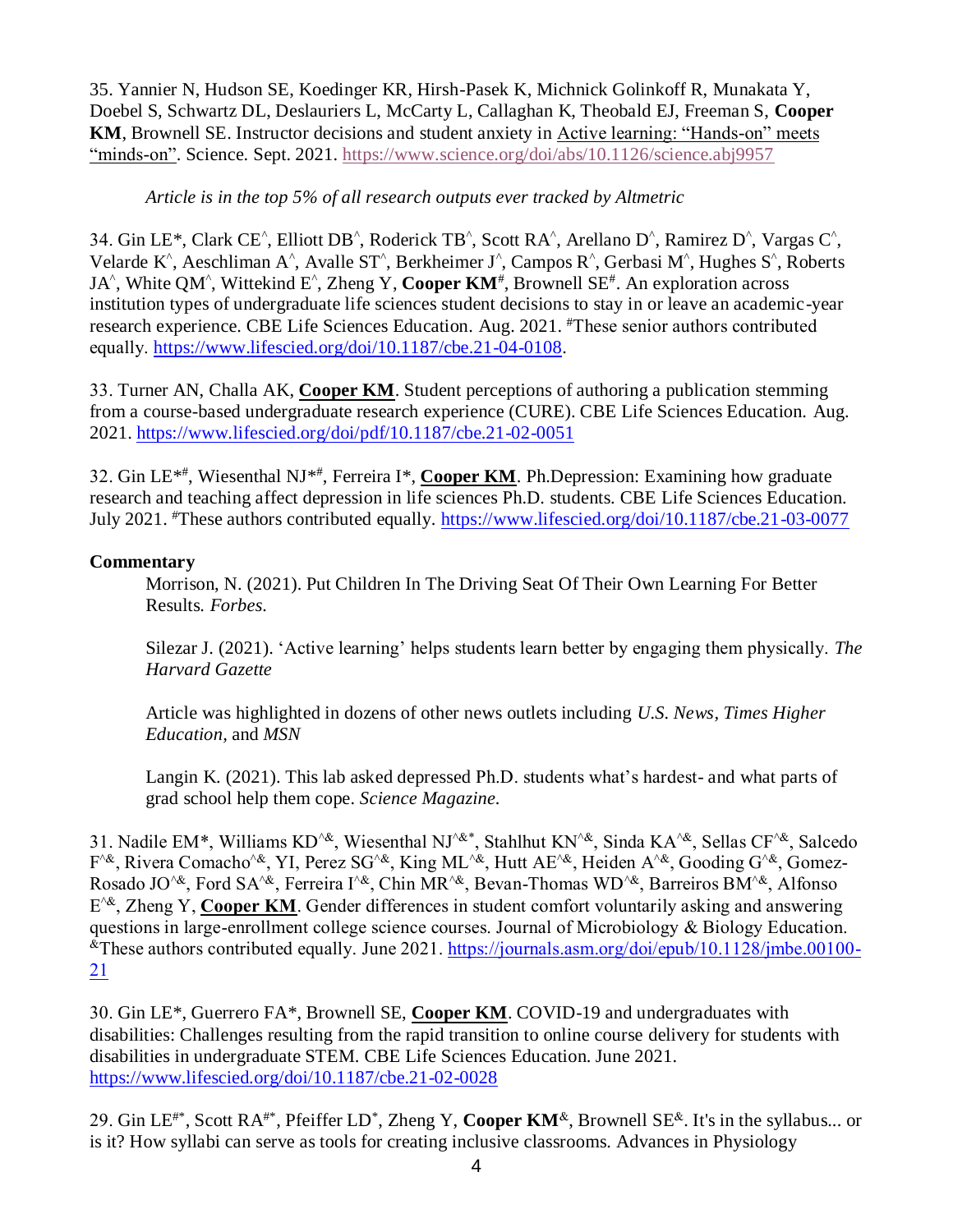Education. April 2020. <sup>#</sup>these authors contributed equally, <sup>&</sup>these senior authors contributed equally. April 2021. <https://journals.physiology.org/doi/full/10.1152/advan.00119.2020>

28. Ding Lu, **Cooper KM**, Stephens MD\*, Chi MTH, Brownell SE. Learning from error episodes in dialog-videos: A comparison between higher- and lower-performing undergraduates in an authentic course study. Australasian Journal of Educational Technology. April 2021. [https://ajet.org.au/index.php/AJET/article/view/6239](https://urldefense.com/v3/__https:/ajet.org.au/index.php/AJET/article/view/6239__;!!IKRxdwAv5BmarQ!JOuB7tVVXRjQfuOmqhuavG9FX4wTuPtjVKQBzwZbh0D2I3YftF4L1Sa4of2dV68Be99DRK0$)

27. **Cooper KM**, Cala JM\*, Brownell SE. Cultural capital in undergraduate research: An exploration of how biology students operationalize knowledge to access research experiences at a large, public research-intensive institution. International Journal of STEM Education. February 2021. <https://stemeducationjournal.springeropen.com/articles/10.1186/s40594-020-00265-w>

### **Commentary**

Young N. (2021). The ten "unwritten" rules of getting involved in undergraduate research. PERbites Accessible Physics Education Research.

McGlynn T. (2021). Recommended reads #189. *Small Pond Science.*

26. **Cooper KM**, Schinske JN, Tanner KD. Reconsidering the Share of a Think-Pair-Share: Emerging Limitations, Alternatives and Opportunities for Research. CBE Life Sciences Education. January 2021. <https://www.lifescied.org/doi/pdf/10.1187/cbe.20-08-0200>

25. Nadile EM\*, Alfonso E<sup> $\alpha$ </sup>, Barreiros BM<sup> $\alpha$ </sup>, Bevan-Thomas WD<sup> $\alpha$ </sup>, Brownell SE, Chin MR<sup> $\alpha$ </sup>, Ferreira  $\int_{0}^{\infty}$ , Ford SA<sup> $\alpha$ </sup>, Gin LE<sup>\*</sup>, Gomez-Rosado JO<sup> $\alpha$ </sup>, Gooding G<sup> $\alpha$ </sup>, Heiden A<sup> $\alpha$ </sup>, Hutt AE<sup> $\alpha$ </sup>, King ML^&, Perez SG^&, Rivera Camacho YI^&, Salcedo F^&, Sellas CF^&, Sinda KA^&, Stahlhut KN^&, Stephens MD<sup>\*</sup>, Wiesenthal NJ<sup>^&\*</sup>, Williams KD<sup>^&</sup>, Zheng Y, Cooper, KM. Call on me! Undergraduates' perceptions of voluntarily asking and answering questions in front of largeenrollment science classes. PLoS One. <sup>&</sup>These authors contributed equally. January 2021. <https://journals.plos.org/plosone/article/comments?id=10.1371/journal.pone.0243731>

24. Cooper KM<sup>#</sup>, Knope ML<sup>#</sup>, Munstermann M, Brownell SE. Students who analyze their own data in a course-based undergraduate research experience (CURE) show gains in scientific identity and emotional ownership of research. Journal of Microbiology and Biology Education. Nov. 2020*.* #These authors contributed equally. [https://www.asmscience.org/docserver/fulltext/jmbe/21/3/jmbe-21-](https://www.asmscience.org/docserver/fulltext/jmbe/21/3/jmbe-21-69.pdf?expires=1605909972&id=id&accname=guest&checksum=ABCD6EB2A0D9A1D54606A8AFABC48E58) [69.pdf?expires=1605909972&id=id&accname=guest&checksum=ABCD6EB2A0D9A1D54606A8AF](https://www.asmscience.org/docserver/fulltext/jmbe/21/3/jmbe-21-69.pdf?expires=1605909972&id=id&accname=guest&checksum=ABCD6EB2A0D9A1D54606A8AFABC48E58) [ABC48E58](https://www.asmscience.org/docserver/fulltext/jmbe/21/3/jmbe-21-69.pdf?expires=1605909972&id=id&accname=guest&checksum=ABCD6EB2A0D9A1D54606A8AFABC48E58)

23. Gin LE<sup>\*</sup>, Guerrero FA<sup>\*</sup>, Cooper KM<sup>#</sup>, Brownell SE<sup>#</sup>. Accessible active learning: To what extent is active learning inclusive for science undergraduates with disabilities? CBE Life Sciences Education. #These senior authors contributed equally. October 2020. <https://www.lifescied.org/doi/pdf/10.1187/cbe.20-03-0049>

### **Commentary**

Guerrero FA. (2020). Helping to support science undergraduates with disabilities in an active learning setting. *ASU SOLS Teach Tech Blog.*

22. Cooper KM<sup>#</sup>, Auerbach AJ, Bader JD, Beadles-Bohling AS, Brashears JA, Cline E, Eddy SE, Elliott DB^ , Farley E, Fuselier L, Heinz HM, Josek T, Lane AK, Lo SM, Maloy J, Nugent M, Offerdahl E, Palacios-Moreno J, Ramos J, Reid JW, Sparks RA, Stephens M\*, Waring AL, Gormally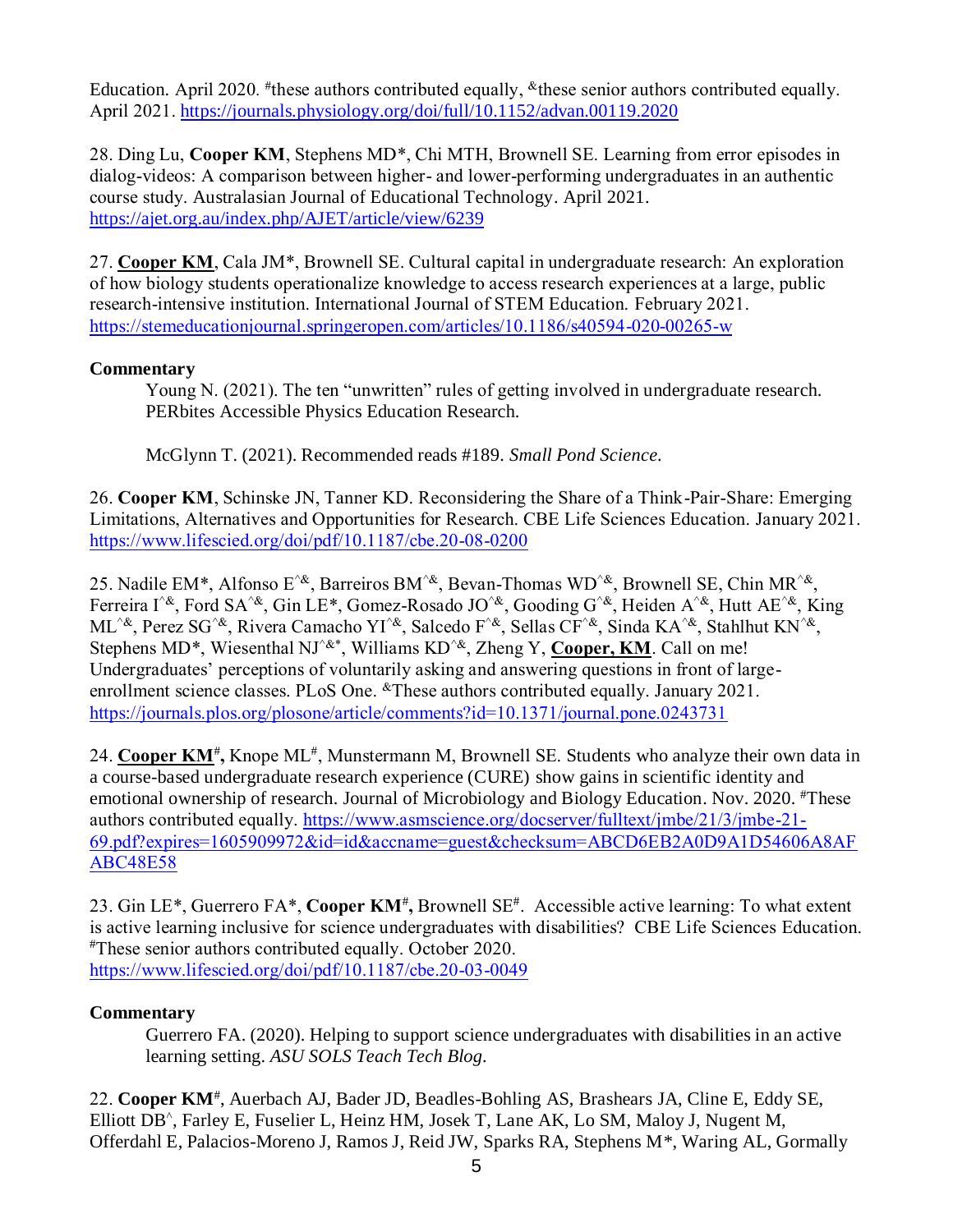$C^*$ , Brownell SE<sup>#</sup>. Fourteen recommendations to create a more inclusive environment for LGBTQ+ individuals in academic biology. CBE Life Sciences Education. July 2020. #These authors contributed equally <https://www.lifescied.org/doi/10.1187/cbe.20-04-0062>

*Article is in the top 1% of all research outputs ever tracked by Altmetric and is #4 of 669 outputs from the CBE Life Sciences Education.*

#### **Commentary**

Brownell. S. (2020). Tips to Make your Classroom More Inclusive for LGBTQ+ Students. *ASU Teach Tech Blog.*

21. **Cooper KM**, Gin LE\*, Brownell SE. Depression as a concealable stigmatized identity: What influences whether students conceal or reveal their depression in undergraduate research experiences? International Journal of STEM Education. June 2020.

<https://stemeducationjournal.springeropen.com/articles/10.1186/s40594-020-00216-5>

Cooper K. (2020). How can we, as mentors, help undergraduate researchers with depression? *BMC On Society.* Part of Springer Nature.

20. Downing VR<sup>#\*</sup>, Cooper KM<sup>#</sup>, Cala JM<sup>\*</sup>, Gin LE<sup>\*</sup>, Brownell SE. Fear of negative evaluation and student anxiety in community college active learning science courses. CBE Life Sciences Education. May 2020. <sup>#</sup>These authors contributed equally.<https://www.lifescied.org/doi/10.1187/cbe.19-09-0186>

19. Cooper KM<sup>#</sup>, Gin LE<sup>#\*</sup>, Barnes ME, Brownell SE. An exploratory study of students with depression in undergraduate research experiences. CBE Life Sciences Education*. In press.* #These authors contributed equally. May 2020. [https://www.lifescied.org/doi/full/10.1187/cbe.19-11-](https://www.lifescied.org/doi/full/10.1187/cbe.19-11-0217?af=R) [0217?af=R](https://www.lifescied.org/doi/full/10.1187/cbe.19-11-0217?af=R)

*Article is in the top 3% of all research outputs ever tracked by Altmetric and is #16 of 648 outputs from the CBE Life Sciences Education.*

### **Commentary**

Seckel. S. (2020). Depression can hit science undergrads hard: What to do about it. *ASU Now.*

McGlynn T. (2020). Recommended reads #174. *Small Pond Science.*

Cooper K. (2020). How can we, as mentors, help undergraduate researchers with depression? *BMC On Society.* Part of Springer Nature.

18. **Cooper KM**, Nadile EM\*, Brownell SE. Don't joke about me: Student identities and perceptions of instructor humor in college science courses. Journal of Microbiology and Biology Education for the Inclusive Science special issue. April 2020.

<https://www.asmscience.org/content/journal/jmbe/10.1128/jmbe.v21i1.2085>

### **Commentary**

Nidel EM. (2020). Instructors, be careful about joking around: Science students find topics about own identity offensive. *ASU SOLS Teach Tech Blog.*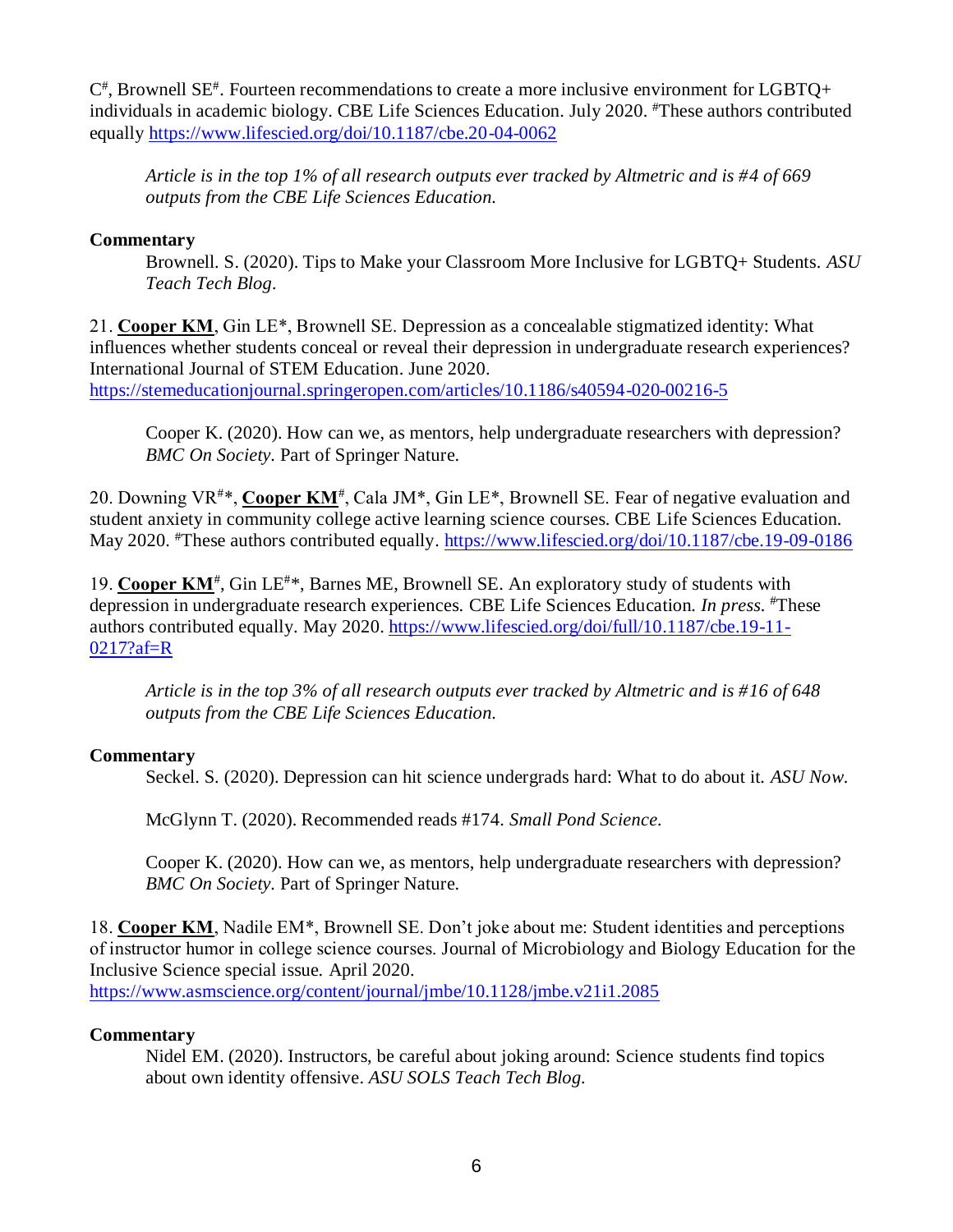17. **Cooper KM,** Blattman JN, Hendrix T\*, Brownell SE. The impact of broadly relevant novel discoveries on student project ownership in a traditional lab course turned CURE. CBE- Life Sciences Education. November 2019. <https://www.lifescied.org/doi/10.1187/cbe.19-06-0113>

16. **Cooper KM**, Brownell SE, Gormally C. Coming out to the class: Identifying factors that influence college biology instructor decisions about whether to reveal their LGBQ identity in class. Journal of Women and Minorities in Science and Engineering. October 2019. [http://www.dl.begellhouse.com/journals/00551c876cc2f027,4a7f1b59629473cd,3610e1d3176d3d99.ht](http://www.dl.begellhouse.com/journals/00551c876cc2f027,4a7f1b59629473cd,3610e1d3176d3d99.html) [ml](http://www.dl.begellhouse.com/journals/00551c876cc2f027,4a7f1b59629473cd,3610e1d3176d3d99.html)

15. **Cooper KM# ,** Gin LE**#\***, Akeeh B**^** , Clark CE**^** , Hunter JS**^** , Roderick TB**^** , Elliott DB**^** , Gutierrez LA**^** , Mello RM**^** , Pfeiffer LD**^** , Scott RA**\*^**, Arellano D**^** , Ramirez D**^** , Valdez EM**^** , Vargas C**^** , Velarde K**^** , Zheng Y, Brownell SE. Factors that predict biological sciences student persistence in undergraduate research experiences. PLoS One. August 2019. <https://journals.plos.org/plosone/article?id=10.1371/journal.pone.0220186>

#### **Commentary:**

Leander, S. (2019) ASU study shows positive lab environment critical for undergraduate success in research*. ASU Now.*

Highlighted by *Phys.Org, Science Daily, and Eureka Alert.*

Flaherty, C. (2018) Lab climate and persistence in undergraduate research? *Inside Higher Ed.*

Scott, R. (2019). Not all undergraduate research experiences are good. *ASU SOLS Teach Tech Blog.*

Seckel. S. (2020). Depression can hit science undergrads hard: What to do about it. *ASU Now.*

Johnson. K. (2020). Strategies and tips for inclusive advising. *PECOP Blog.*

Vargis C., Cooper K., (2020). How can we create more inclusive undergraduate research experiences for people excluded because of their ethnicity or race (PEERs)? *ASU SOLS Teach Tech Blog.*

Featured on SEISMIC Office Hours, a podcast hosted by Solina Solanki (June 2021).

14. Cooper KM<sup>#</sup>, Gin LE<sup>#\*</sup>, Brownell SE. Diagnosing differences in what undergraduates in a fully online and in-person program know and do regarding medical school admission. (#these authors contributed equally). Advances in Physiology Education. May 2019. <https://www.physiology.org/doi/10.1152/advan.00028.2019>

#### **Commentary:**

Balli E. The College launches new Online Undergraduate Research Scholars Program. ASU News. September 2021. [https://news.asu.edu/20210921-college-launches-new-online](https://news.asu.edu/20210921-college-launches-new-online-undergraduate-research-scholars-program)[undergraduate-research-scholars-program](https://news.asu.edu/20210921-college-launches-new-online-undergraduate-research-scholars-program)

13. **Cooper KM**, Brownell SE. Developing Discipline-based Education Research Course-based Research Experiences: Lessons learned and recommendations. Journal of Microbiology and Biology Education. September 2018.

<http://www.asmscience.org/content/journal/jmbe/10.1128/jmbe.v19i2.1567>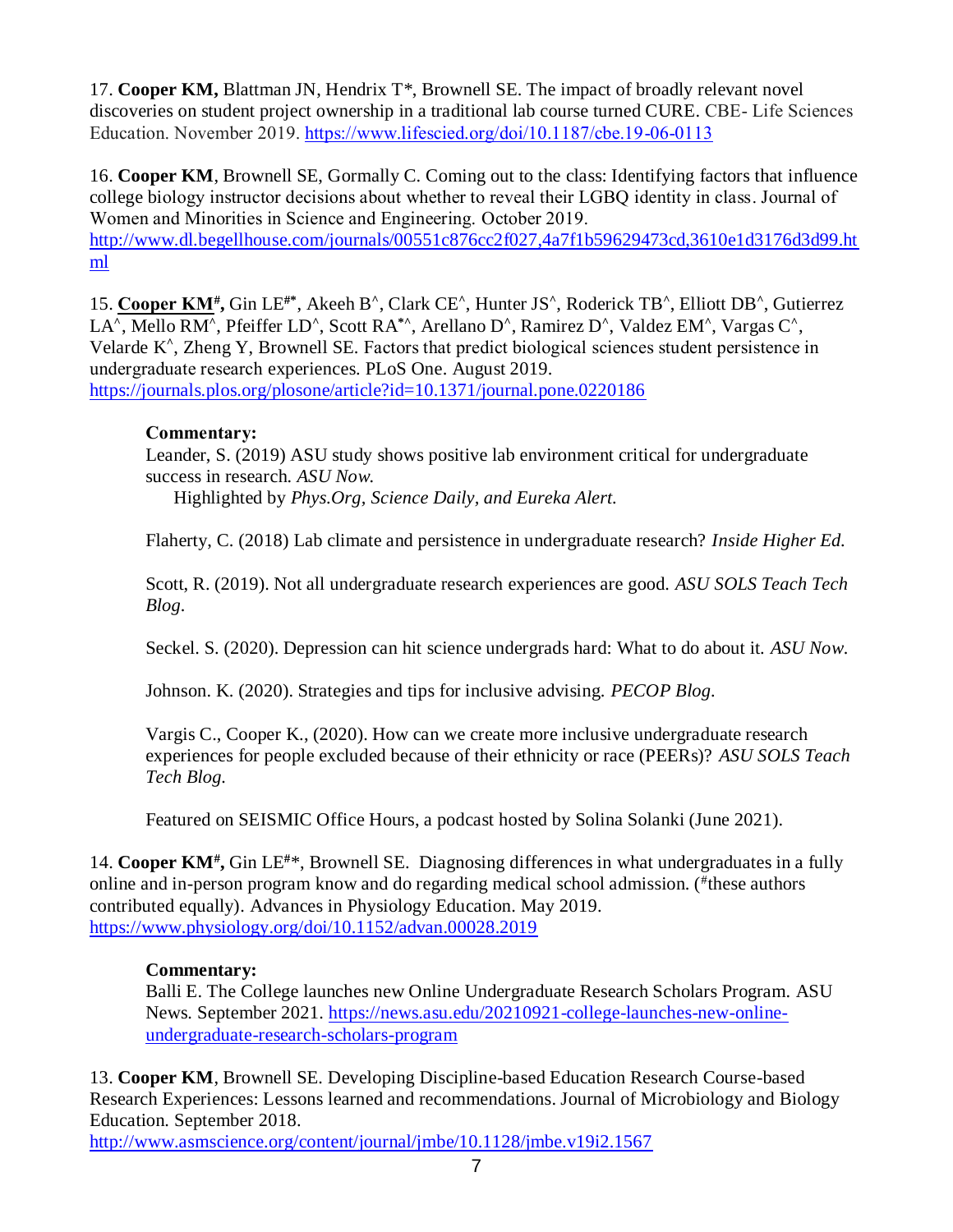12. Cooper KM, Hendrix T<sup>^\*</sup>, Stephens M<sup>^\*</sup>, Cala JM<sup>^\*</sup>, Mahrer K<sup>^</sup>, Krieg A<sup>^\*</sup>, Agloro A<sup>^</sup>, Badini G<sup>^</sup>, Barnes ME, Eledge B<sup>^</sup>, Jones R<sup>^</sup>, Lemon E<sup>^</sup>, Mossimo N<sup>^</sup>, Martin A<sup>^</sup>, Ruberto T<sup>^</sup>, Simonson K<sup>^</sup>, Weaver J^, Webb E<sup>^</sup>, Zheng Y, Brownell SE. To be funny or not to be funny: Gender differences in student perceptions of instructor humor in college science courses. PLoS One. August 2018. <http://journals.plos.org/plosone/article?id=10.1371/journal.pone.0201258>

#### **Commentary:**

Leander, S. (2018) Student-led study finds men and women differ in what topics they find funny and offensive*. ASU Now.*

Was the #1 most viewed ASU Now news story of 2018. Posted on Reddit and received over 35K views and 1300 comments. Highlighted by *ScienceCodex, Phys.Org, Brinkwire, Science Daily, Infosurhoy, EurekAlert, Wallstreet:online* and *Nature Partner Journals Science of Learning.*

Featured on WREK, a radio station at Georgia Tech (April, 2019). A full episode of Inside the Black Box, hosted by Pete Ludovice, Jennifer Leavy, and Ed Greco, was devoted to this work.

Flaherty, C. (2018) Why can't you trust an atom? *Inside Higher Ed.* Highlighted by *STEM Prof Newsletter*

Ross, J. (2018). No laughing matter? Classroom humour treads a fine line. *The Times Higher Education.*

Renner B (2019). Class Clowns: Most students appreciate teachers with a sense of humor, study finds. *Study Finds.*

Micu, A. (2018). Humor done right helps in the classroom, 99% of students report. Bad humor hurts. *ZME Science.*

Ferdowsian, R (2018). 'To be funny or not to be funny': ASU study finds disparities in responses to humor. *The State Press.*

Brownell, S. (2018). Should science instructors try to be funny? Yes, depending on what they joke about. *ASU SOLS Teach Tech Blog*

Webb E, Cooper KM. (2018). Should science teachers try to be funny? *ASU- Ask A Biologist.*

11. Wright CD, Huang AL\*, **Cooper KM,** Brownell, SE. Exploring differences in decisions about exams among instructors of the same introductory biology course. Journal for the Scholarship of Teaching and Learning. July 2018.

<https://digitalcommons.georgiasouthern.edu/cgi/viewcontent.cgi?article=1810&context=ij-sotl>

10. Cooper KM<sup>#</sup>, Downing VR<sup>\*#</sup>, Brownell SE. The influence of active learning practices on student anxiety in large-enrollment college science classrooms. International Journal of STEM Education. June 2018. ( # these authors contributed equally).

<https://stemeducationjournal.springeropen.com/articles/10.1186/s40594-018-0123-6>

*Article is in the top 3% of all research outputs ever tracked by Altmetric and is #2 of 194 outputs from the International Journal of STEM Education.*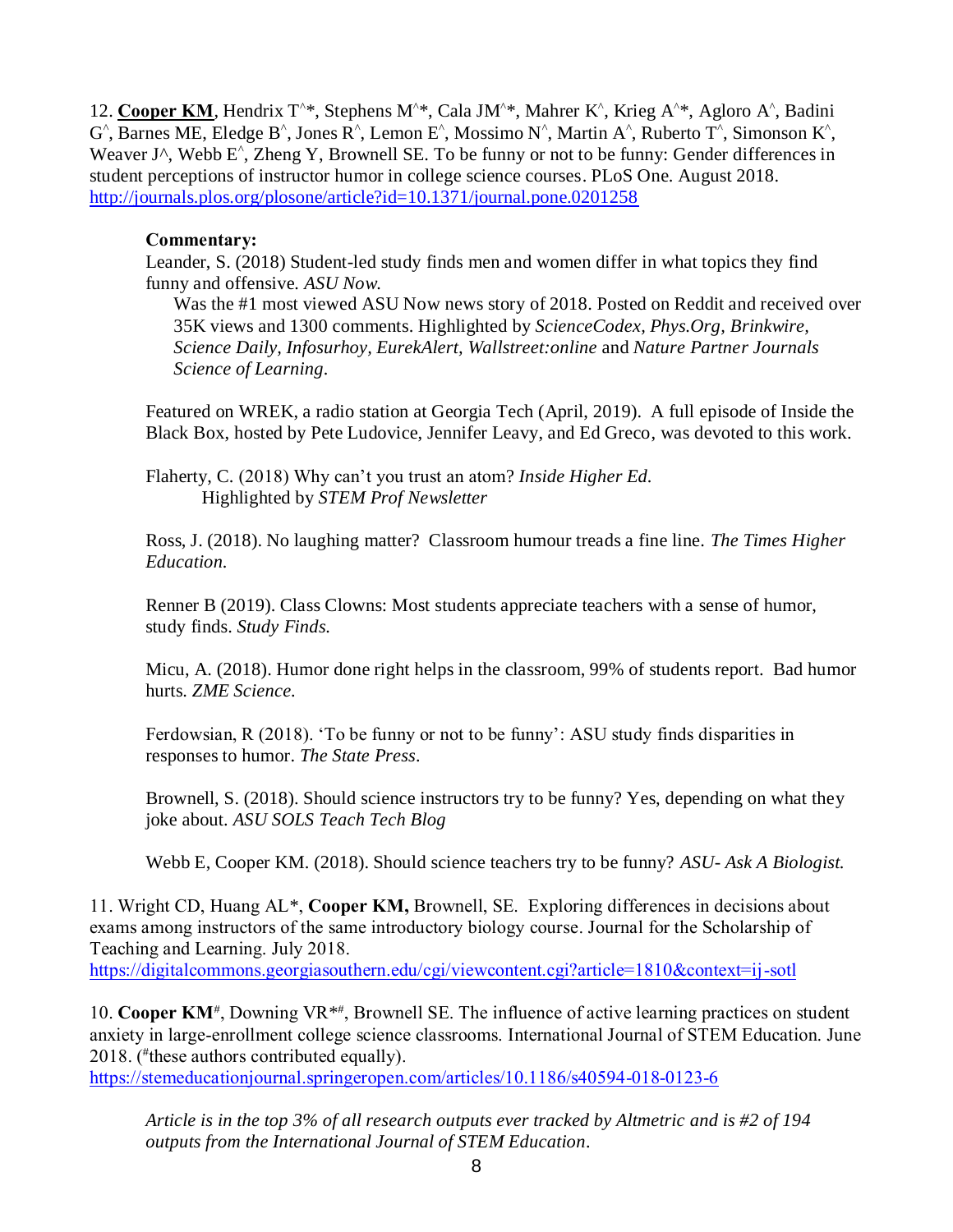*Listed as the third most frequently cited International Journal of STEM Education article in the past two years*

*Highlighted by Science Magazine as an Editor's Choice for Education.*

#### **Commentary:**

Jarvis C.L. (2020). The flip side of flipped classrooms*. Chemical and Engineering News.*

*Highlighted by STEM Prof Newsletter* (2018). Examining the link between active learning practices and anxious students.

Downing V. (2018). Considering Clickers & Anxiety: Implementing clicker technology so that it decreases student anxiety in the classroom. *ASU SOLS Teach Tech Blog.*

Brownell S. (2018). Is active learning making students anxious? It depends on how it's done. *Center for Biology and Society*, Arizona State University.

9. **Cooper KM**, Ding L, Stephens MS\*, Chi MTH, Brownell SE. A course-embedded comparison of instructor-generated videos of either an instructor alone or an instructor and a student. CBE- Life Sciences Education. June 2018.<https://www.lifescied.org/doi/abs/10.1187/cbe.17-12-0288>

#### **Commentary:**

Hurlbert, D. (2018). Tutee or not tutee: Who should be on camera in your instructional video? *Carleton College Academic Technology Blog.*

8. **Cooper KM,** Krieg A\*, Brownell, SE. Who perceives they're smarter? Exploring the influence of student characteristics on student academic self-concept. Advances in Physiology Education. April 2018[. https://www.physiology.org/doi/full/10.1152/advan.00085.2017](https://www.physiology.org/doi/full/10.1152/advan.00085.2017)

*Article downloaded over 25,000 times, is in the top 1% of all research outputs ever tracked by Altmetric, and is #2 of 874 outputs from Advances in Physiology Education.*

#### **Commentary:**

This article generated local, national, and international press including:

Chokshi, N. (2018). Do men think they're better at science than women do?Well, actually… *New York Times.* 

Fox, M. (2018). Not smart enough? Men overestimate intelligence in science class. *NBC News.*

Gillett, G. (2018). College men think they're smarter than they are; women are a little more realistic, study finds. *ABC News.*

Additionally, USA: *CNN, CNBC, ABC, Yahoo! News, Fortune, Inside Higher Ed, Science Daily, Science Newsline, Mother Jones, Jezebel, Slate The Gist, and AZ Central.* UK: *The Times, Daily Mail, The Daily Telegraph, London Evening Standard, Times Higher Education, Irish Independent,* Australia: *The Australian, The Northern Star*, India: *DNA (Delhi), The Free Press Journal, The Times of India,* in addition to being featured in dozens of other blogs and news organizations.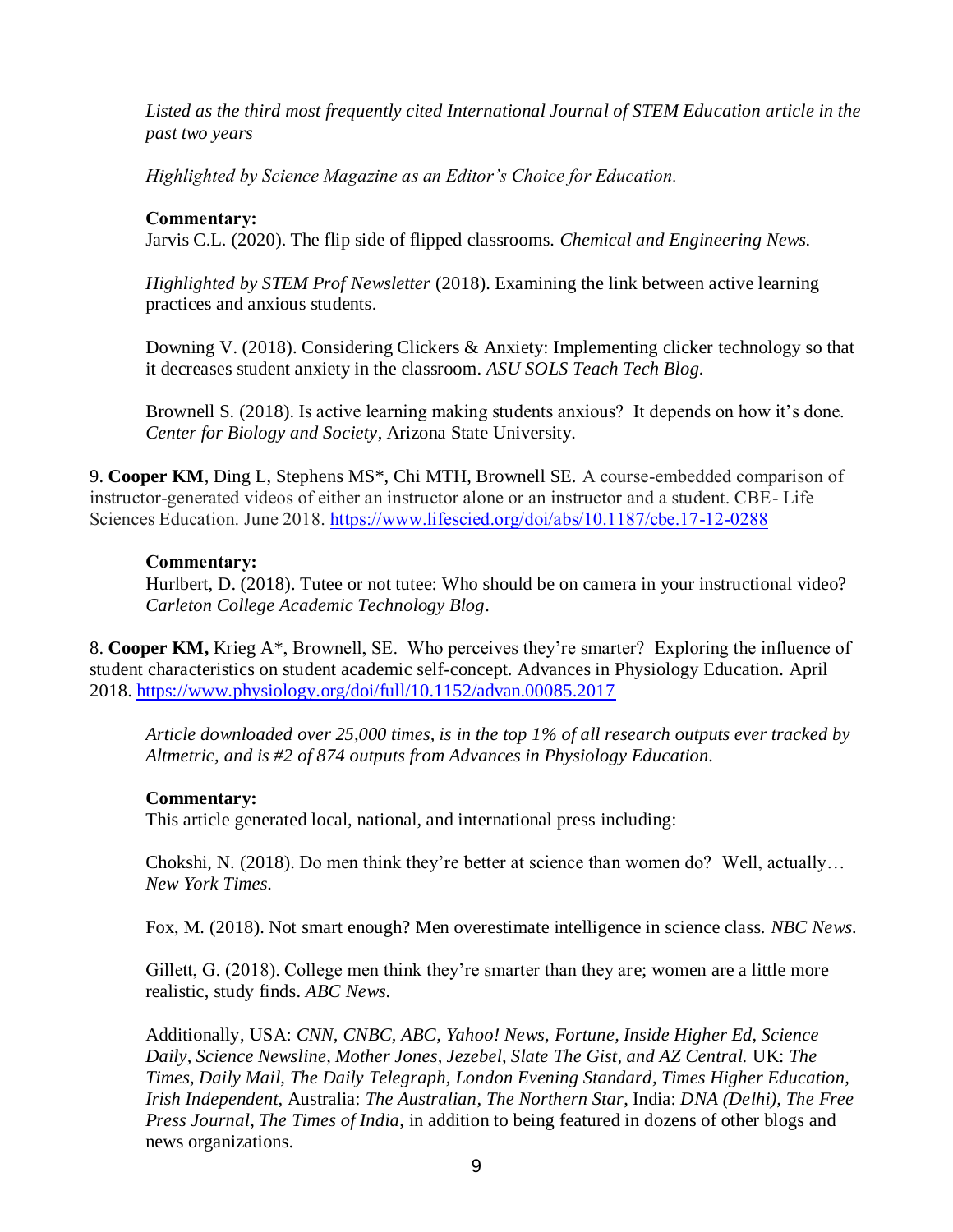7. **Cooper KM**# **,** Ashley M#**\***, Brownell, SE. Breaking down barriers: A bridge program helps first year biology students become comfortable and make connections with faculty. Journal of College Science Teaching. March 2018.<http://www.nsta.org/college/>

## *Featured article in JCST March 2018 issue*

6. Ashley M<sup>\*#</sup>, Cooper KM<sup>#</sup>, Cala JM<sup>\*</sup>, Brownell SE. Building better bridges into STEM: A synthesis of 25 years of literature on STEM summer bridge programs. CBE Life Sciences Education. December 2017. (<sup>#</sup>these authors contributed equally) [https://www.lifescied.org/doi/10.1187/cbe.17-05-](https://www.lifescied.org/doi/10.1187/cbe.17-05-0085) [0085](https://www.lifescied.org/doi/10.1187/cbe.17-05-0085)

*Featured article in CBE LSE December 2017 issue*

5. **Cooper KM,** Ashley ME\*, Brownell SE. Using expectancy value theory as a framework to reduce student resistance to active learning: a proof of concept. Journal of Microbiology and Biology Education. August 2017. <http://www.asmscience.org/content/journal/jmbe/10.1128/jmbe.v18i2.1289>

*Featured as one of JMBE's most popular articles of 2017*

4. **Cooper KM,** Soneral PA, Brownell SE. Define your goals before you design a CURE: A call to use backward design in planning course-based undergraduate research experiences. Journal of Microbiology and Biology Education. August 2017. <http://www.asmscience.org/content/journal/jmbe/10.1128/jmbe.v18i2.1287>

3. **Cooper KM,** Ashley M\*, Brownell SE. A bridge to active learning: A summer bridge program helps students to maximize active learning experiences and the active learning experiences of others. CBE Life Sciences Education. March 2017. <https://www.lifescied.org/doi/full/10.1187/cbe.16-05-0161>

*7th most read article in CBE Life Sciences Education in the second month it was published*

2. Cooper KM<sup>#</sup>, Haney B<sup>#</sup>, Krieg A\*, Brownell SE. What's in a name? The importance of students perceiving an instructor knows their name in a high enrollment biology classroom. CBE Life Sciences Education. March 2017. (#these authors contributed equally) <https://www.lifescied.org/doi/10.1187/cbe.16-08-0265>

*8th most read article in CBE Life Sciences Education in the first month it was published*

### **Commentary:**

Cooper KM. (2020). [Using Name Tents to Improve Engagement.](https://fctl.ucf.edu/wp-content/uploads/sites/5/2020/03/FF_2020_March.pdf) *UCF Center for Teaching and Learning Faculty Focus.* 

Weimer, M. (2017). The Importance of Learning Students' Names. *Faculty Focus Blog*.

- Krieg, A. (2017) What's the Point of Using Student Names in Large Courses? *ASU SOLS Teachtech blog*.
- Highlighted in *STEM PROF newsletter* (2017). I Got a Name: Why It Matters that Instructors Know Student Names.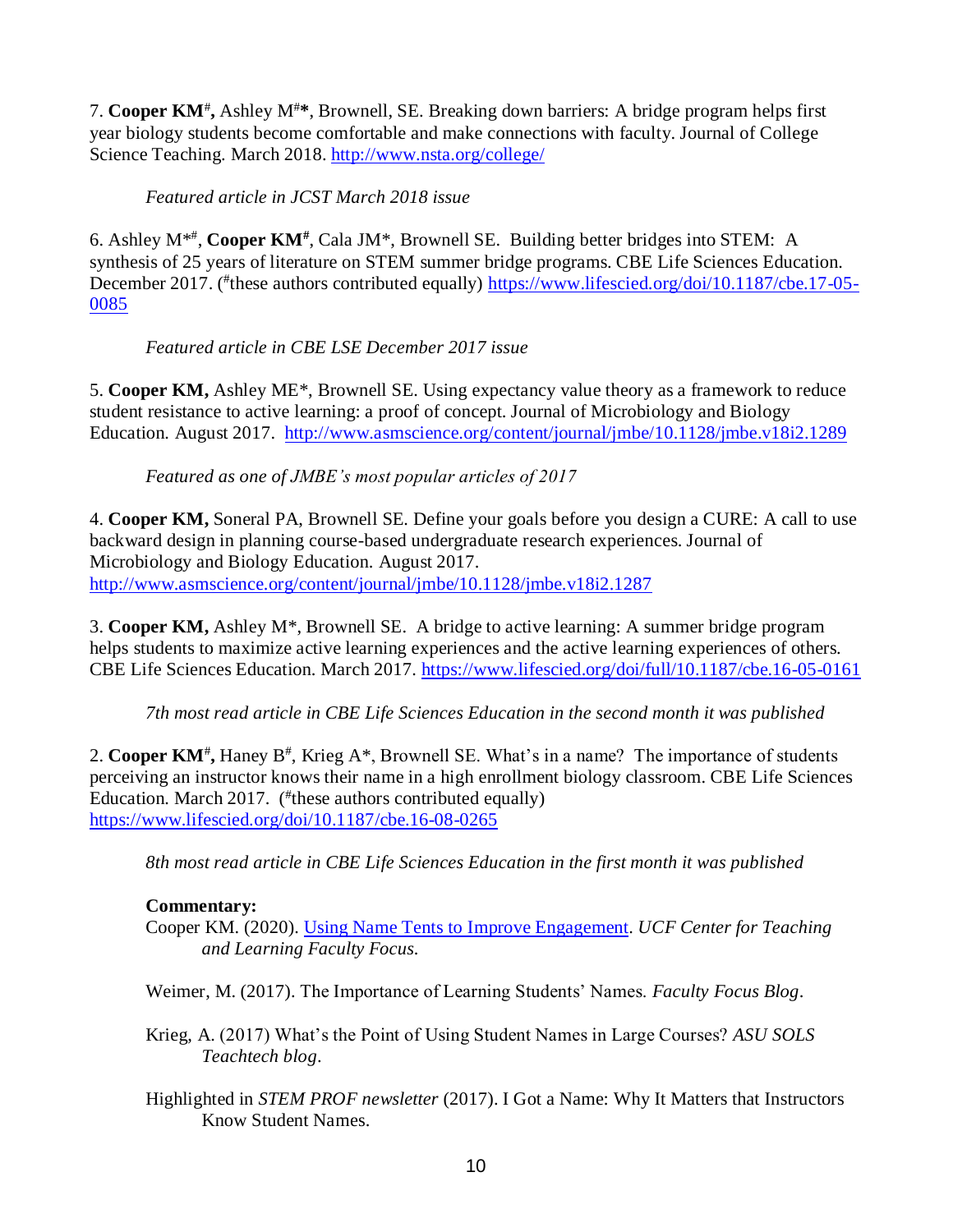1. **Cooper KM**, Brownell SE. Coming out in class: The challenges and opportunities of active learning for LGBTQIA students in an undergraduate biology class. CBE Life Sciences Education as part of the Broadening Participation Special Issue. September 2016. <https://www.lifescied.org/doi/10.1187/cbe.16-01-0074>

*2nd most read article in CBE Life Sciences Education in the first month it was published.*

*Article is in the top 2% of all research outputs ever tracked by Altmetric and is #15 of 598 outputs from CBE Life Sciences Education.*

#### **Commentary:**

Lieberman, G. (2018) New data collection by NSF could change the perception of LGBT+ in STEM. *ASU State Press.*

Leander, S. (2016.) 'Coming out' in the classroom, but not by choice. *ASU Now*.

Pedersen, T. (2016). Interactive Classrooms May Push LGBT Students to "Come Out" Before They Are Ready. *PsychCentral*.

Cooper, K. (2016). How Instructors Can Make Their Active Learning Classrooms More Inclusive to Members of the LGBTQIA Community. *ASU SOLS Teachtech blog*

Featured on Teach Learn Pima a podcast hosted by Mays Iman (Sept. 2019).

#### **Manuscripts under re-review after revision**

Busch CA<sup>\*</sup>. Supriya K. Brownell SE<sup>#</sup>. Cooper KM<sup>#</sup>. Unveiling concealable stigmatized identities in class: The impact of an instructor revealing her LGBTQ+ identity to students in a large-enrollment biology course. Under re-review at CBE Life Sciences Education. #These senior authors contributed equally.

Mohammed TM*\**. Gin LE\*. Wiesenthal NJ\*. **Cooper KM**. The experiences of undergraduates with depression in online science learning environments. Under re-review at CBE Life Sciences Education.

### **Manuscripts invited for revision after peer review**

Gin LE, Pais D, Brownell SE<sup>#</sup>, Cooper KM.<sup>#</sup> Students with disabilities in undergraduate research: Challenges and opportunities. Under review at CBE Life Sciences Education. #These senior authors contributed equally.

Abraham A<sup>\*</sup>. Busch CA<sup>\*</sup>. Brownell SE<sup>#</sup>. Cooper KM<sup>#</sup>. Instructor perceptions of student incivility in the online undergraduate science classroom. Under review at the Journal of Microbiology and Biology Education.

### **Manuscripts under review**

Busch CA\*, Mohammed TF\*, Nadile EM, **Cooper KM.** Depression in online learning: aspects of courses that help and hinder. Under review at PLoS One.

### **Book Chapter**

**Cooper KM**, Brownell SE. Student anxiety and fear of negative evaluation in active learning science classrooms. Chapter in book: Active learning in college science, the case for evidence-based practice.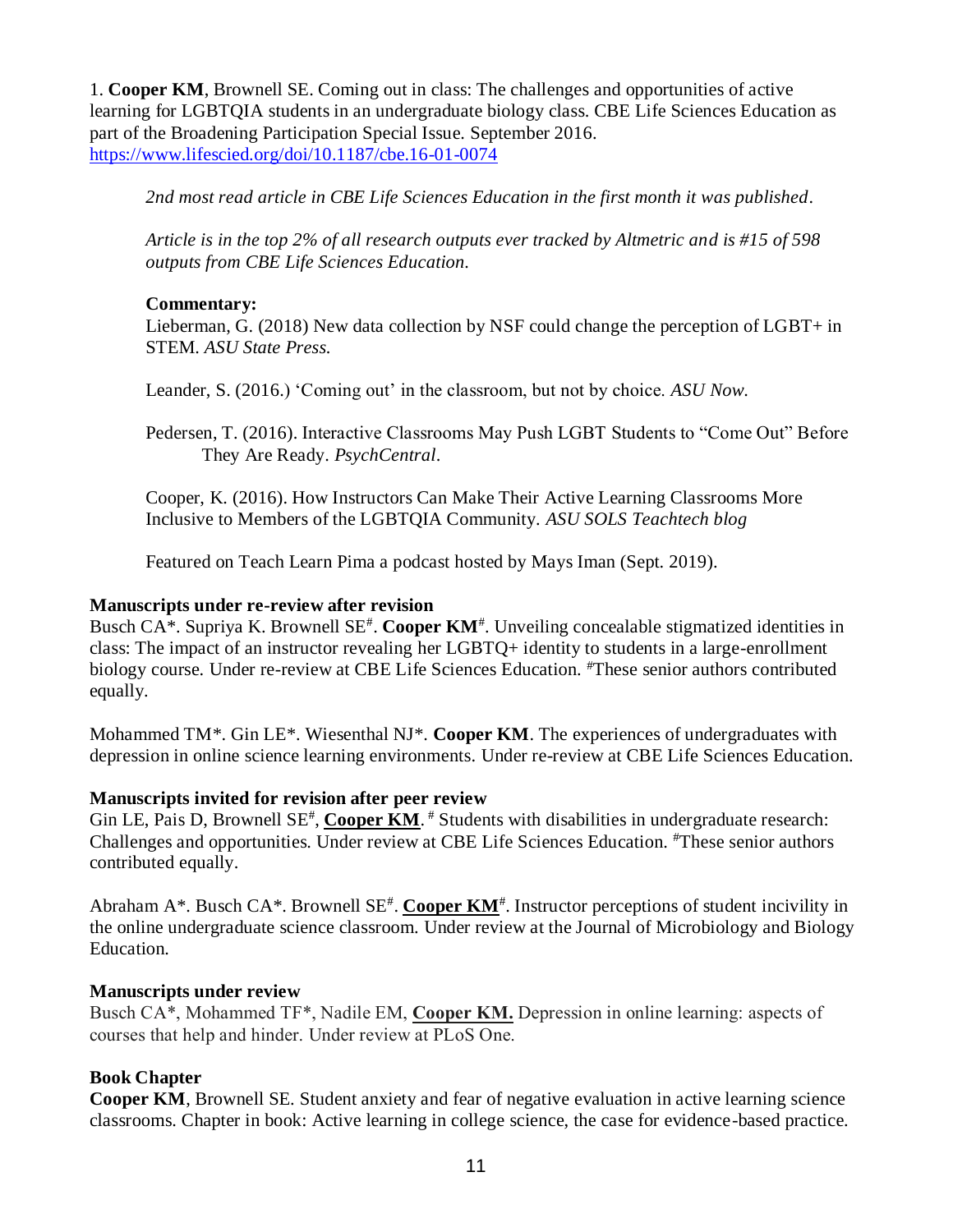Springer Nature. February 2020. [https://link.springer.com/chapter/10.1007/978-3-030-33600-4\\_56](https://link.springer.com/chapter/10.1007/978-3-030-33600-4_56)

### **Teaching manuscript**

Cala JM\*, **Cooper KM**, Brownell SE. Using a Sequential Interpretation of Data in Envelopes (SIDE) approach to identify a mystery TRP channel. CourseSource. September 2018. <https://doi.org/10.24918/cs.2018.7>

### **Guest blogs**

Vargas C, **Cooper KM**. (2020) How can we create more inclusive undergraduate research experiences for people excluded because of their ethnicity or race (PEERs)? ASU Teach Tech Blog. <http://asutechwebs.blogspot.com/2020/11/how-can-we-create-more-inclusive.html>

**Cooper KM.** (2020). How can we, as mentors, help undergraduate researchers with depression? *BMC On Society.* Part of Springer Nature. [http://blogs.biomedcentral.com/on-society/2020/06/29/how-can](http://blogs.biomedcentral.com/on-society/2020/06/29/how-can-we-as-mentors-help-undergraduate-researchers-with-depression/)[we-as-mentors-help-undergraduate-researchers-with-depression/](http://blogs.biomedcentral.com/on-society/2020/06/29/how-can-we-as-mentors-help-undergraduate-researchers-with-depression/)

**Cooper KM** (2020, June) Why I Come Out to my Biology Classrooms. American Society of Cell Biology Pride Month Blog.<https://www.ascb.org/careers/why-i-come-out-to-my-biology-classrooms/>

**Cooper KM.** (2020, March) Using Name Tents to Improve Engagement. UCF Faculty Center for Teaching and Learning Faculty Focus Blog. [https://fctl.ucf.edu/wp](https://fctl.ucf.edu/wp-content/uploads/sites/5/2020/03/FF_2020_March.pdf)[content/uploads/sites/5/2020/03/FF\\_2020\\_March.pdf](https://fctl.ucf.edu/wp-content/uploads/sites/5/2020/03/FF_2020_March.pdf)

Webb E, **Cooper KM.** (2018, September) Should science teachers try to be funny? ASU- Ask A Biologist. <https://askabiologist.asu.edu/plosable/science-teacher-humor>

**Cooper, K.** (2016, September 1) How instructors can make their active learning classrooms more inclusive to members of the LGBTQIA community. SOLS Teachtech Blog. <http://asutechwebs.blogspot.com/2016/09/>

**Cooper, K.** (2015, September 30) The hidden economic costs of active learning. SOLS Teachtech Blog. <http://asutechwebs.blogspot.com/2015/09/>

### **Scientific Conference Proceedings**

Iyer, N., **Cooper, K.,** Yang, J., and Zenhausern, F. (2009). Measuring Elastic Properties of Highly Metastatic Cells using Nano-Capillary Wrinkling. *MRS Proceedings* (Vol. 1185, pp. 1185-II06). Cambridge University Press.

Iyer, N., **Cooper, K.,** Yang, J., and Zenhausern, F. (2009). Measuring elastic properties of thin biological films using capillary wrinkling. In A. D'Amore, D. Acierno, & L. Grassia (Eds.), *AIP Conference Proceedings* (Vol. 1042, No. 1, pp. 41-43). AIP.

# **PRESENTATIONS**

43 invited presentations: 34 invited talks or seminars and 9 invited workshops. 19 peer reviewed talks.

### **Invited talks and seminars, upcoming**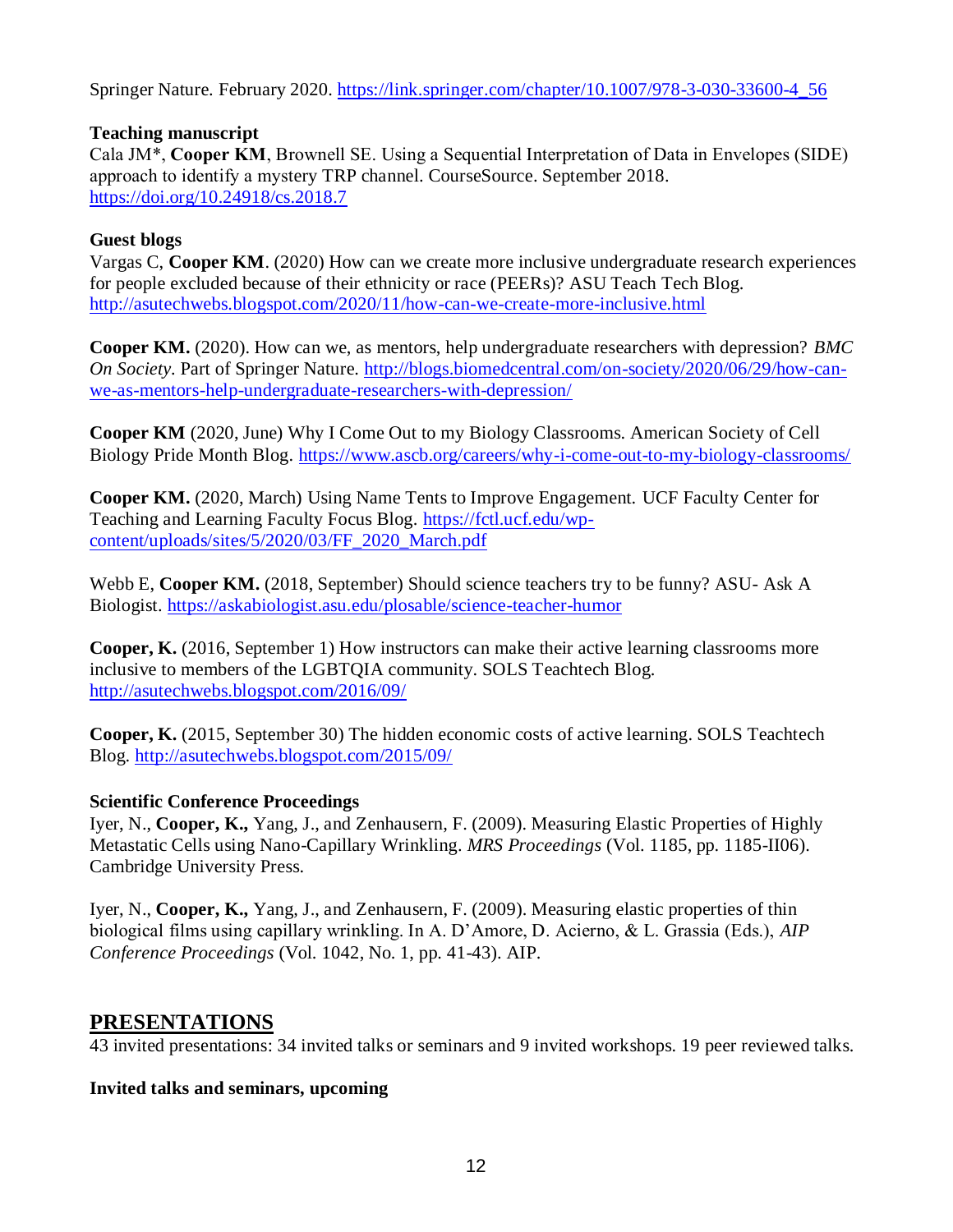34. **Cooper KM.** Plenary Talk. Toward more inclusive biology learning environments: identifying inequities and possible underlying mechanisms. American Physiological Society Institute on Teaching and Learning. Madison, WI. June 2022.

33. **Cooper KM.** Session: Innovative techniques for developing an inclusive teaching environment. Presentation: Examining the experiences of LGBTQ+ students and students with disabilities to make biology education more inclusive. American Physiological Society's (APS) Annual Meeting at Experimental Biology 2022 (EB2022).

32. **Cooper KM**. Creating more inclusive science learning environments for LGBTQ+ individuals. Department of Biodiversity, Earth & Environmental Sciences Seminar, Drexel University. Online. Philadelphia, PA. February 2022.

31. **Cooper KM.** TBD. Discipline-based Science Education Research Center. University of Pittsburgh. Pittsburg, PA. January 2022.

30. **Cooper KM.** TBD. Department of Microbiology. University of California Davis. Davis, CA. January 2022.

29. **Cooper KM.** The opportunities and challenges of active learning for student anxiety, LGBTQ+ students, and students with disabilities. Department of Neurobiology, Physiology, and Behavior. University of California Davis. Davis, CA. January 2022.

#### **Invited talks and seminars**

28. **Cooper KM.** The impact of research and teaching on graduate student anxiety and depression. National Directors of Graduate Studies Changing Culture of Graduate Education Seminar Series. Online. December 2021.

27. **Cooper KM**. Gin LE. Wiesenthal NJ. How teaching and research affect graduate anxiety and depression. Bio and Society Spotlight Series. Arizona State University. Tempe, AZ. November 2021.

26. **Cooper KM**. How undergraduates' identities affect their experiences collaborating with peers in active learning courses. Department of History. Cooperation in Education Seminar Series. University of Texas San Antonio. San Antonio, TX. November 2021.

25. **Cooper KM**. How biology learning environments affect students with anxiety and depression: identifying and lessening challenges. Biology Department Seminar. Georgia Tech. Atlanta, GA. November 2021.

24. **Cooper KM**. Munstermann M. Students who analyze their own data in a course-based undergraduate research experience (CURE) show gains in scientific identity and emotional ownership of research. Tropical Conservation Biology and Environmental Sciences (TCBES) Seminar Series. University of Hawaii, Hilo. October 2021.

23. **Cooper KM**. Creating inclusive undergraduate STEM classrooms. University of Rhode Island, STEM Teach Week Seminar. June 2021.

22. **Cooper KM**. Munstermann M. Students who analyze their own data in a course-based undergraduate research experience (CURE) show gains in scientific identity and emotional ownership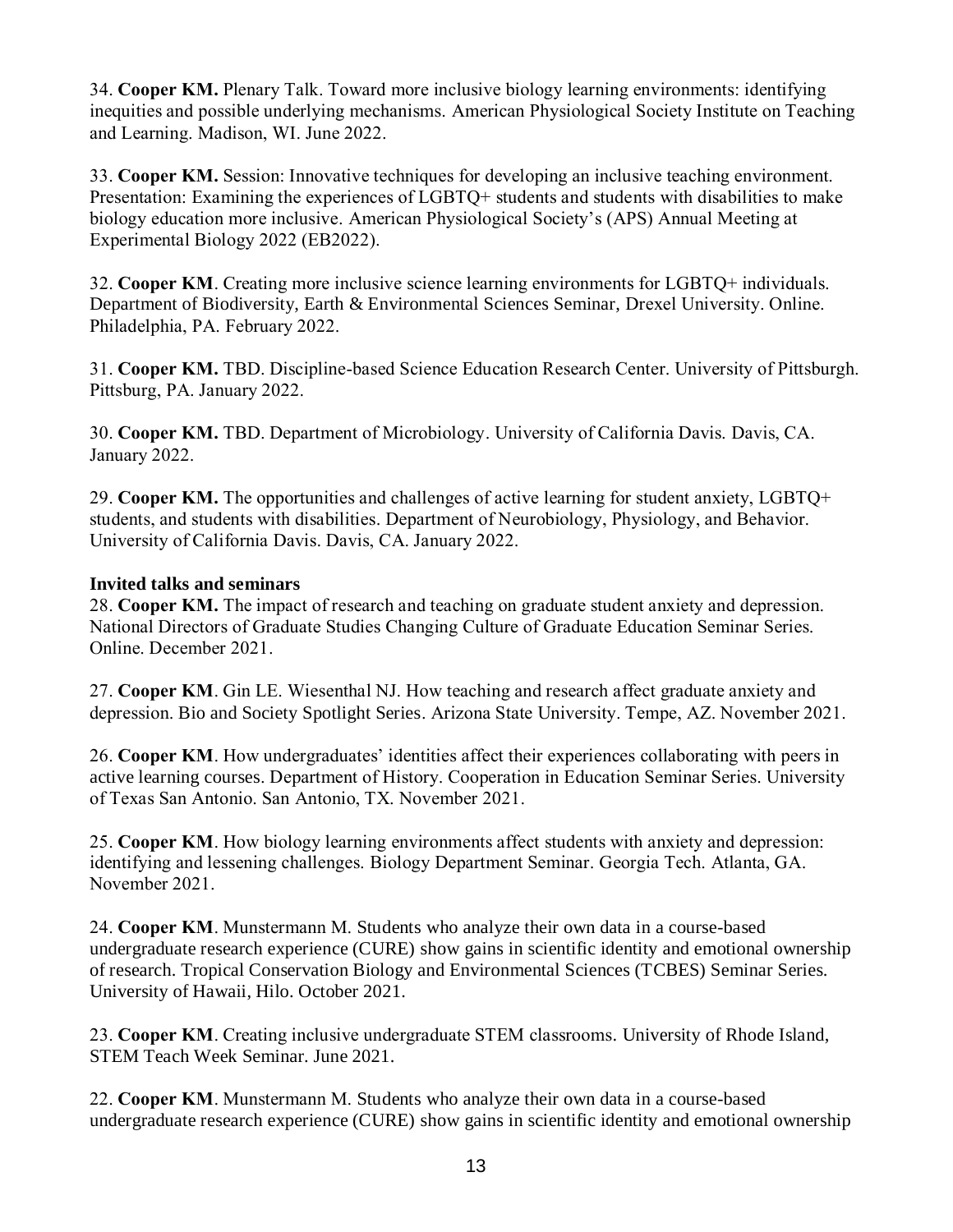of research. JMBE LIVE! Invited webinar. American Society of Microbiology Education Department. April 2021

21. **Cooper KM.** Hot off the press data on undergraduate anxiety and depression online biology courses. HHMI Inclusive Excellence School of Life Sciences Retreat. Arizona State University, Tempe, AZ, USA. April 2021.

20. **Cooper KM**. Creating more inclusive biology learning environments for LGBTQ+ individuals. Invited Biology Education Area Seminar. Department of Biological Sciences at Purdue University. Online. West LaFayette, IN, USA. April 2021.

19. **Cooper KM**. Creating more inclusive STEM learning environments for LGBTQ+ individuals. UCLA Queer and Trans in STEM invited seminar. University of California, Los Angeles, Los Angeles, CA, USA. March 2021.

18. **Cooper KM**. Factors that predict student persistence in research: From lab environment to mental health. Sloan Equity and Inclusion in STEM Introductory Classes (SEISMIC) invited seminar. University of Michigan, Ann Arbor, MI, USA. February 2021.

17. **Cooper KM**. Vargas C. Why underrepresented minority students are leaving undergraduate research experiences. Arizona State University Research for Inclusive STEM Education (RISE) Center. Virtual presentation due to COVID19. Tempe, AZ, USA. October 2020.

16. **Cooper KM**. Factors that predict student persistence in research: From lab environment to mental health. University of Alaska Fairbanks invited seminar. Virtual presentation due to COVID19. Fairbanks, AK, USA. October 2020.

15. **Cooper KM**. How biology learning environments affect students with anxiety and depression. University of Pittsburg. National Physics Education Research Consortium of Graduate Students (PERCoGS). Virtual presentation due to COVID19. Pittsburg, PA, USA. October 2020.

14. **Cooper KM**. Nadile EM. How instructor decisions impact how students feel and behave in college biology classrooms. University of Massachusetts Lowell. Virtual presentation due to COVID19. Lowell, MA, USA. October 2020.

13 **Cooper KM**. Creating more inclusive classrooms for students with anxiety and depression. Arizona State University Resilient Teaching Series. Virtual presentation due to COVID19. Tempe AZ, USA. September 2020.

12. **Cooper KM**. Identifying and lessening challenges for undergraduates with anxiety in biology learning environments. Arizona State University School of Life Sciences New Faculty Showcase. Virtual presentation due to COVID19. Tempe, AZ, USA. September 2020.

11. **Cooper KM**. Factors that predict student persistence in research: From lab environment to mental health. Cary Institute of Ecosystem Studies. Virtual presentation due to COVID19. Millbrook, NY, USA. May 2020.

10. **Cooper KM**. Identifying and lessening the challenges for undergraduates with anxiety and depression in biology learning environments. Virtual presentation due to COVID19. Tempe, AZ, USA. April 2020.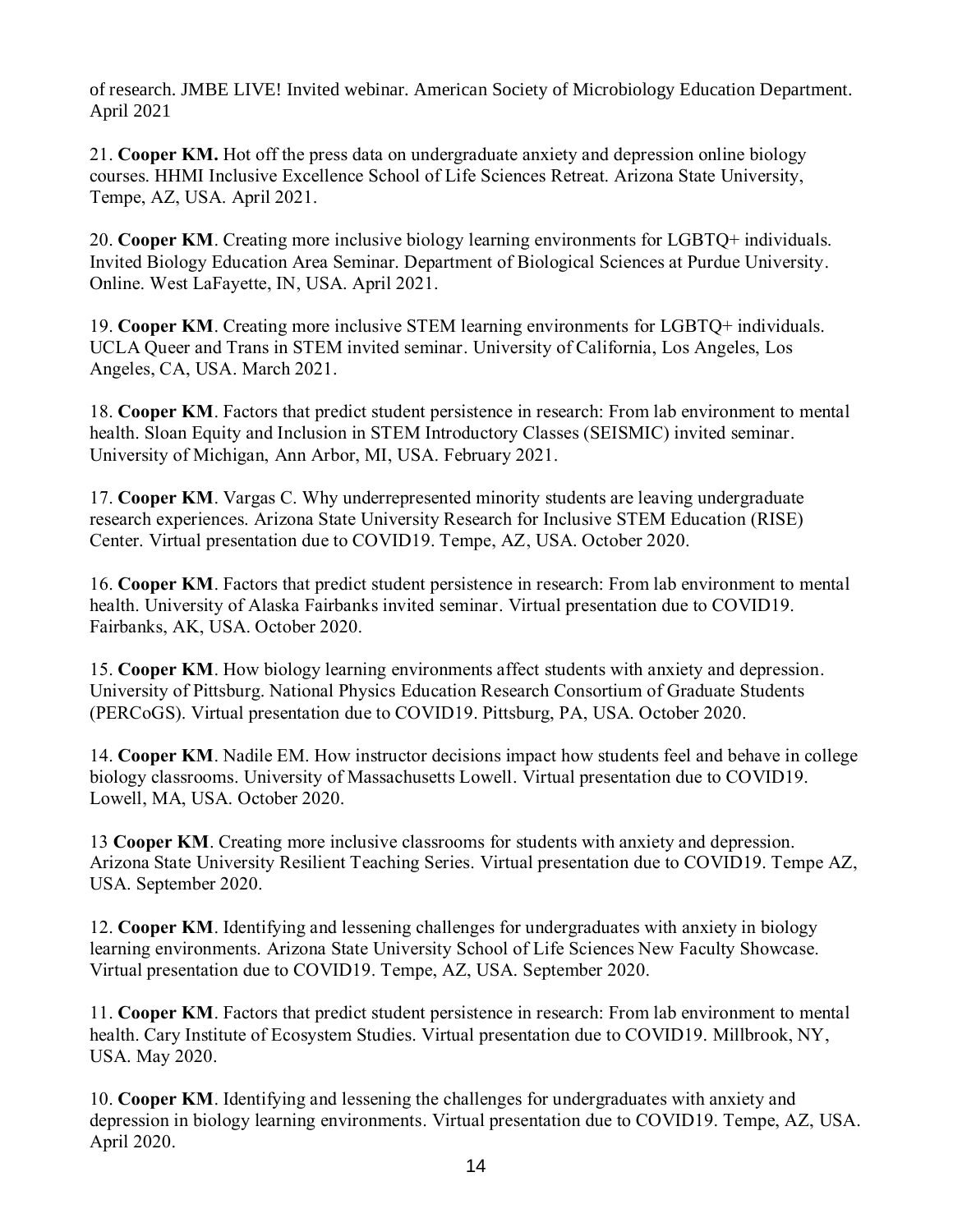9. **Cooper KM**. Factors that predict student persistence in research: From lab environment to mental health. Florida International University STEM Transformation Institute invited seminar. Miami, FL, USA. April 2020. *Canceled due to COVID19.*

8. **Cooper KM**. Factors that predict student persistence in research: From lab environment to mental health. University of Alabama Birmingham Research on STEM Education (ROSE) invited seminar. Virtual presentation due to COVID19. Birmingham, AL, USA. March 2020.

7. **Cooper KM**. Toward more inclusive active learning classrooms: How groups of students are differentially impacted by active learning. University of California San Diego Division of Biological Sciences Seminar Program. San Diego, CA, USA. February 2020.

6. **Cooper KM**. Toward more inclusive active learning classrooms: Identifying inequities and possible underlying mechanisms. Auburn University. Department of Biological Sciences Seminar, Auburn AL, USA. November 2019.

5. **Cooper KM**. Factors that predict student persistence in research: From lab environment to mental health. University of Central Florida, Department of Chemistry invited seminar. Orlando, FL, USA. October 2019.

4. **Cooper KM**. Toward more inclusive active learning classrooms: Identifying inequities and possible underlying mechanisms. University of Central Florida. Orlando, FL, USA. March 2019.

3. **Cooper KM**. Toward more inclusive active learning classrooms: Identifying inequities and possible underlying mechanisms. Western Michigan University. Kalamazoo, MI, USA. January 2019.

2. **Cooper KM**, Brownell SE. A Sense of Mission: Assessment of courses that integrate teaching and research. Invited by the Howard Hughes Medical Association (HHMI) at the Council of Undergraduate Research (CUR) Dialogues Meeting. Washington DC, USA. February 2018.

1. **Cooper KM**. Coming out in class: The challenges and opportunities of active learning for LGBTQIA students in an undergraduate biology class. Arizona State University LGBT Showcase. Tempe, AZ, USA. April 2016.

### **Invited workshops, upcoming**

9. **Cooper KM.** Building inclusive and fair classrooms: Spotting sources of bias in biology classrooms. American Physiological Society Institute on Teaching and Learning. June 2022.

8. **Cooper KM.** Creating more inclusive academic science environments for students with different identities. University of Massachusetts Amherst. February 2022.

#### **Invited workshopss**

7. **Cooper KM**, Building inclusive and fair classrooms: Spotting sources of bias in biology classrooms. University of Alabama. March 2019. Virtual presentation due to COVID19.

6. **Cooper KM**, Donnelly J. Understanding students' responses to active learning. Faculty Center for Teaching and Learning 2019 Winter Conference. University of Central Florida. December 2019.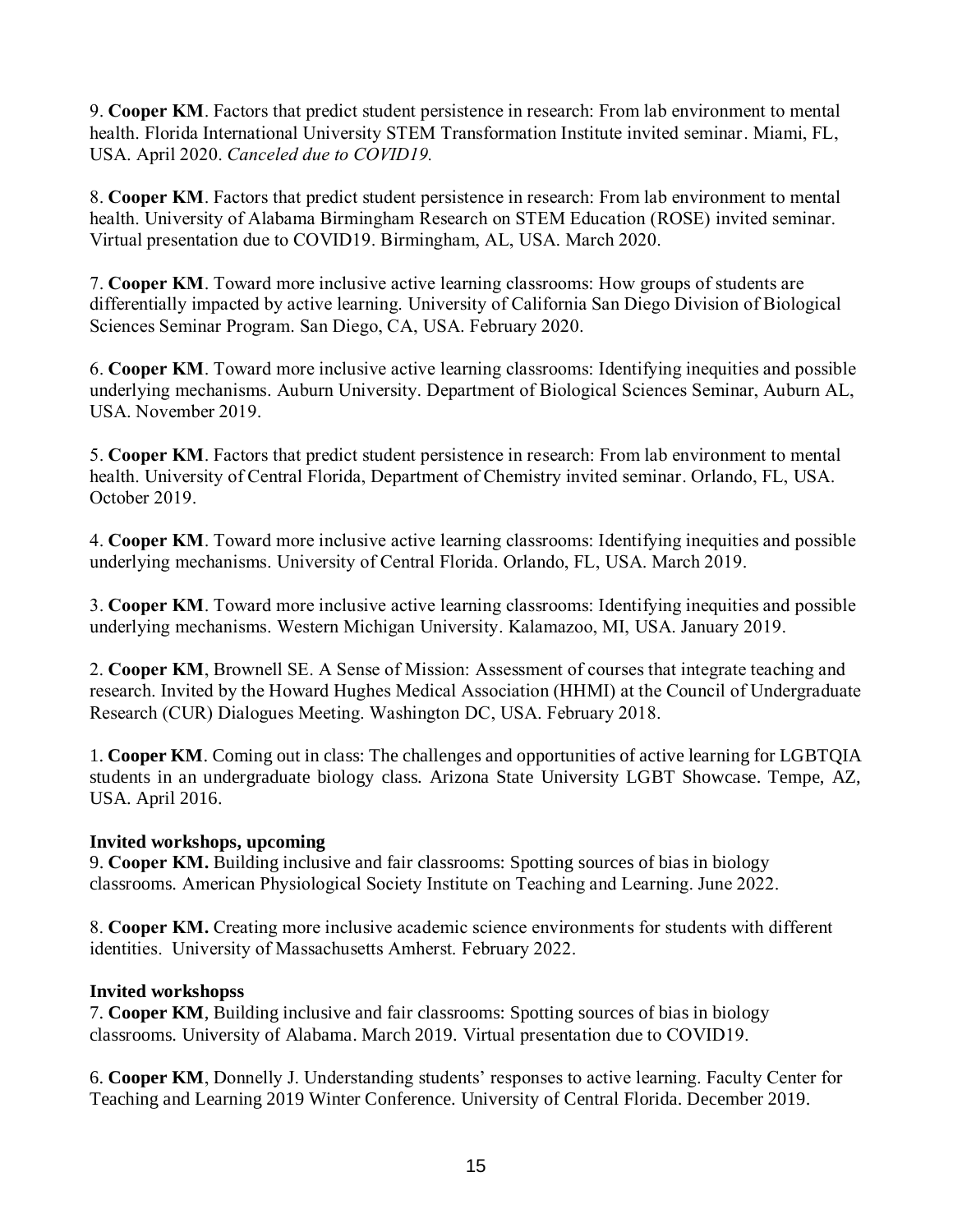5. **Cooper KM,** Brownell SE. Building inclusive and fair classrooms: Spotting sources of bias in biology classrooms. University of Heidelberg Center for Organismal Studies seminar. Heidelberg, Germany. July 2017.

4. **Cooper KM,** Brownell SE. Building inclusive and fair classrooms: Spotting sources of bias in biology classrooms. ASU Human Evolution and Social Change seminar. Tempe, AZ, USA. March 2017.

3. **Cooper KM,** Brownell SE. Building inclusive and fair classrooms: Spotting sources of bias in biology classrooms. Society for the Advancement of Biology Education Research (SABER) West meeting. Irvine, CA, USA. January 2017.

2. **Cooper KM,** Brownell SE. Building inclusive and fair classrooms: Spotting sources of bias in biology classrooms. ASU Committee for Campus Inclusion (CCI) Diversity and Inclusion Educational Conference. Tempe, AZ, USA. November 2016.

1. **Cooper KM,** Brownell SE. Building inclusive and fair classrooms: Spotting sources of bias in biology classrooms. ASU Evidence-based Teaching Seminar Series. Tempe, AZ, USA. September 2016.

#### **Peer-reviewed talks**

Trainees who co-presented with me are designated with a \*

20. **Cooper KM**. Examining how graduate research and teaching affect depression in life sciences Ph.D. students. Education Minisymposium: Silver Linings: Responsive Teaching through Major Transitions and Beyond at the ASCB Virtual 2021 Meeting. Dec. 2021

19. **Cooper KM**. Ph.Depression: Examining how graduate research and teaching affect depression in life sciences Ph.D. students. Society for the Advancement of Biology Education Research (SABER). Held electronically due to COVID19. July 2021.

18. **Cooper KM.** Creating more inclusive online biology learning environments for students with anxiety and depression. American Society for Microbiology Conference of Undergraduate Educators (ASMCUE). Held electronically due to COVID19. June 2021.

17. **Cooper KM**. Call on me! Undergraduates' perceptions of voluntarily asking and answering questions in front of large-enrollment science classes. Society for the Advancement of Biology Education Research (SABER) West. Held electronically due to COVID19. January 2021.

16. **Cooper KM**. Exploring student depression in undergraduate research experiences. Society for the Advancement of Biology Education Research (SABER). Held electronically due to COVID19. July 2020

15. **Cooper KM**. The impact of research anxiety on biology undergraduates' intentions to pursue a science research career. Society for the Advancement of Biology Education Research (SABER). Minneapolis, MN, USA. July 2019.

14. **Cooper KM**. The impact of research anxiety on biology undergraduates' intentions to pursue a science research career. Undergraduate Biology Education Gordon Research Seminar. Lewiston, ME, USA. June 2019.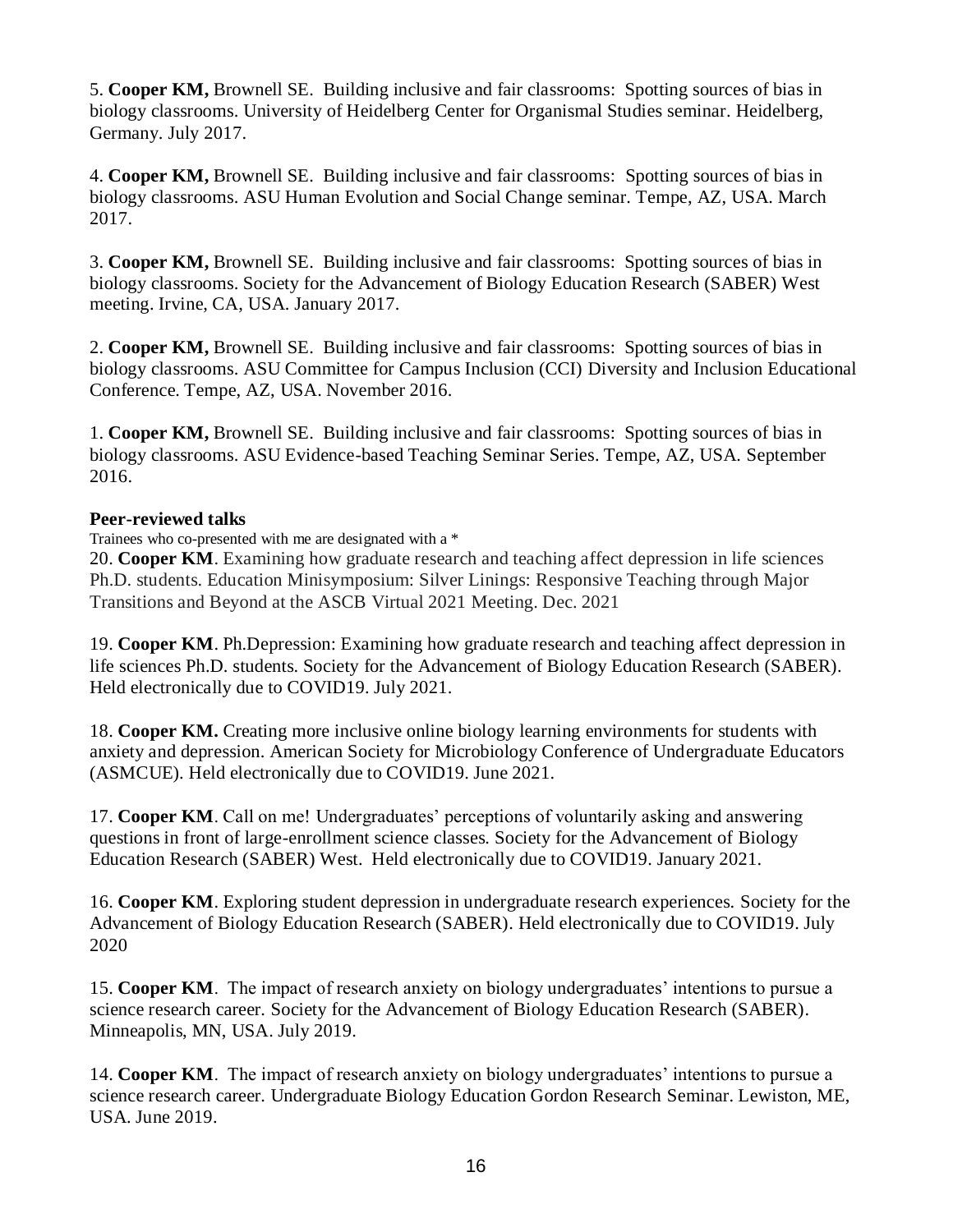13. **Cooper KM,** Cala J\*. Identifying the unwritten rules of obtaining undergraduate research experiences. Society for the Advancement of Biology Education Research (SABER) West coast regional meeting. Irvine, CA, USA. January 2019.

12. **Cooper KM**. Comparison of an immunology cookbook lab course and a course-based undergraduate research experience. The Future of Education International Conference. Pixel-International Education and Training Institution. Florence, Italy. June 2018.

11. **Cooper KM**, Brownell SE. A course-embedded comparison of instructor-generated videos of either an instructor alone or an instructor and a student. Experimental Biology. International Conference of Learning Sciences. London, United Kingdom. June 2018.

10. **Cooper KM**. Who perceives they're smarter? The influence of student identities on student academic self-concept in physiology. ASU Diversity and Inclusion Science Initiative. Tempe, AZ, USA. February 2018.

9. **Cooper KM**, Downing VD\*. How to make large-enrollment active learning science classes less anxiety inducing. ASU Diversity and Inclusion Science Initiative. Tempe, AZ, USA. February 2018.

8. **Cooper KM**. To be funny or not to be funny: Student perceptions of instructor use of humor in college science classrooms. ASU Diversity and Inclusion Science Initiative. Tempe, AZ, USA. February 2018.

7. **Cooper KM**, Hendrix T\*. To be funny or not to be funny: Student perceptions of instructor use of humor in college science classrooms. Society for the Advancement of Biology Education Research (SABER) West coast regional meeting. Irvine, CA, USA. January 2018.

6. **Cooper KM,** Brownell SE. Coming out in class: The influence of covert identities on student experiences in active learning classrooms. European Molecular Biology Laboratory (EMBL) Equality and Diversity Committee's Inspirational Seminar. Heidelberg, Germany. July 2017.

5. **Cooper KM,** Brownell SE. Coming out in class: The influence of covert identities on student experiences in active learning classrooms. International Higher Education of Teaching and Learning (HETL) Annual Meeting. Paisley, Scotland. June 2017.

4. **Cooper KM**. Coming out in class: The influence of covert identities on student experiences in active learning classrooms. Society for the Advancement of Biology Education Research (SABER) West meeting. Irvine, CA, USA. January 2017.

3. **Cooper KM**. A summer bridge program helps students to maximize active learning experiences and the active learning experiences of others. American Society for Cell Biology (ASCB) meeting. San Francisco, CA, USA. December 2016.

2. **Cooper KM**. A bridge to active learning: A summer bridge program helps students to maximize active learning experiences and the active learning experiences of others. Society for the Advancement of Biology Education Research (SABER) meeting. Minneapolis, MN, USA. July 2016.

1. **Cooper KM**. What's in a name? The importance of student perceptions of an instructor knowing their names in a high enrollment biology course. Society for the Advancement of Biology Education Research (SABER) meeting. Minneapolis, MN, USA. July 2016.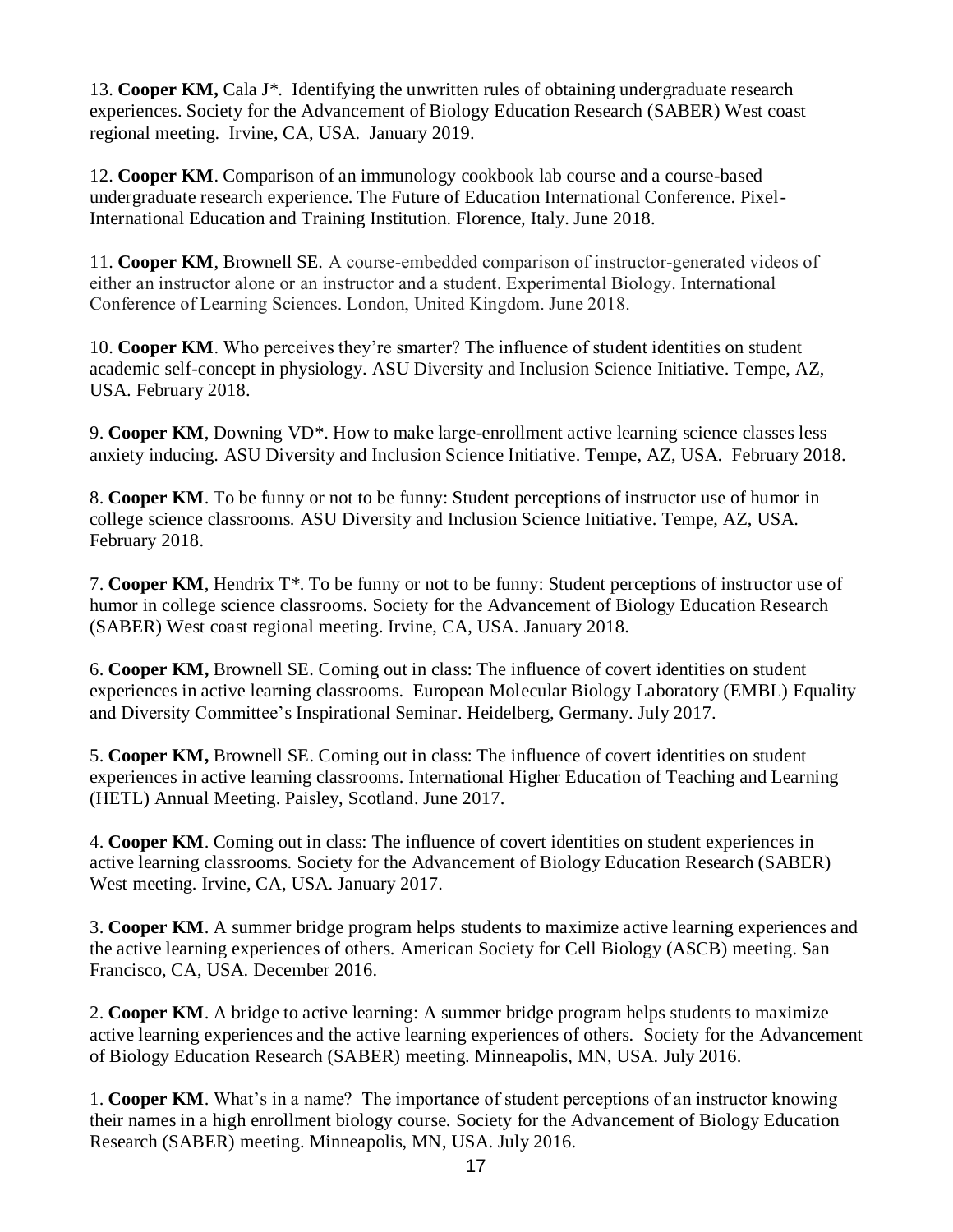#### **Conference Poster Presentations**

Trainees who co-presented with me are designated with a \*

36. **Cooper KM.** Examining how graduate research and teaching affect depression in life sciences Ph.D. students. American Society of Cell Biology (ASCB) annual meeting. Washington DC, USA. December 2021

35. **Cooper KM.** The impact of student research anxiety on undergraduate intention to pursue a scientific research career. American Society of Cell Biology (ASCB) annual meeting. Washington DC, USA. December 2019

34. **Cooper KM.** Factors that predict life sciences student persistence in undergraduate research experiences. American Society of Cell Biology (ASCB) annual meeting. Washington DC, USA. December 2019.

33. **Cooper KM.** Fear of negative evaluation: A novel construct underlying student anxiety in active learning college science courses. Society for the Advancement of Biology Education Research (SABER) annual meeting. Minneapolis, MN, USA. July 2019.

32. **Cooper KM**. Fear of negative evaluation: A novel factor underlying student anxiety in active learning. Undergraduate Biology Education Gordon Research Conference. Lewiston, ME. June 2019.

31. **Cooper KM**. Leaving research: Factors that impact a student leaving an academic year research experience. Focus URE conference. Stuttgart, Germany. June 2019.

30. **Cooper KM**. Leaving research: Factors that impact a student leaving an academic year research experience. Society for the Advancement of Biology Education (SABER) West meeting. Irvine, CA, USA. January 2019.

29. **Cooper KM**. Gender differences of student perceptions of instructor humor in college science courses. American Society for Cell Biology (ASCB) annual meeting. San Diego, CA, USA. December 2018.

28. **Cooper KM**. The influence of active learning practices on student anxiety in large-enrollment college science classrooms. American Society for Cell Biology (ASCB) annual meeting. San Diego, CA, USA. December 2018.

27. **Cooper KM**. Coming out to the class: Identify factors that influence college biology instructor decisions about whether to reveal their LGBQ identity in class. Society for the Advancement of Biology Education Research (SABER) annual meeting. Minneapolis, MN, USA. July 2018.

26. **Cooper KM**. A course-embedded comparison of instructor-generated videos of either an instructor alone or an instructor and a student. Society for the Advancement of Biology Education Research (SABER) annual meeting. Minneapolis, MN, USA. July 2018.

25. **Cooper KM**. To be funny or not to be funny: Students' perception of humor used by instructors in college science courses. Society for the Advancement of Biology Education Research (SABER) annual meeting. Minneapolis, MN, USA. July 2018.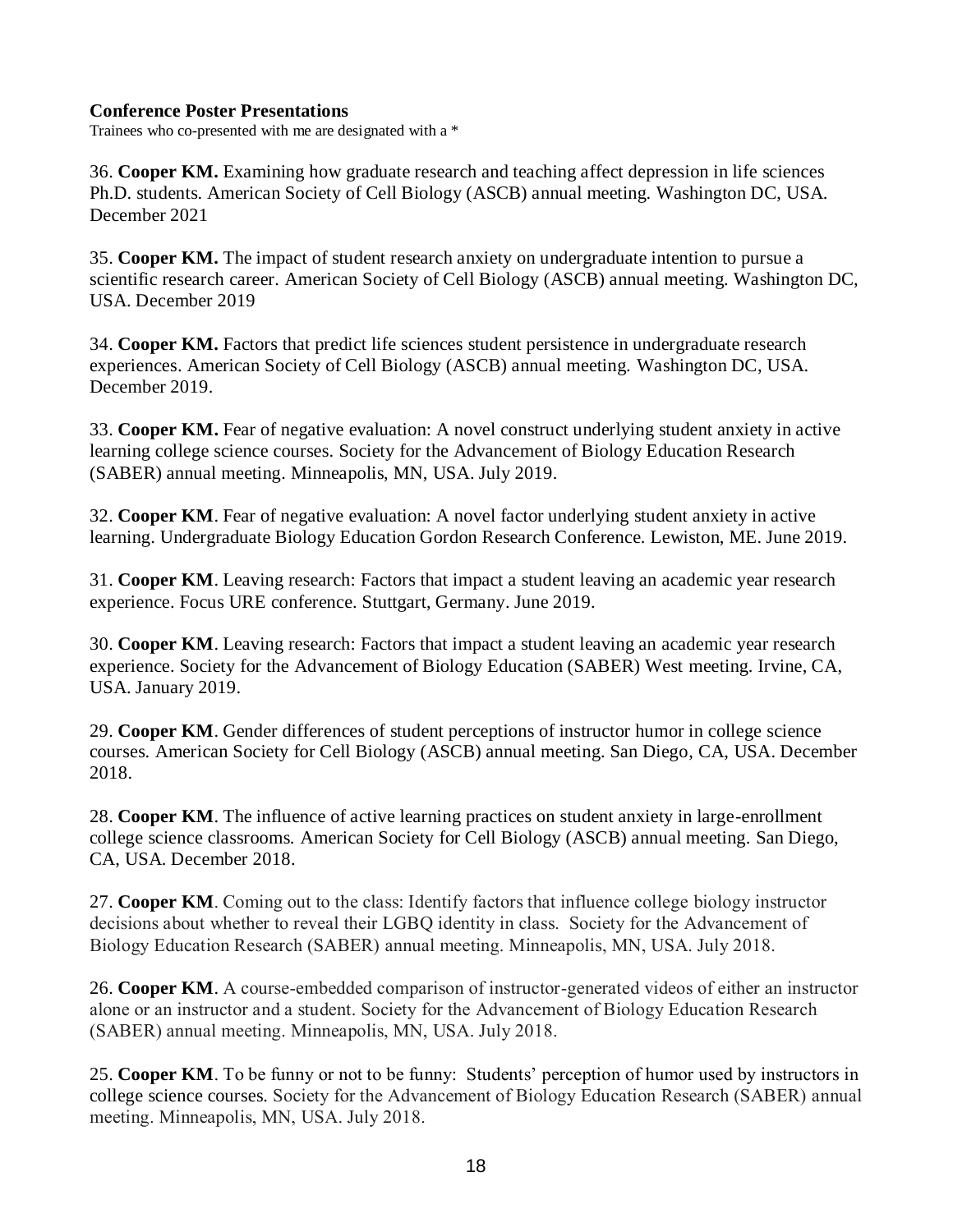24. **Cooper KM**. Who perceives they're smarter? Exploring the experience of gender, transfer student status, and native English speaking on student academic self-concept in physiology. Experimental Biology annual meeting. San Diego, CA, USA. April 2018.

23. **Cooper KM**. A course-embedded comparison of instructor-generated videos of either an instructor alone or an instructor and a student. Experimental Biology annual meeting. San Diego, CA, USA. April 2018.

22. **Cooper KM**. Arizona State University's LEAP Scholars Program. Experimental Biology annual meeting- Outreach and Education. San Diego, CA, USA. April 2018.

21. **Cooper KM**. Identifying the unwritten rules for participating in undergraduate research. Diversity and Inclusion Science Initiative. Tempe, AZ, USA. February 2018.

20. **Cooper KM**. Same curriculum, different mice, different outcomes: A reductionist approach to probing the impact of working on broadly relevant novel research. Society for the Advancement of Biology Education Research (SABER) West coast regional meeting. Irvine, CA, USA. January 2018.

19. **Cooper KM**. Identifying the unwritten rules of obtaining undergraduate research experiences. Society for the Advancement of Biology Education Research (SABER) West coast regional meeting. Irvine, CA, USA. January 2018.

18. **Cooper KM**. Learning anxiously: Alleviating and exacerbating student anxiety in active learning classrooms. Society for the Advancement of Biology Education Research (SABER) West coast regional meeting. Irvine, CA, USA. January 2018.

17. **Cooper KM**. To be funny or not to be funny: Students' perception of humor used by instructors in college science courses. Society for the Advancement of Biology Education Research (SABER) annual meeting. Minneapolis, MN, USA. July 2017.

16. **Cooper KM**. Who perceives they're smarter? Males have a higher academic self-concept in a large-enrollment physiology course. Society for the Advancement of Biology Education Research (SABER) annual meeting. Minneapolis, MN, USA. July 2017.

15. **Cooper KM**. Learning Anxiously: The challenges and benefits of active learning for students with anxiety. Gordon Research Conference, Undergraduate Biology Education Research. Stonehill College, Easton, MA, USA. July 2017.

14. **Cooper KM.** Who perceives they're smarter? Males have a higher academic self-concept in a large-enrollment physiology course. Gordon Research Conference, Undergraduate Biology Education Research. Stonehill College, Easton, MA, USA. July 2017.

13. **Cooper KM**. Capital Gains: The influence of a summer bridge program on first year students' social capital. National Association for Research in Science Teaching (NARST) annual meeting. San Antonio, TX, USA. April 2017.

12. **Cooper KM**. A summer bridge program helps students to maximize active learning experiences and the active learning experiences of others. Biology Leadership Conference. Tucson, AZ, USA. February 2017.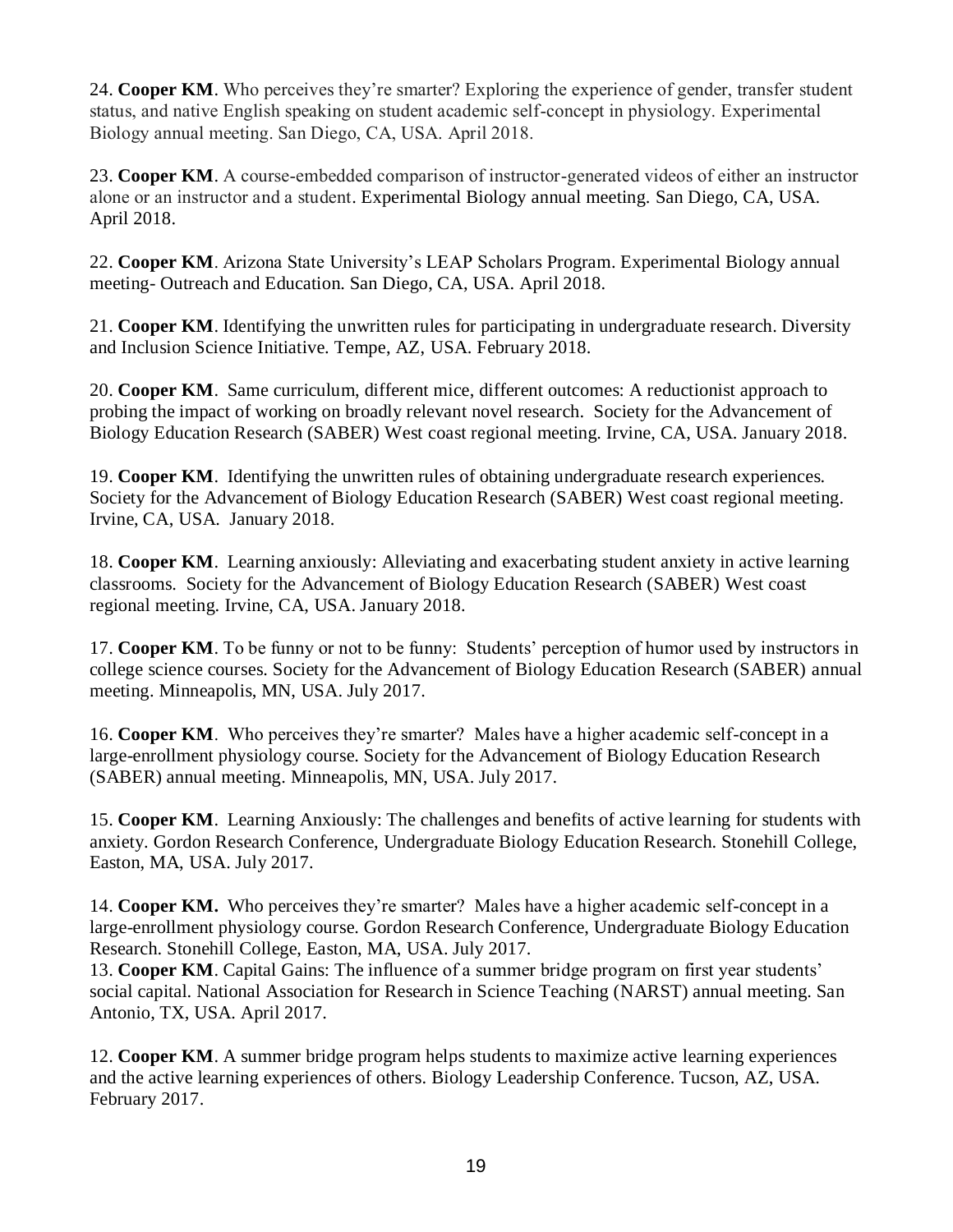11. **Cooper KM**. Who perceives they're smarter? Males have a higher academic self-concept in a large-enrollment physiology course. Society for the Advancement of Biology Education Research (SABER) West meeting. Irvine, CA, USA. January 2017.

10. **Cooper KM**. What's in a name? The importance of student perceptions of an instructor knowing their names in a high enrollment biology course. American Society for Cell Biology (ASCB) meeting. San Francisco, CA, USA. December 2016.

9. **Cooper KM.** Coming out in class: The challenges and opportunities of active learning for LGBTQIA students in an undergraduate biology class. American Society for Cell Biology (ASCB) meeting. San Francisco, CA, USA. December 2016

8. **Cooper KM**. An exploratory interview study of what factors impact student participation in undergraduate research. The Council on Undergraduate Research (CUR) meeting. Tampa, FL, USA. June 2016.

7. **Cooper KM**. A high enrollment course-based undergraduate research experience improves student conceptions of scientific thinking. The Council on Undergraduate Research (CUR) meeting. Tampa, FL, USA. June 2016.

6. **Cooper KM**. Design elements of a high-enrollment course based undergraduate research experience may lead to inaccurate student conceptions about scientific research. Experimental Biology meeting. San Diego, CA, USA. April 2016.

5. **Cooper KM**. Design elements of a high enrollment course based undergraduate research experience may lead to inaccurate student conceptions about scientific research. Freshman Research Initiative (FRI) Biennial Conference. Austin, TX, USA. March 2016.

4. **Cooper KM**. BioBridge: A two-week intensely active learning biology program has a positive impact on incoming first year students. ASU Institute for the Science of Teaching and Learning (ISTL) Learning and Innovation Showcase. Tempe, AZ, USA. January 2016.

3. **Cooper KM**. A high enrollment course-based undergraduate research experience improves student conceptions of scientific thinking. ASU Association for Women in Science (AWIS) JumpStarting STEM Careers Conference. Tempe, AZ, USA. January 2016.

2. **Cooper KM**. A high enrollment course-based undergraduate research experience improves student conceptions of scientific thinking. American Society for Cell Biology (ASCB) annual meeting. San Diego, CA, USA. December 2015.

1. **Cooper KM**. A high enrollment course-based undergraduate research experience improves student conceptions of scientific thinking and ability to interpret data. Society for the Advancement in Biology Education Research (SABER) meeting. Minneapolis, MN, USA. July 2015.

### **Trainee invited talks**

6. Cooper KM. **Gin LE. Wiesenthal NJ.** How teaching and research affect graduate anxiety and depression. Bio and Society Spotlight Series. Arizona State University. Tempe, AZ. November 2021.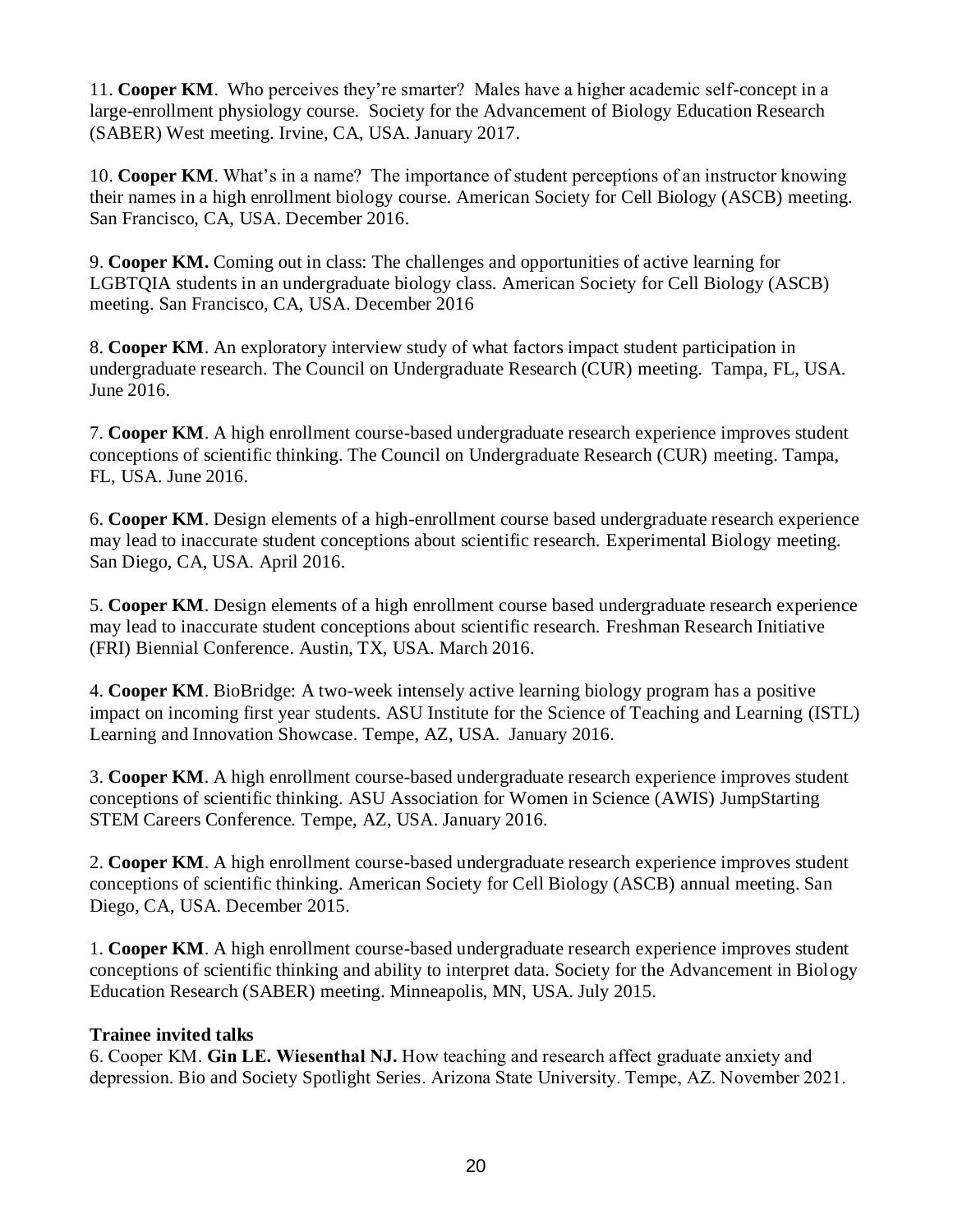5. **Gin LE.** Challenges and opportunities for students with disabilities in evolving learning environments: active learning, online instruction, and undergraduate research. University of California San Diego's Science of Teaching Seminar Series. November 2021.

4. **Busch CA.** Coming Out to the Class: Students Benefit from an Instructor Revealing her LGBTQ+ Identity in a Large-enrollment Biology Course. Scientific Queeries. University of Alberta, Edmonton, Canada. June 2021. Presented virtually due to COVID-19.

3. **Gin LE.** Challenges for students with disabilities in active learning, undergraduate research, and the transition to online. Duke University Biology Department's Inclusion, Diversity, Equity, and Anti-Racism (IDEA) Graduate Committee. April 2020. Presented virtually due to COVID-19.

2. **Gin LE**. Challenges for students with disabilities in active learning and the transition to online. University of Washington - Biology Learning and Teaching meeting. Seattle, WA. February 2020. Presented virtually due to COVID-19.

1. **Gin LE.** Challenges for students with disabilities in active learning, undergraduate research, and the transition to online. Washington State University - Seminar for the School of Molecular Biosciences. Pullman, WA. January 2020. Presented virtually due to COVID-19.

### **Trainee peer-reviewed talks and poster presentations,** *upcoming*

79. **Wiesenthal, NJ.** Examining how research and teaching affect depression in life sciences Ph.D. students. (poster) American Association for the Advancement of Science (AAAS) annual meeting. Virtual conference due to COVID-19. February 2022.

78. **Abraham AE,** Busch CA, Brownell SE, Cooper KM. Instructor perceptions of undergraduate incivility in online science courses. (poster). American Association for the Advancement of Science (AAAS) Annual Meeting. February 2022.

77. **Busch, CA.** Coming out to the class: Students benefit from an instructor revealing her LGBTQ+ identity in a large-enrollment biology course. (talk). The Society for Integrative and Comparative Biology (SICB). Phoenix, AZ. January 2022.

76. **Mohammed, T.** The impact of large-enrollment online college science courses on student anxiety. (poster). The Society for Integrative and Comparative Biology (SICB). Phoenix, AZ. January 2022.

75. **Gin, LE**. Challenges and opportunities for students with disabilities in life science undergraduate research experiences. (talk). The Society for Integrative and Comparative Biology (SICB). Phoenix, AZ. January 2022.

74. **Wiesenthal, NJ**. PhDepression: Examining how graduate research and teaching affect depression in life sciences PhD students. (talk). The Society for Integrative and Comparative Biology (SICB). Phoenix, AZ. January 2022.

### **Trainee peer-reviewed talks and poster presentations**

73. **Wiesenthal, NJ.** The impacts of concealing and revealing depression among life sciences Ph.D. students. The American Society for Cell Biology (ASCB) meeting. Virtual conference due to COVID-19. (poster). December 2021.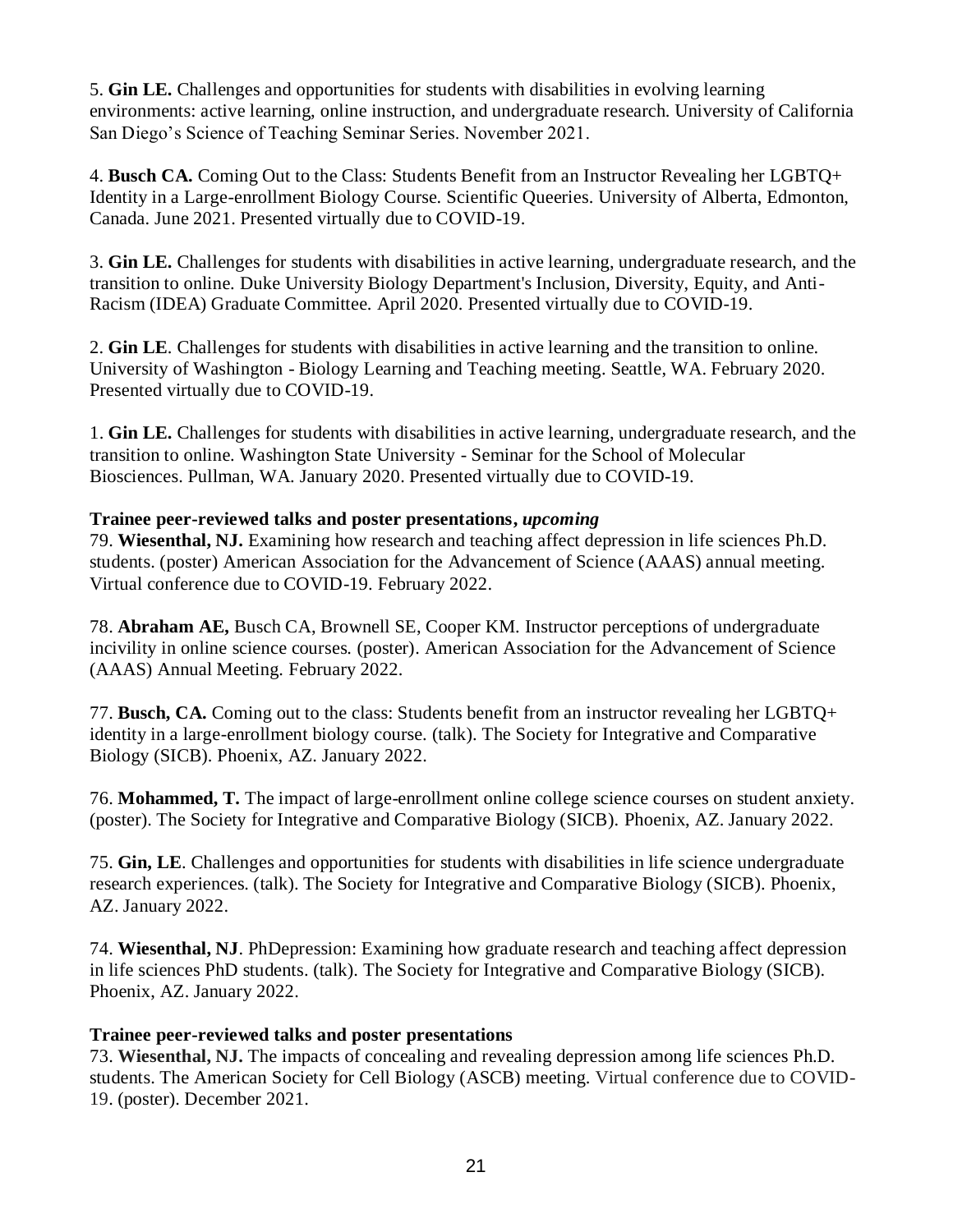72. **Gin LE**. Challenges and opportunities for students with disabilities in life science undergraduate research experiences. American Society for Cell Biology - EMBO Virtual Meeting. (talk). Held remotely due to COVID-19. December 2021.

71. **Busch CA.** Coming Out to the Class: Students Benefit from an Instructor Revealing her LGBTQ+ Identity in a Large-enrollment Biology Course. (poster). American Society for Cell Biology (ASCB) Cell Bio Virtual 2021. December 2021.

70. **Mohammed, TF**. The impact of large-enrollment online college science courses on student anxiety. (talk). 3rd Annual BioSci Southwest Symposium. October 2021.

69. **Abraham AE,** Busch CA, Brownell SE, Cooper KM. Instructor perceptions of student incivility in the online undergraduate science classroom (poster). BioSci Southwest Symposium. Tempe, AZ. October 2021.

68. **Busch CA.** Coming Out to the Class: Students Benefit from an Instructor Revealing her LGBTQ+ Identity in a Large-enrollment Biology Course (talk). Out in Science, Technology, Engineering, and Mathematics (oSTEM). Held remotely due to COVID-19. October 2021.

67. **Wiesenthal, NJ.** Navigating academic biology as an LGBTQ+ Ph.D. student: learning, teaching, and doing research (talk). Out in Science, Technology, Engineering, and Mathematics (oSTEM) Conference 2021. Held remotely due to COVID-19. October 2021.

66. **Gin LE.** Students with disabilities in undergraduate research: Challenges and opportunities (talk). Inclusion in Science Learning a New Direction: A Conference on Disability in STEM (ISLANDS) 2021 Annual Meeting. (talk). Virtual conference due to COVID19. September 2021.

65. **Busch CA.** Coming out to the class: Students benefit from instructor revealing LGBTQ+ identity in a large-enrollment biology course (talk). American Chemical Society (ACS). Virtual conference due to COVID19.

64. **Gin LE**. Challenges and opportunities for students with disabilities resulting from the rapid transition to online course delivery during COVID-19 (talk). American Association of Physics Teachers (AAPT) Summer Meeting. Virtual conference due to COVID19.

63. **Mohammed T.** The impact of online college science courses on student anxiety (poster). 2021 American Association of Physics Teachers (AAPT) Summer Meeting. Virtual conference due to COVID19.

62. **Gin LE.** An exploration across institution types of undergraduate life sciences student decisions to stay in or leave an academic-year research experience (poster). Society for the Advancement of Biology Education Research (SABER). Virtual conference due to COVID19. July 2021.

61**. Mohammed T.** The Effects of Online Science Learning Environments on Undergraduates with Depression (poster). Society for the Advancement of Biology Education Research (SABER). Virtual conference due to COVID19. July 2021.

60. **Wiesenthal N.** Exploring depression as a concealable stigmatized identity: factors that influence Ph.D. students to conceal or reveal their depression in graduate school programs (poster). Society for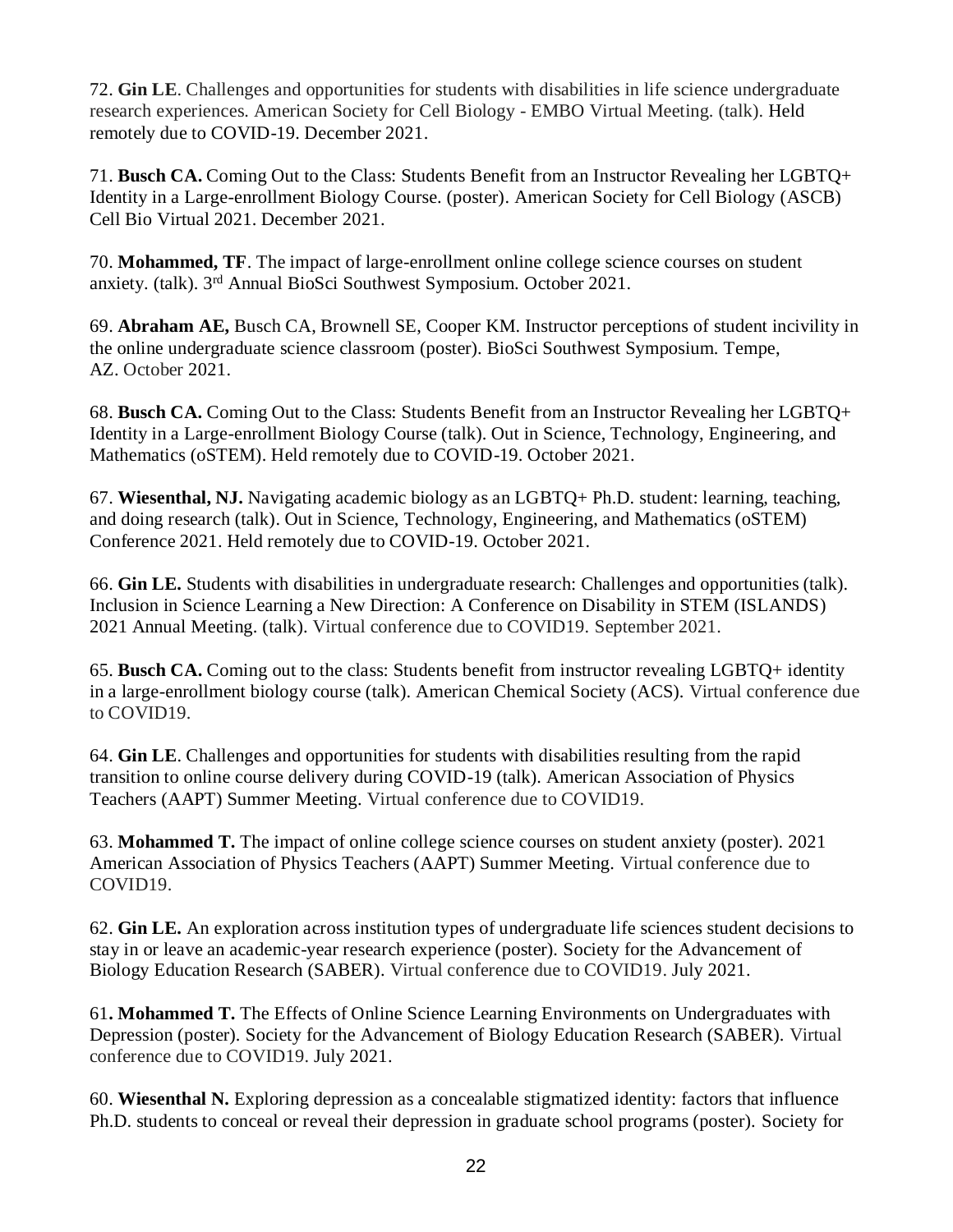the Advancement of Biology Education Research (SABER). Virtual conference due to COVID19. July 2021.

59. **Gin, LE.** Challenges and opportunities for students with disabilities in life science undergraduate research experiences (talk). SABER 2021. Virtual conference due to COVID19. July 2021.

58. **Busch C.** Coming Out to the Class: Students Benefit from Instructor Revealing LGBTQ+ Identity in a Large-enrollment Biology Course. (talk). Society for the Advancement of Biology Education Research (SABER). Virtual conference due to COVID19. July 2021.

57. **Abraham A.** Instructor perceptions of student incivility in the online undergraduate science classroom during the COVID-19 pandemic (poster). Society for the Advancement of Biology Education Research (SABER). Virtual conference due to COVID19. July 2021.

56. **Busch C.** To what extent do science and engineering instructors reveal or conceal potentially invisible identities to students? PhD student (poster). Society for the Advancement of Biology Education Research (SABER). Virtual conference due to COVID19. July 2021.

55. **Nadile E.** Student perceptions of personalized emails with their names in an upper-level online biology course (poster). American Society of Microbiology Conference for Undergraduate Educators (ASMCUE). Virtual conference due to COVID19. June 2021.

54. **Mohammed T.** The experiences of students with depression in online science learning environments (poster). American Society of Microbiology Conference for Undergraduate Educators (ASMCUE). Virtual conference due to COVID19. June 2021.

53*.* **Busch C.** Creating more inclusive biology learning environments for LGBTQ+ individuals (talk). American Society of Microbiology Conference for Undergraduate Educators (ASMCUE). Virtual conference due to COVID19. June 2021.

52. **Wiesenthal N.** The effect of research and teaching on depression in life sciences PH.D. students (poster). American Society of Microbiology Conference for Undergraduate Educators (ASMCUE). Virtual conference due to COVID19. June 2021.

51. **Wiesenthal N.** The effect of research and teaching on depression in life sciences PH.D. students (poster). Experimental Biology. Virtual conference due to COVID19. April 2021.

50. **Busch C.** Student benefit from instructor revealing LGBTQ+ identity in an upper-level physiology course (poster). Experimental Biology. Virtual conference due to COVID19. April 2021.

49. **Wiesenthal N.** The effect of research and teaching on depression in life sciences PH.D. students (talk). Experimental Biology. Virtual conference due to COVID19. April 2021.

48. **Busch C.** Student benefit from instructor revealing LGBTQ+ identity in an upper-level physiology course (talk). Experimental Biology 2021. Virtual conference due to COVID19. April 2021.

*Awarded 2021 Teaching Section Research Recognition Award. Awarded Graduate College Q4 Online/Remote Travel Award for the Experimental Biology 2021 Conference*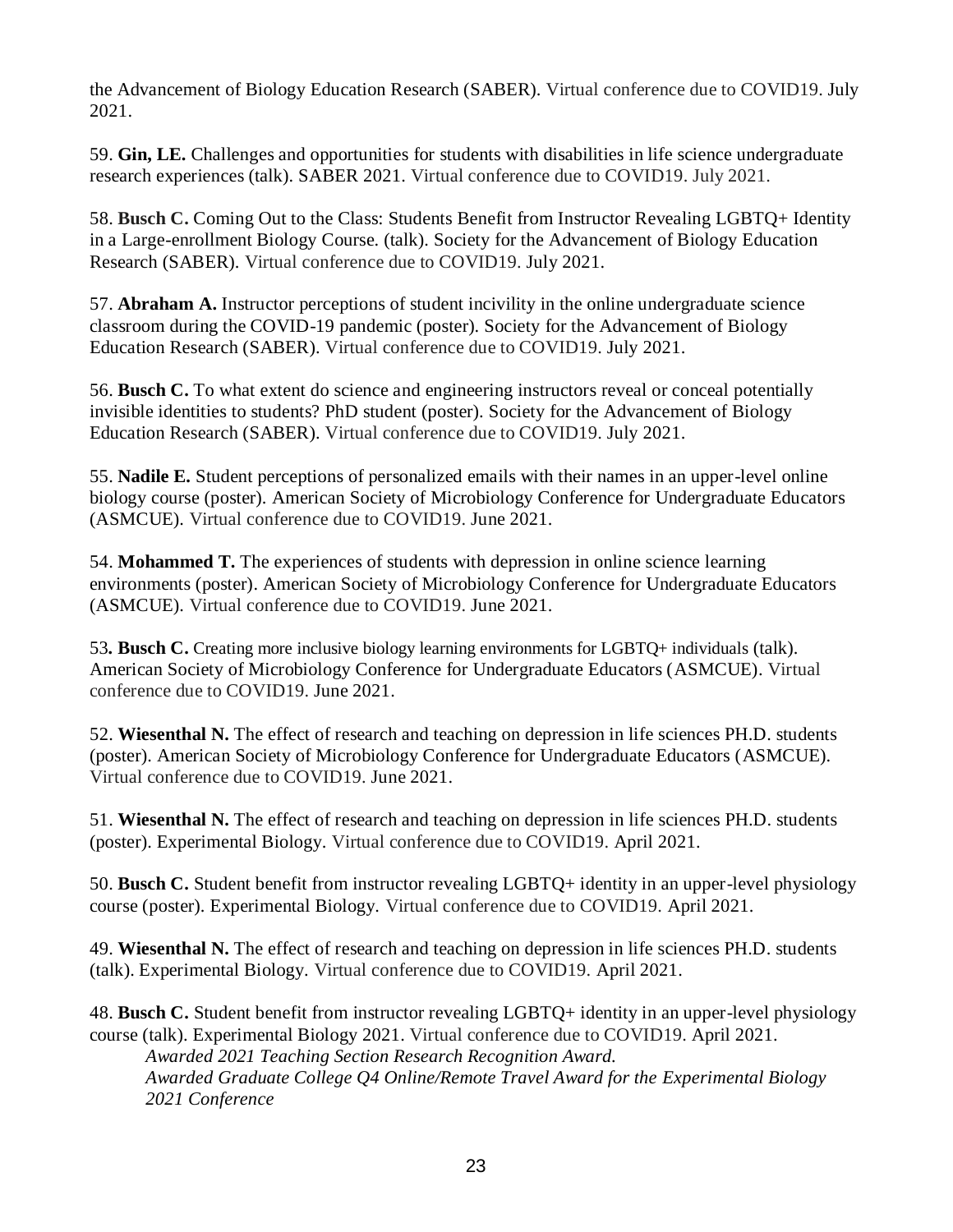47. **Mohammed T.** The effects of online science learning environments on undergraduates with depression (poster). Experimental Biology. Virtual conference due to COVID19. April 2021.

46. **Abraham A.** Instructor perceptions of student incivility in the online undergraduate science classroom during the COVID-19 pandemic (talk). ASU SOLUR Symposium. Virtual symposium due to COVID19. April 2021.

45. **Mohammed T.** The effects of online science learning environments on undergraduates with depression (talk). ASU SOLUR Symposium. Virtual symposium due to COVID19. April 2021.

44. **Nadile EM.** Call on me! Science undergraduates' perceptions of voluntarily asking questions (poster). American Association for the Advancement of Science (AAAS). Virtual conference due to COVID19. February 2021.

*Awarded 1st prize in the AAAS Student E-Poster Competition- Social Science Division*

43. **Gin LE**. Challenges and opportunities for students with disabilities resulting from the rapid transition to online course delivery during COVID-19 (talk). SABER West Virtual Meeting. Virtual conference due to COVID19. January 2021.

42. **Nadile EM.** Call on me! Science undergraduates' perceptions of voluntarily asking questions (talk). National Association for Biology Teachers (NABT). Virtual conference due to COVID19. November 2020.

*Awarded first prize at NABT Poster Competition*

41. **Gin LE.** Accessible active learning: To what extent is active learning inclusive for science undergraduates with disabilities? (talk). 2<sup>nd</sup> Annual BioSci Southwest Symposium. Virtual conference due to COVID19. October 2020.

40. **Nadile EM.** Call on me! Science undergraduates' perceptions of voluntarily asking questions (talk). 2 nd Annual BioSci Southwest Symposium. Virtual conference due to COVID19. October 2020.

40. **Gin LE**. Factors that predict life sciences student persistence in undergraduate research experiences across institution types (poster). ASU Institute of Social Science Research (ISSR) Poster Competition. Virtual conference due to COVID19. October 2020.

39. **Gin LE.** Accessible active learning: To what extent is active learning inclusive for science undergraduates with disabilities? (talk). Geological Society of America (GSA) annual meeting. Virtual conference due to COVID19. October 2020.

38. **Turner A**. Publications CURE all: Student-perceived benefits of co-authoring a peer-reviewed scientific publication stemming from a molecular genetics course-based undergraduate research experience (poster). Society for the Advancement of Biology Education Research (SABER). Virtual conference due to COVID19. July 2020.

37. **Gin LE.** Factors that predict life sciences student persistence in undergraduate research experiences across institution types (poster). Society for the Advancement of Biology Education Research (SABER). Virtual conference due to COVID19. July 2020.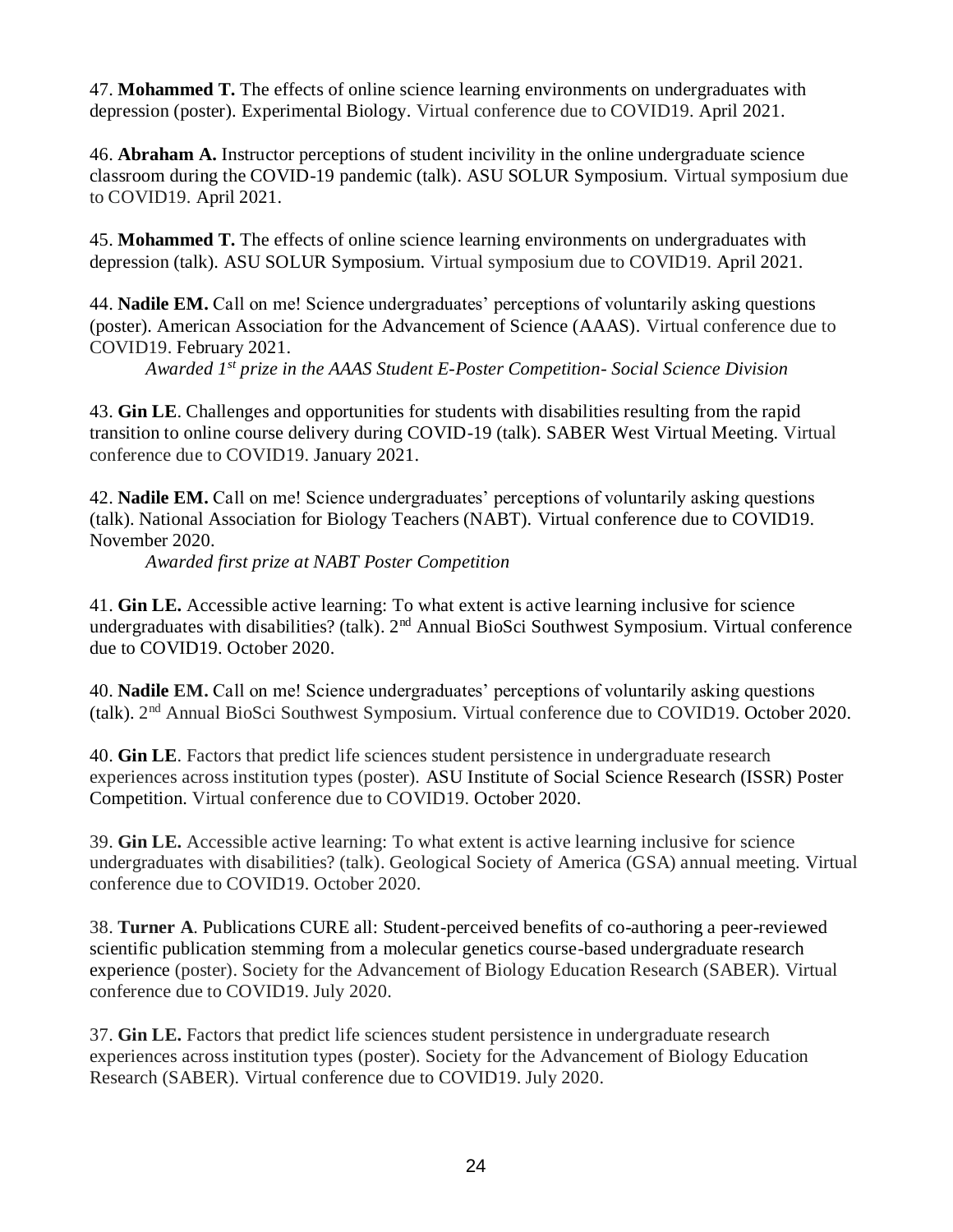36. **Downing VR**. Fear of negative evaluation and student anxiety in community college active learning science courses (poster). Society for the Advancement of Biology Education Research (SABER). Virtual conference due to COVID19. July 2020.

34. **Scott RA**. It's in the syllabus... or is it? How syllabi can serve as tools for creating inclusive classrooms (poster). Society for the Advancement of Biology Education Research (SABER). Virtual conference due to COVID19. July 2020.

36. **Gin LE**. Call on me! Accessible active learning: To what extent is active learning inclusive for science undergraduates with disabilities? (talk). Society for the Advancement of Biology Education Research (SABER). Virtual conference due to COVID19. July 2020.

35. **Nadile EM**. Call on me! Undergraduates' perceptions of voluntarily asking questions in front of large-enrollment science classes (poster). Society for the Advancement of Biology Education Research (SABER). Virtual conference due to COVID19. July 2020.

34. **Nadile EM**. Call on me! Undergraduates' perceptions of voluntarily asking questions in front of large-enrollment science classes (poster). Australasian Science Education Research Association (ASERA). Virtual conference due to COVID19. June 2020.

33. **Downing VR.** Fear of negative evaluation and student anxiety in community college active learning science courses (talk). American Educational Research Association (AERA). San Francisco, CA, April 2020.

32. **Gin L.** Factors that predict life sciences student persistence in undergraduate research experiences (talk). Society for the Advancement of Biology Education Research West coast meeting. Irvine, CA, USA. January 2020.

31. **Gin L.** Fear of negative evaluation and student anxiety in community college active learning science courses (poster). Society for the Advancement of Biology Education Research West coast meeting. Irvine, CA, USA. January 2020.

30. **Nadile E.** Don't joke about me: The impact of student identity on perception of instructor humor in college science courses (poster). Society for the Advancement of Biology Education Research West. Irvine, CA, USA. January 2020.

29. **Cala J.** Fear of negative evaluation and student anxiety in community college active learning science courses (talk). National Association for Biology Teachers national meeting. Chicago, IL, USA. November 2019.

28. **Cala J**. The unwritten rules of undergraduate research (poster). National Association for Biology Teachers national meeting. Chicago, IL, USA. November 2019.

27. **Gin L.** Diagnosing differences in preparing for med school between students in online and inperson biology degree programs (poster). American Association for Medical Colleges Annual Meeting. Phoenix AZ, USA. November 2019.

26. **Scott R, Ramiriez D.** Factors that predict biological sciences student persistence in undergraduate research experiences (poster). BioSci Southwest Symposium. Tempe, AZ, USA. November 2019.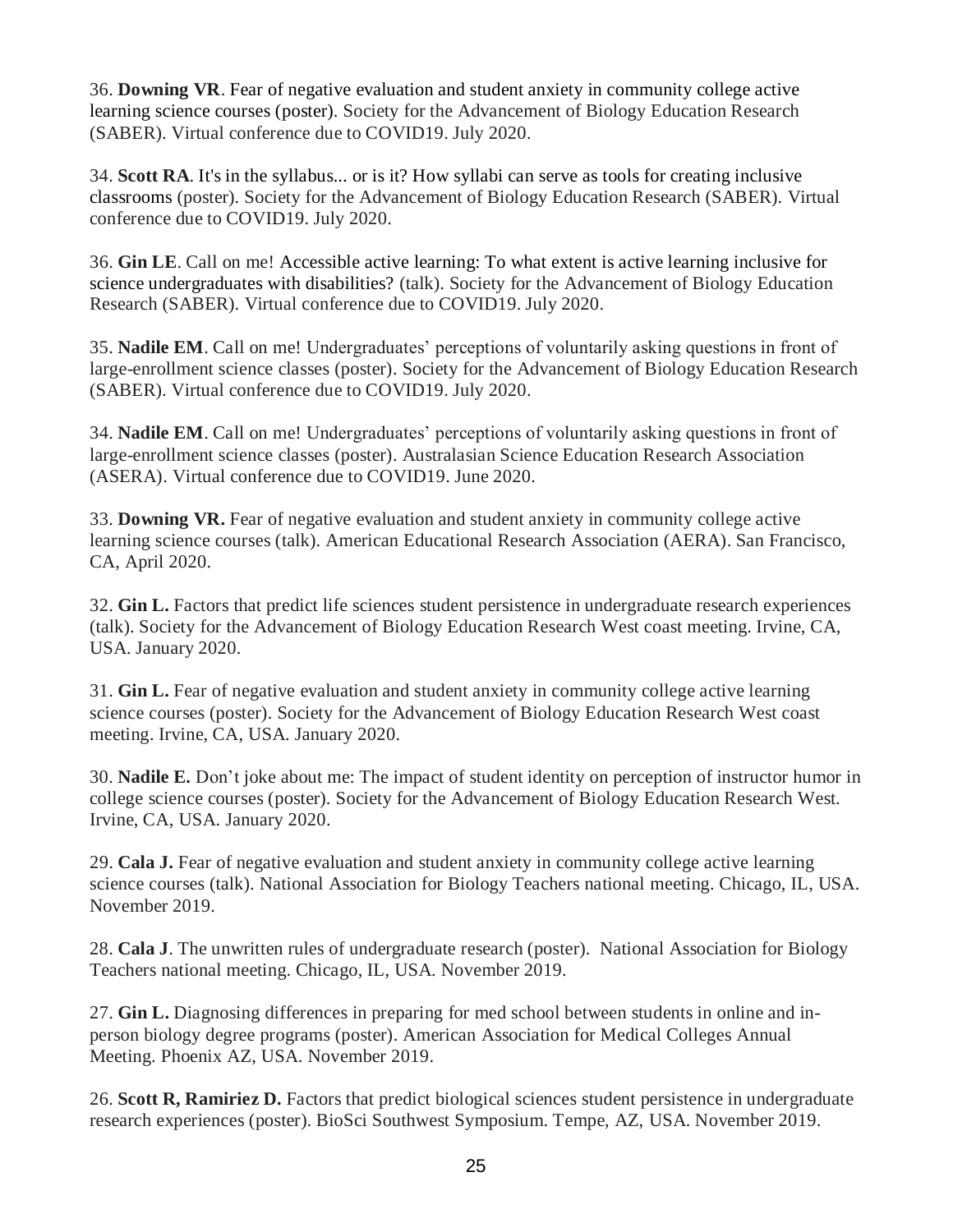25. **Nadile E.** Don't joke about me: The impact of student identity on perception of instructor humor in college science courses (poster). BioSci Southwest Symposium. Tempe, AZ, USA. November 2019.

24. **Gin L.** Diagnosing differences in what undergraduates in ASU's fully online and an in-person biology degree program know and do regarding medical school admission (talk). ASU BioSci Southwest Symposium. Tempe, AZ, USA. November 2019.

23. **Clark C.** Arizona State University's LEAP Scholars program (poster). National Science Foundation S-STEM meeting. Washington DC, USA. September 2019.

22. **Gin L**. Leaving research: Factors that influence science student persistence in undergraduate research (talk). Geological Society of America national meeting, Phoenix AZ, September 2019.

21. **Gin L.** Diagnosing differences in what undergraduates in a fully online and in an in-person biology degree program know and do regarding medical school admission (talk). Society for the Advancement of Biology Education Research. Minneapolis, MN, USA. July 2019.

20. **Gin L.** Leaving Research: Factors that impact a student leaving an academic year research experience (poster). Society for the Advancement of Biology Education Research. Minneapolis, MN, USA. July 2019.

19. **Gin L**. Leaving Research: Factors that impact a student leaving an academic year research experience (poster). Undergraduate Biology Education Research Gordon Research Conference. Lewiston, ME, USA. June 2019.

18. **Gin L.** Diagnosing differences in what undergraduates in a fully online and in an in-person biology degree program know and do regarding medical school admission (poster). Undergraduate Biology Education Research Gordon Research Seminar. Lewiston, ME, USA. June 2019.

17. **Gin L.** Leaving Research: Factors that impact a student leaving an academic year research experience (poster). Sloan Equity and Inclusion in STEM Introductory Courses (SEISMIC) summer conference. Ann Arbor, MI, June 2019.

16. **Gin L.** Fear of negative evaluation: A novel construct underlying student anxiety in active learning college science courses (poster). Sloan Equity and Inclusion in STEM Introductory Courses (SEISMIC) summer conference. Ann Arbor, MI, USA. June 2019.

15. **Gin L**. Online with Career Goals? Exploring student decisions to enroll in online biology degree programs and lab courses (poster). ASU Teacher's College Education Research Conference. Tempe, AZ, USA. February 2019.

14. **Gin L.** Maximizing inclusion and questioning excellence: Are online biology degree programs a way to promote inclusive excellence in undergraduate education? (talk). ASU Diversity and Inclusion Science Initiative (DISI) Tempe, AZ, USA. February 2019.

13. **Hendrix T.** How do astrophysicists organize a party? Their wives planet: Gender differences in student perceptions of instructor humor in college science classrooms (poster). Experimental Biology. San Diego, CA, USA. April 2018.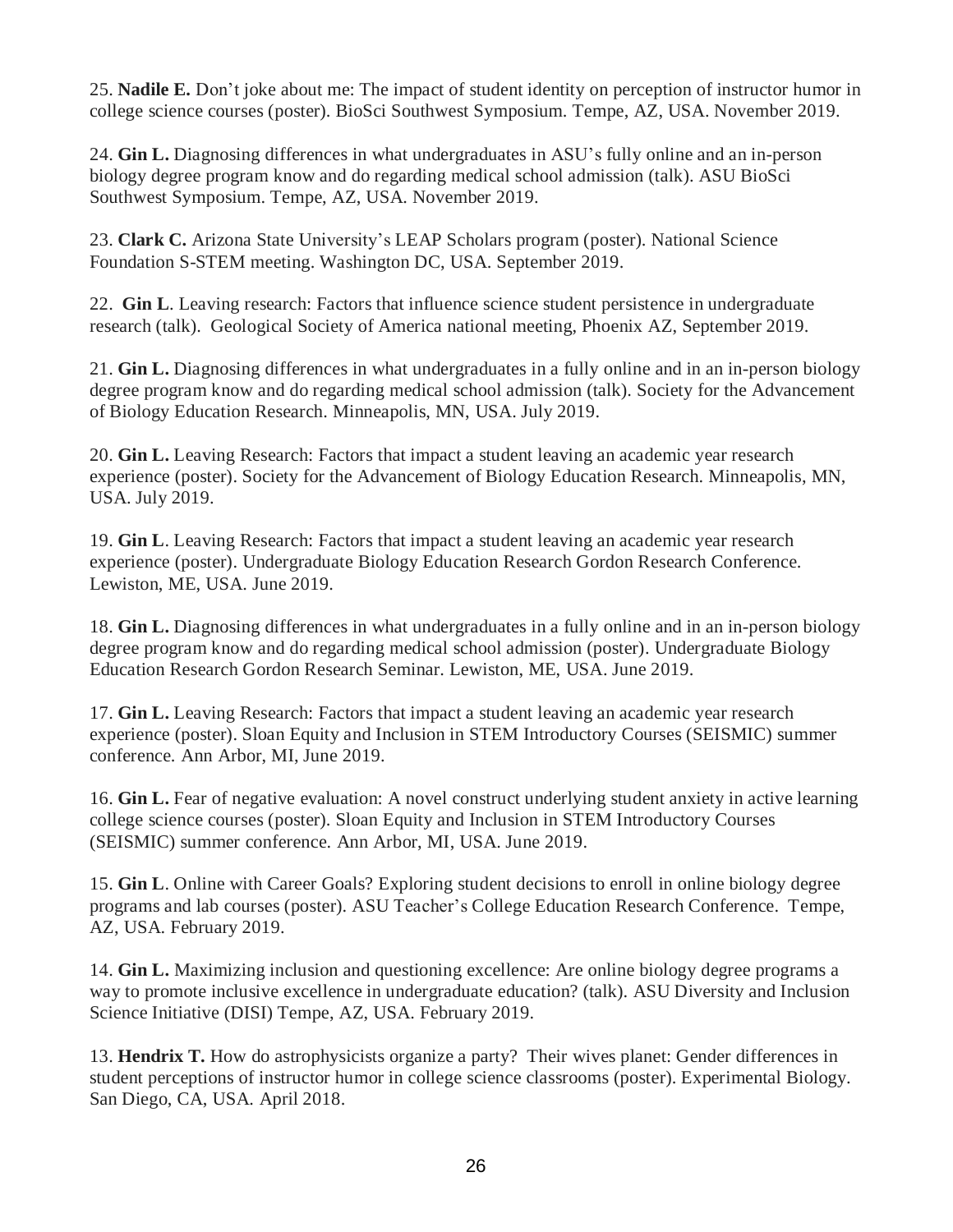12. **Hendrix T.** How do astrophysicists organize a party? Their wives planet: Gender differences in student perceptions of instructor humor in college science classrooms (poster). ASU Undergraduate Research Symposium. Tempe, AZ, USA. April 2018.

11. **Cala JM.** Identifying the unwritten rules of obtaining undergraduate research experiences (poster). Society for the Advancement of Biology Education Research. Minneapolis, MN, USA. July 2017.

10. **Krieg A.** What's in a name? The importance of student perceptions of an instructor knowing their names in a high enrollment biology course (poster). ASU Undergraduate Research Symposium. Tempe, AZ, USA. March 2017.

9. **Krieg A.** What's in a name? The importance of student perceptions of an instructor knowing their names in a high enrollment biology course (poster). American Association for the Advancement in Science (AAAS) national meeting. Boston, MA, USA. February 2017.

8. **Downing VR.** Learning Anxiously: The challenges and benefits of active learning for students with anxiety (poster). Society for the Advancement of Biology Education Research West coast regional meeting. Irvine, CA, USA. January 2017.

7. **Ashley ME.** Capital Gains: The influence of a summer bridge program on first year students' social capital (poster). Society for the Advancement of Biology Education Research West coast regional meeting. Irvine, CA, USA. January 2017.

6. **Krieg A.** What's in a name? The importance of student perceptions of an instructor knowing their names in a high enrollment biology course (poster). Society for the Advancement of Biology Education Research West coast regional meeting. Irvine, CA, USA. January 2017.

5. **Ashley ME.** Capital Gains: The influence of a summer bridge program on first year students' social capital (poster). ASU ISTL Learning Innovation Showcase. Tempe AZ, USA. January 2017.

4. **Kreig A.** What's in a name? The importance of student perceptions of an instructor knowing their names in a high enrollment biology course (poster). ASU ISTL Learning Innovation Showcase. Tempe AZ, USA. January 2017.

3. **Krieg A**. What's in a name? The importance of student perceptions of an instructor knowing their names in a high enrollment biology course (poster). ASU School of Life Sciences Honors Event. Tempe AZ, USA. December 2016.

2. **Ashley ME.** Using a lens of Expectancy Value Theory to explore student resistance to active learning (poster). Society for the Advancement of Biology Education Research national meeting. Minneapolis MN, USA. July 2016.

1. **Ashley ME.** A bridge to active learning: A summer bridge program helps students to maximize their active learning experiences and think about equity in groupwork (poster). ASU SOLS Undergraduate Research Symposium, Tempe, AZ, USA. April 2016.

#### **RESEARCH-RELATED MEDIA APPEARANCES AND NEWS INTERVIEWS Television**

- Live interview with Ben Bland. BBC World News. BBC. May 2021. United Kingdom.
	- o Featured as an expert on gender performance differences in education.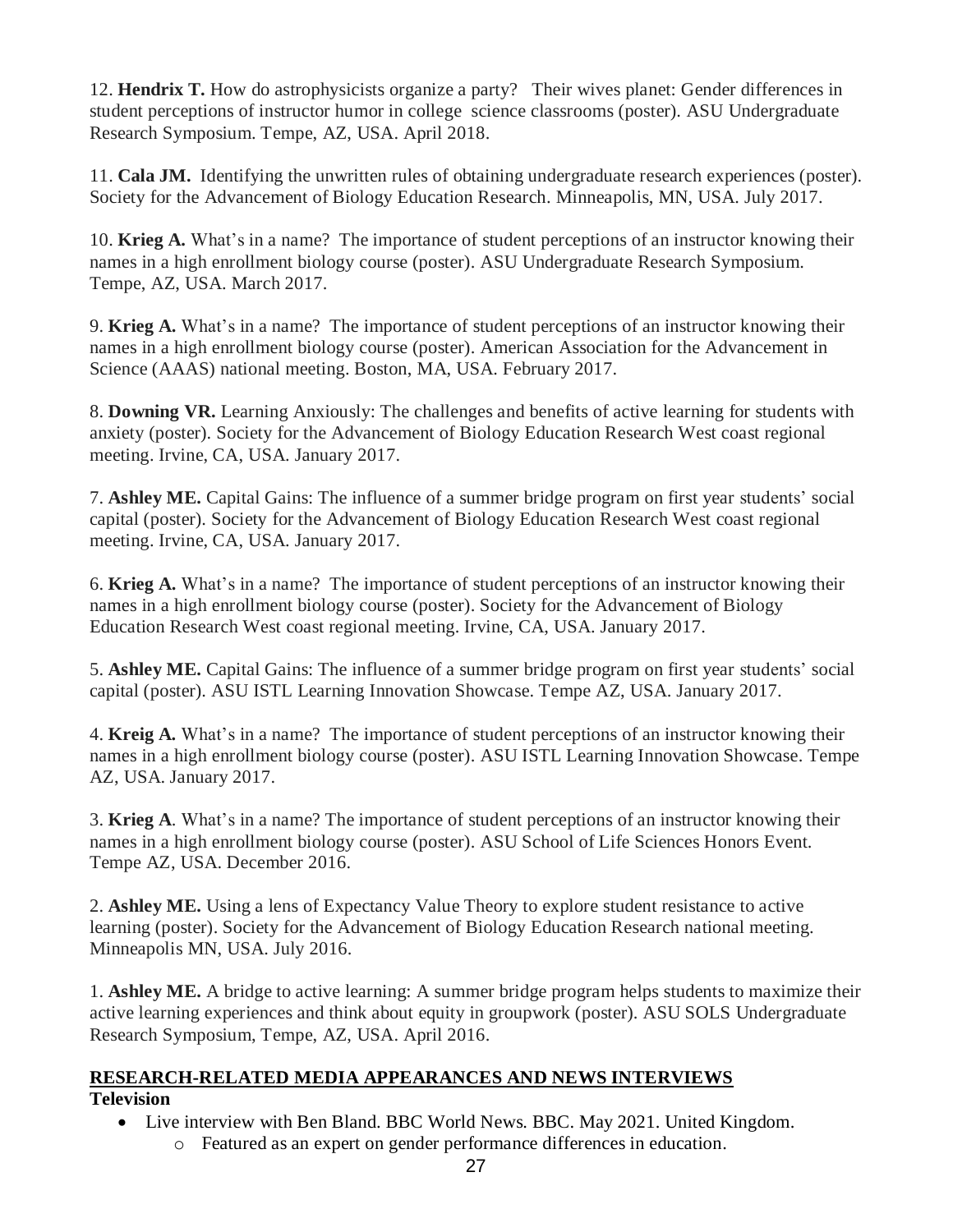- Interview with Lauren Reimer. CBS Channel 5 Arizona's Family: Phoenix News. April 2018. USA.
	- o Segment discussing 2018 article: *Who perceives they are smarter? Exploring the influence of student characteristics on student academic self-concept in physiology?*

## **Podcasts**

- Interview with Sabrina Solanki. SEISMIC Office Hours Podcast. June 2021.
	- o Featured as an expert on undergraduate research experiences. Episode highlighted results for my 2019 paper: *Factors that predict biological sciences student persistence in undergraduate research experiences.*
- Interview with Mary Spiro. American Society for Cell Biology (ASCB's) Pathways Podcast. June 2021.
	- o Featured as an expert on the experiences of LGBTQ+ individuals in Biology. Full episode devoted to the use of humor in the classroom discussing my 2020 paper: *Fourteen recommendations to create a more inclusive environment for LGBTQ+ individuals in academic biology.*

# **Radio**

- Interview with Peter Ludovice, Jennifer Leavy, and Ed Greco. Inside the Black Box. WREK Georgia Tech Radio. April 2019. USA.
	- $\circ$  Full episode devoted to the use of humor in the classroom discussing my 2018 research paper: *To be funny or not to be funny: Gender differences in student perceptions of instructor humor in college science courses*
- Interview with Wendy Harmer and Robbie Buck. Australian Broadcast Centre (ABC) Breakfast Show. ABC Radio. April 2018. Sydney, Australia
	- o Segment discussing the overconfidence of men and my 2018 research paper: *Who perceives they are smarter? Exploring the influence of student characteristics on student academic self-concept in physiology?*
- Interview with Simi Sara. Mornings with Simi | Global News. CKNW. April 2018. Vancouver B.C., Canada
	- o Segment discussing my 2018 research paper: *Who perceives they are smarter? Exploring the influence of student characteristics on student academic self-concept in physiology?*

# **Interviews for news articles**

- Interview with Science Magazine journalist Katie Langin for article *This lab asked depressed Ph.D. students what's hardest- and what parts of grad school help them cope.* Science Magazine. 2021.
	- o Article highlights my 2021 research paper: *PhDepression: Examining how graduate research and teaching affect depression in life sciences PhD students*
- Interview with NYT journalist Niraj Chokshi for article *Do men think they're better at science than women do? Well, actually…* New York Times. 2018.
	- o Article highlights my 2018 research paper: *Who perceives they are smarter? Exploring the influence of student characteristics on student academic self-concept in physiology?*
- Interview with NBC journalist Maggie Fox for *article Not smart enough? Men overestimate intelligence in science class.* NBC News. 2018.
	- o Article highlights my 2018 research paper: *Who perceives they are smarter? Exploring the influence of student characteristics on student academic self-concept in physiology?*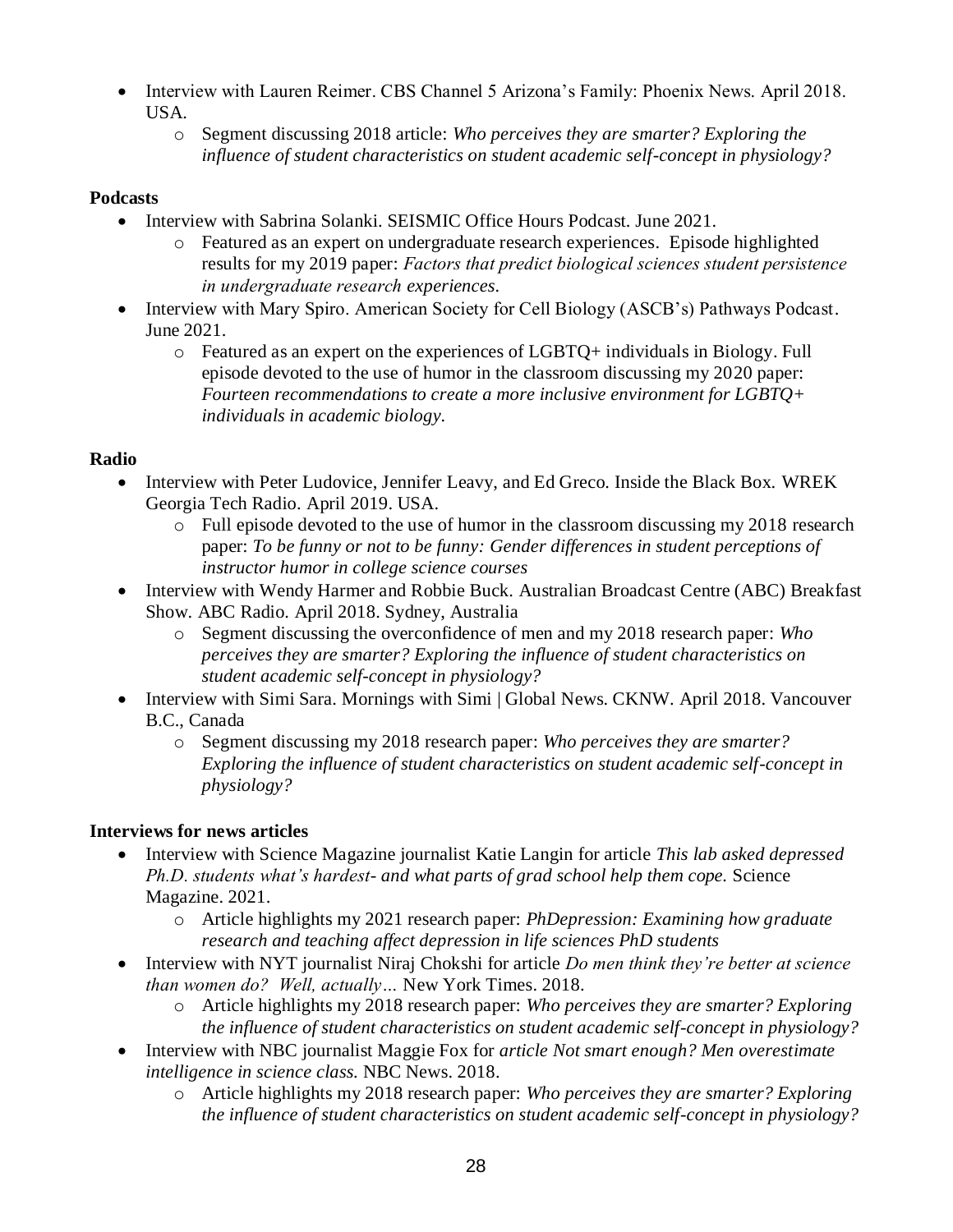# **TEACHING EXPERIENCE**

# **Arizona State University, School of Life Sciences (2021 – present)**

- BIO 494: Biology Education Research, Spring 2022, as an ocourse for ASU online students
	- o Developed and a 3-credit course-based research experience (CURE) for undergraduates in ASU's fully online program. In this course, students learn about the process of science by engaging in an authentic biology education research project with the intent to publish their findings. The development of the oCURE was partially funded by the ASU Online Undergraduate Research Scholars (OURS) Program Group-based Research Experience Seed Grant for \$10,000. The course was also feature by *ASU Now*: [https://news.asu.edu/20211105-school-life-sciences-awarded-seed-grants-develop](https://news.asu.edu/20211105-school-life-sciences-awarded-seed-grants-develop-immersive-online-undergraduate-research)[immersive-online-undergraduate-research](https://news.asu.edu/20211105-school-life-sciences-awarded-seed-grants-develop-immersive-online-undergraduate-research)
- BIO 494/598: Biology Education Research, Spring 2021, online
	- o Developed and taught a 3-credit course-based research experience (CRE) for undergraduates and graduate students interested in conducting biology education research. In this course, students learn about the process of science by engaging in an authentic biology education research project with the intent to publish their findings. This is the first bio ed CURE to be taught entirely online. *Thus far, the CURE has resulted in one student co-authored manuscript with me as senior author: [https://www.lifescied.org/doi/10.1187/cbe.21-05-0132.](https://www.lifescied.org/doi/10.1187/cbe.21-05-0132)*

# **University of Central Florida, Department of Biology (2020)**

- BSC 4910 Biology Education Research, \*Research-Intensive course, Spring 2020, first half of semester in-person, second half online due to the COVID-19 pandemic
	- o Developed and taught a 3-credit course-based undergraduate research experience (CURE) for 19 biology, chemistry and physics majors. In this course, students learn about the process of science by engaging in an authentic biology education research project with the intent to publish their findings. *The CURE resulted in two student coauthored manuscripts with me as the senior author; one at PLoS One [\(https://pubmed.ncbi.nlm.nih.gov/33434226/\)](https://pubmed.ncbi.nlm.nih.gov/33434226/) and the other at the Journal of Microbiology and Biology Education*

*[\(https://journals.asm.org/doi/epub/10.1128/jmbe.00100-21\)](https://journals.asm.org/doi/epub/10.1128/jmbe.00100-21). \**The University of Central Florida awards Research-Intensive (RI) course designations to courses that provide curriculum-based engagement in high impact practices such as research*.*

# **Arizona State University, School of Life Sciences (2013 – 2019)**

- BIO/BCH/SES 494 Producing Research, Instructor of Record, Spring 2019
	- o Co-developed and co-taught a 1-credit course-based undergraduate research experience (CURE) for 7 students in biology and biochemistry. This is the fourth course in a foursemester sequence of courses aimed to support undergraduate transfer students as they engage in scientific research. This course guides students as they finish their final semester of undergraduate research and focus on developing research products including posters, presentations, and manuscripts. The 4-course sequence (Learning about research, Entering research, Advising research, and Producing research) resulted in a publication in the journal PLoS One with all 16 students as co-authors and myself as first author.
- BIO/BCH/SES 494 Entering Research, Instructor of Record, Spring 2018, Spring 2019
	- o Co-developed and co-taught a 1-credit course-based undergraduate research experience (CURE) for 7 students in biology and biochemistry. This is the second course in a four-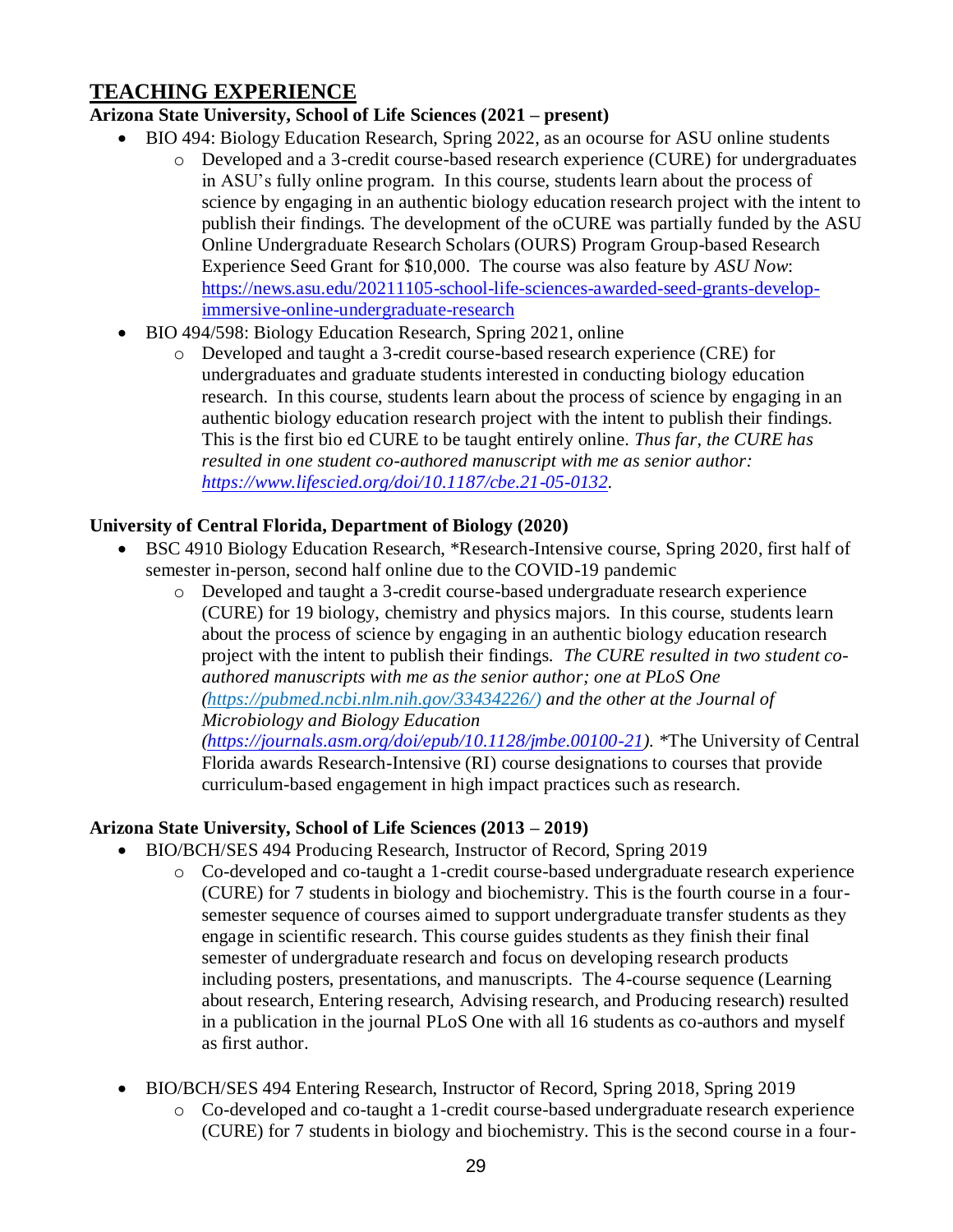semester sequence of courses aimed to support undergraduate transfer students as they engage in scientific research. This course guides students as they enter their first basic science research experience. Additionally, students continue to conduct education research by exploring a novel research question with the aim to publish their findings.

- BIO/SES 494 Advising Research, Instructor of Record, Fall 2018
	- o Co-developed and co-taught a 1-credit course-based undergraduate research experience (CURE) for 8 students in biology and geosciences. This is the third course in a foursemester sequence aimed to support undergraduate transfer students as they engage in scientific research. As a class, students continue an education research project, investigating a novel research question with the aim to publish their findings.
- BIO/BCH/PHY 494 Learning about Research, Instructor of Record, Fall 2017, Fall 2018
	- o Co-developed and co-taught a 3-credit course-based undergraduate research experience (CURE) for ~10 students in biology, biochemistry, geosciences, and physics. This is the first course in a four-semester sequence of courses aimed to support undergraduate transfer students as they engage in scientific research. This course prepares students to conduct scientific research through engaging in a science education research project. As a class, students explore a novel research question with the aim to publish their findings.
- BIO 360 Animal Physiology, Instructor of Record, Fall 2017
	- o Co-taught a 300-person, 3-credit, upper-level course on animal physiology with an emphasis on human physiology. This course was taught to biology majors in an active learning way. I taught a unit on muscle physiology and a unit on metabolism and diabetes.
- BIO 494/594 Biology Education Research, Instructor of Record, Spring 2017
	- o Co-developed and co-taught a 3-credit course-based research experience (CRE) in biology education research to 16 undergraduate and graduate students. As a class, students explored a novel research question with the aim to publish their findings. We successfully completed the project and our manuscript was published in PLoS One with all 16 students as co-authors and myself as first author.
- BIO 189 Life Sciences Career Paths, Instructor of Record, Fall 2015 and Fall 2016
	- $\circ$  Co-developed and co-taught a 1-credit course to  $\sim$ 35 academically underprepared firstsemester biology majors that was an extension of the Bio Bridge early start program. The focus of course was on specialized topics in biology and I taught a five-week module on infectious diseases.
- BIO 194 Bio Bridge Early Start Program, Instructor of Record, Summer 2014, Summer 2015, Summer 2016
	- o Co-developed and co-taught a 3-credit biology course to ~35 students as part of an early start program for academically underprepared incoming biology majors. The purpose of this course was to prepare students for introductory biology. I taught modules on thinking like a scientist, career options in biology, and academic success strategies.
- BIO 360 Animal Physiology, Teaching Assistant, Fall 2015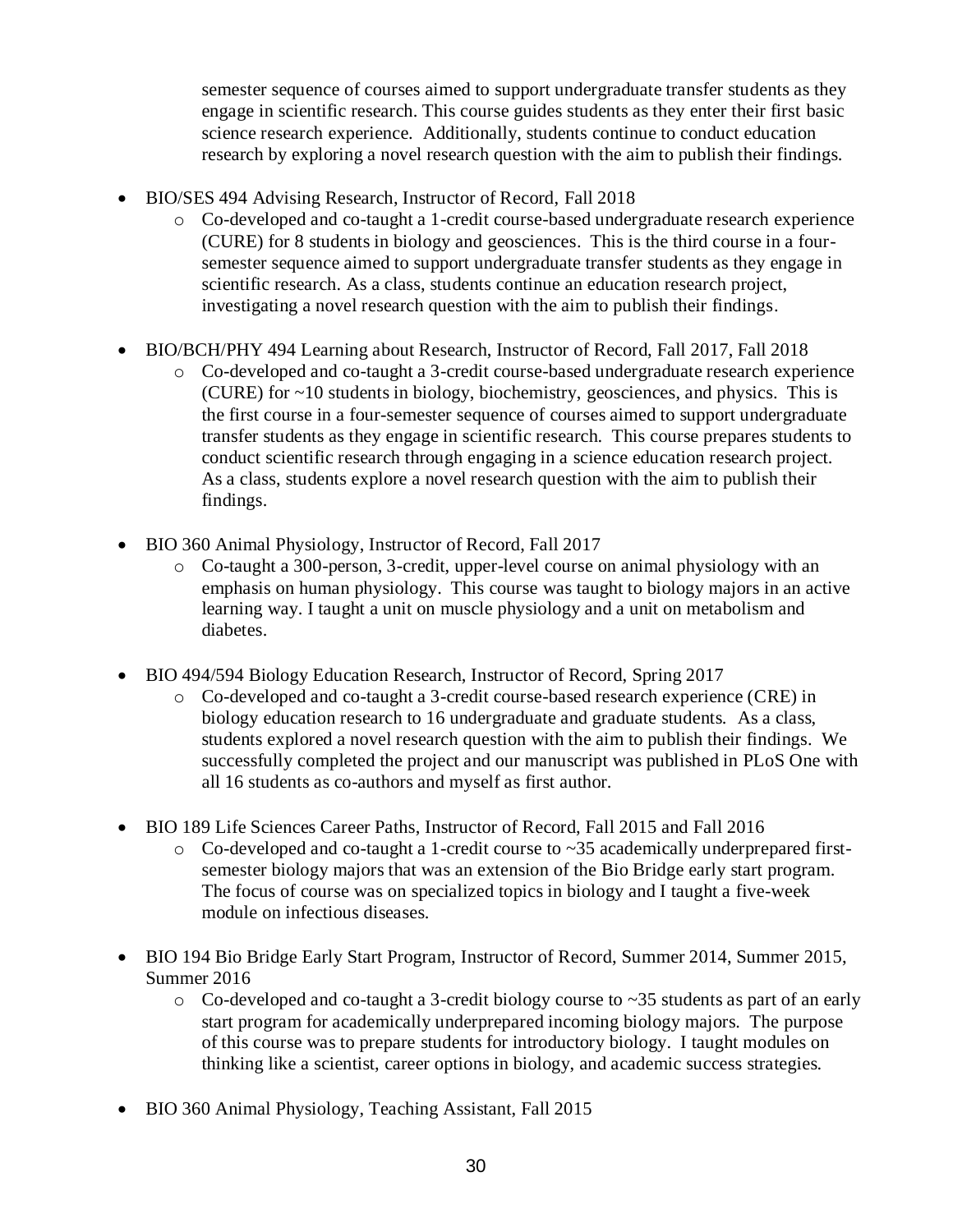- o Teaching assistant for a 200 person, 3-credit, upper-level course focused on animal physiology with an emphasis on human physiology. Co-developed and taught one lesson to three sections of ~65 students each, which was later published as a CourseSource article. Facilitated active learning in weekly classes and discussion sessions and wrote exam questions.
- BIO 294 Advanced Career Preparation in Health and Medicine, Instructor of Record, Spring 2014, Spring 2015, Spring 2016
	- $\circ$  Developed and taught a 1-credit course to  $\sim$ 30 upper-level students that focused on enhancing students' scientific thinking and preparing students for careers in health and medicine.
- BIO 189 Career Preparation in Heath and Medicine, Instructor of Record, Fall 2013, Fall 2014
	- $\circ$  Developed and taught a 1-credit course to  $\sim$ 36 introductory biology students that focused on enhancing their scientific thinking and familiarizing students with careers in health and medicine.

### **Guest lectures**

- Syracuse University. Discussion about course-based undergraduate research experiences.
- University of Tennessee, Knoxville. Training session for introductory biology teaching assistants.
	- o Taught a guest lecture on the importance of using student names in high enrollment biology courses

# **MENTORSHIP EXPERIENCE**

### **Primary mentorship as a faculty member, Arizona State University**

- Tala Alaghi, Barrett Honors student- committee chair, 2021 present
- Jennifer Norton, Barrett Honors student-committee chair, 2021 present
- Anna Abraham, Barrett Honors student- committee member, 2020 present
- Linzi Kennedy- undergraduate researcher- 2020-2021
	- o Mentored research has led to 1 publication under review.
- Tasneem Mohammed, undergraduate researcher  $(2020 2021)$  & Master's student-committee chair, 2021 – present
	- o Mentored research has led to 1 publication and 2 under review.
- Carly Busch, NSF GRFP, Ph.D. graduate student-committee chair, 2020 present
	- o Mentored research has led to 1 publication and 4 under review.
- Nicholas Wiesenthal, undergraduate researcher  $(2019 2021)$  & Ph.D. student- committee chair 2021 - present
	- o Mentored research has led to 3 publications and 1 under review.
- Rachel Scott, undergraduate student, 2018 present
	- o Mentored research led to 3 publications.
- Erika Nadile, Ph.D. graduate student- committee member, 2018 2021
	- o Mentored research has led to 4 publications and 1 under review.
- Logan Gin, NSF GRFP, Ph.D. graduate student- committee co-chair, 2017 present
	- o Mentored research has led to 12 publications.

### **Committee-level mentorship, Arizona State University**

• Cindy Vargas, Environmental Life Science Ph.D. student- committee member, 2021- present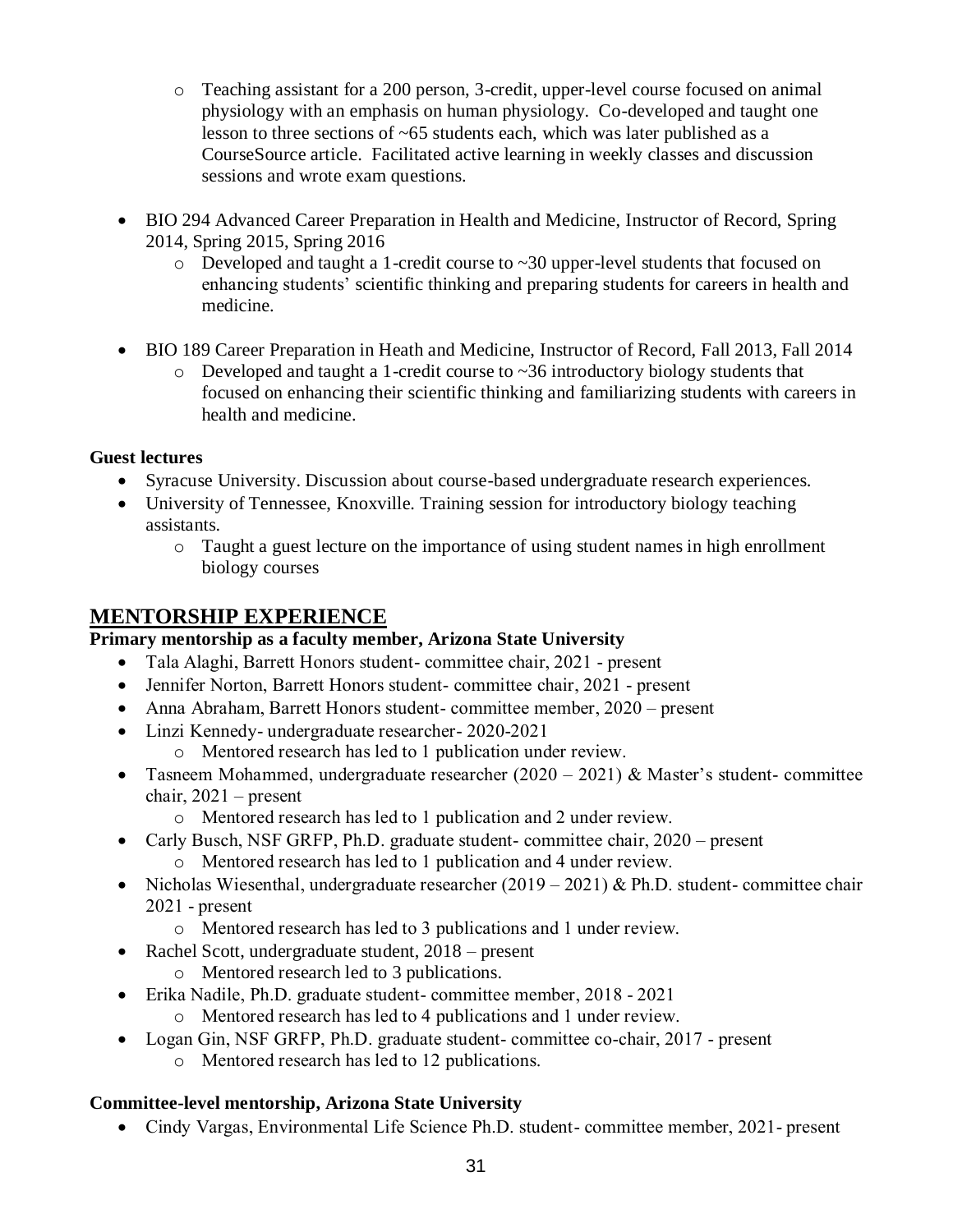- o Mentored research led to 3 publications.
- Nina Kolath, Barrett Honors student-second reader, Barrett thesis
- Taya Misheva, Ph.D. Biology and Society graduate student- committee member, 2020 present
- Baylee Edwards, Biology master's student- committee member,  $2020 2021$ 
	- o Mentored research led to 1 publication.

## **CURE students who continued conducting research in the lab, Arizona State University**

- Erika Nadile, Biology and Society PhD student, 2020- present
- Cindy Vargas, Environmental Life Sciences PhD student, 2020- present
- Madison Witt, undergraduate SOLS student, 2020- present
- Missy Tran, undergraduate SOLS student, 2020- present
- Joseph Gazing Wolf, Environmental Life Sciences PhD student, 2020- present
- Danielle Brister, undergraduate SOLS student, 2020- present

## **Trainees mentored as a faculty member, University of Central Florida**

- Isabella Ferierra, undergraduate student, 2019 2020
	- o Mentored research led to 3 publications.
- Lorena Parilla, undergraduate student, 2019 2020
- Jordan Dowell, ecology graduate student, 2019

### **Trainees mentored as a graduate student or post-doc in biology education research, Arizona State University**

- Jacquie Cala, graduate student,  $2016 2019$ 
	- o Mentored research led to 5 publications.
- Virginia Downing, graduate student,  $2016 2019$ 
	- o Mentored research led to 2 publications.
- Michelle Stephens, undergraduate student,  $2017 2018$ o Mentored research led to 4 publications.
- Taija Hendrix, undergraduate student,  $2017 2018$ 
	- o Mentored research led to 2 publications.
- Austin Huang, undergraduate student, 2016-2017
	- o Mentored research led to 1 publication.
- Kayla Campbell, undergraduate student, 2016 2017
- Brian Haney, graduate student, 2015-2016
	- o Mentored research led to 1 publication.
- Anna Krieg, undergraduate student, Honors thesis student,  $2015 2017$ o Mentored research led to 3 publications.
- Michael Ashley, undergraduate student,  $2015 2017$ 
	- o Mentored research led to 4 publications.
- Cyril Wassef, undergraduate student, Honors thesis student  $2015 2016$
- Kate Bergovy, undergraduate student, 2015

# **Mentor for UCF LGBTQ+ Alliance Mentoring Program (2019 – 2020)**

• Served as an LGBTQ+ academic mentor for two LGBTQ+ undergraduates during the academic year

### **Director of Activities and Engagement, UCLA School of Theater Film and Television and US Performing Arts (2012)**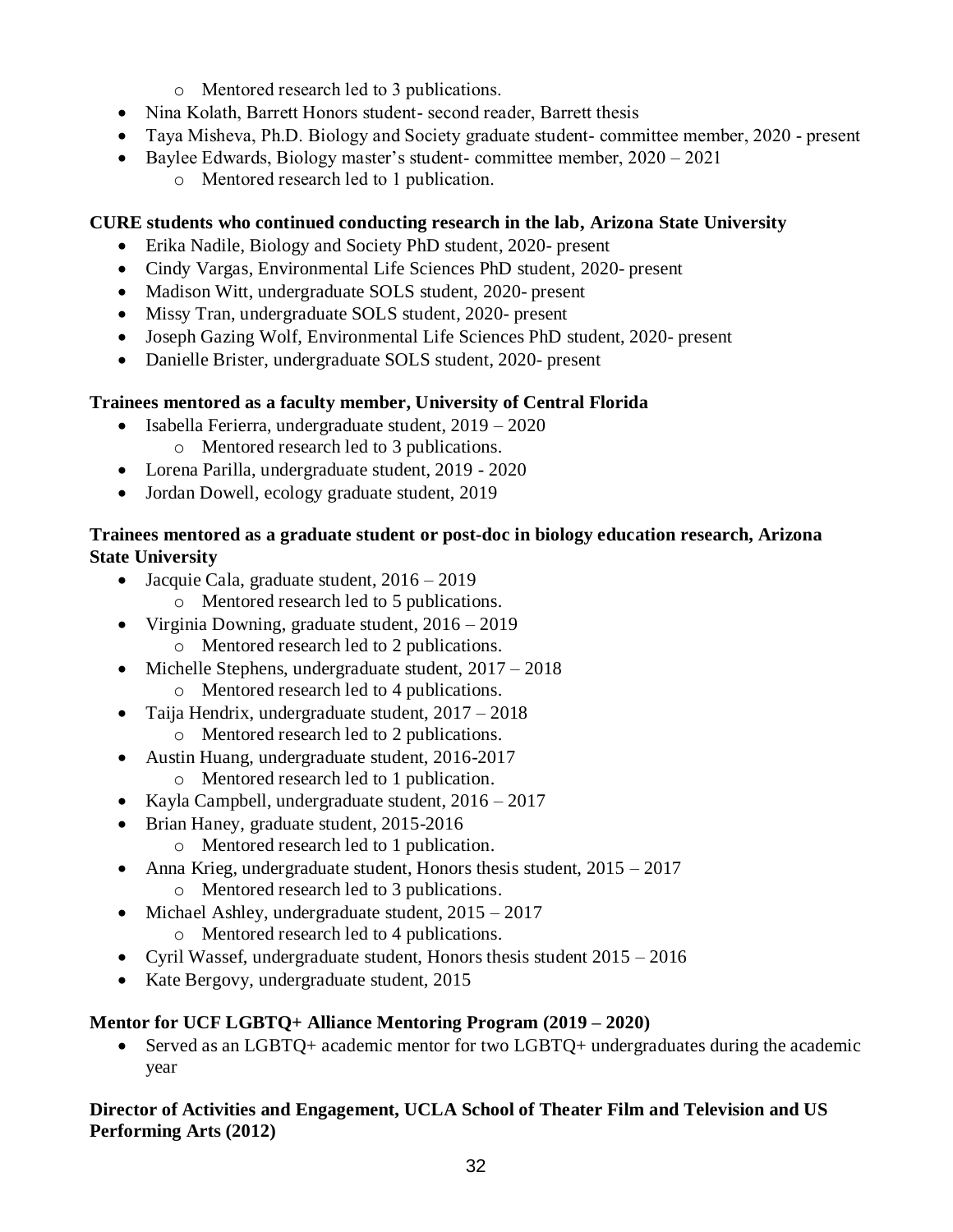• Coordinated weekly activities for groups of 300+ incoming college students and mentored 15 students each week over a three-month period

## **Trainee awards**

2021

- Logan Gin- The College Outstanding Graduate- Selected out of all PhD students in the largest college at Arizona State University
- Anna Abraham- Selected as 2021 The College Student Leader by ASU's College of Liberal Arts and Sciences
- Carly Busch- Graduate College O1 Online/Remote Travel Award for the American Chemical Society Resilience of Chemistry Fall 2020
- Carly Busch- Graduate College O1 Online/Remote Travel Award for the Society for the Advancement of Biology Education Research
- Tasneem Mohammed- Fall 2021/Spring 2022 Graduate College Fellowship (GCF)
- Carly Busch- Awarded 2021 Teaching Section Research Recognition Award, Experimental Biology 2021 Conference
- Carly Busch-Awarded Graduate College Online/Remote Travel Award for the Experimental Biology 2021 Conference
- Erika Nadile- Awarded 1<sup>st</sup> prize in the AAAS Student E-Poster Competition- Social Science Division
- Erika Nadile- Awarded first prize at NABT Poster Competition

# **LEADERSHIP**

- Research for Inclusive STEM Education Center Director of Evaluation (2021 present)
- Biology and Society Graduate Director of Biology Education Research Program (2021 present)
- Society for the Advancement of Biology Education Research (SABER) Awards Committee Co-Chair (2019- present)
- Consultant for Stetson University CURE assessment stemming from an NSF IUSE grant (2021) – present)
- SABER LGBTQ+ affinity group leader for SABER Action Group for Racial Justice during the 2020 annual meeting (2020)
- CUREs in the Time of COVID19. American Society of Cell Biology, Cell Biology Education, Life Sciences Education, CUREnet (2020)

One of four panelists for CUREs in the time of COVID19- a webinar to discuss challenges, opportunities, and strategies for teaching CUREs during COVID19 (June 2020).

- Undergraduate Biology Education Research, Gordon Research Conference discussion leader for "Changing Identities and Demographics in Undergraduate Biology Education" session (June 2019)
- NSF Community College Biology Instructor Network to support Inquiry into Teaching and Education Scholarship (CC Bio INSITES) mentor (June 2019 – present).
	- Invited to serve as a mentor for this NSF project connecting biology education researchers at 4-year institutions to community college instructors who are interested in learning how to conduct biology education research. Attended one in person meeting at HHMI (July 2019) and one virtual meeting (June 2020).

# **PROFESSIONAL SERVICE**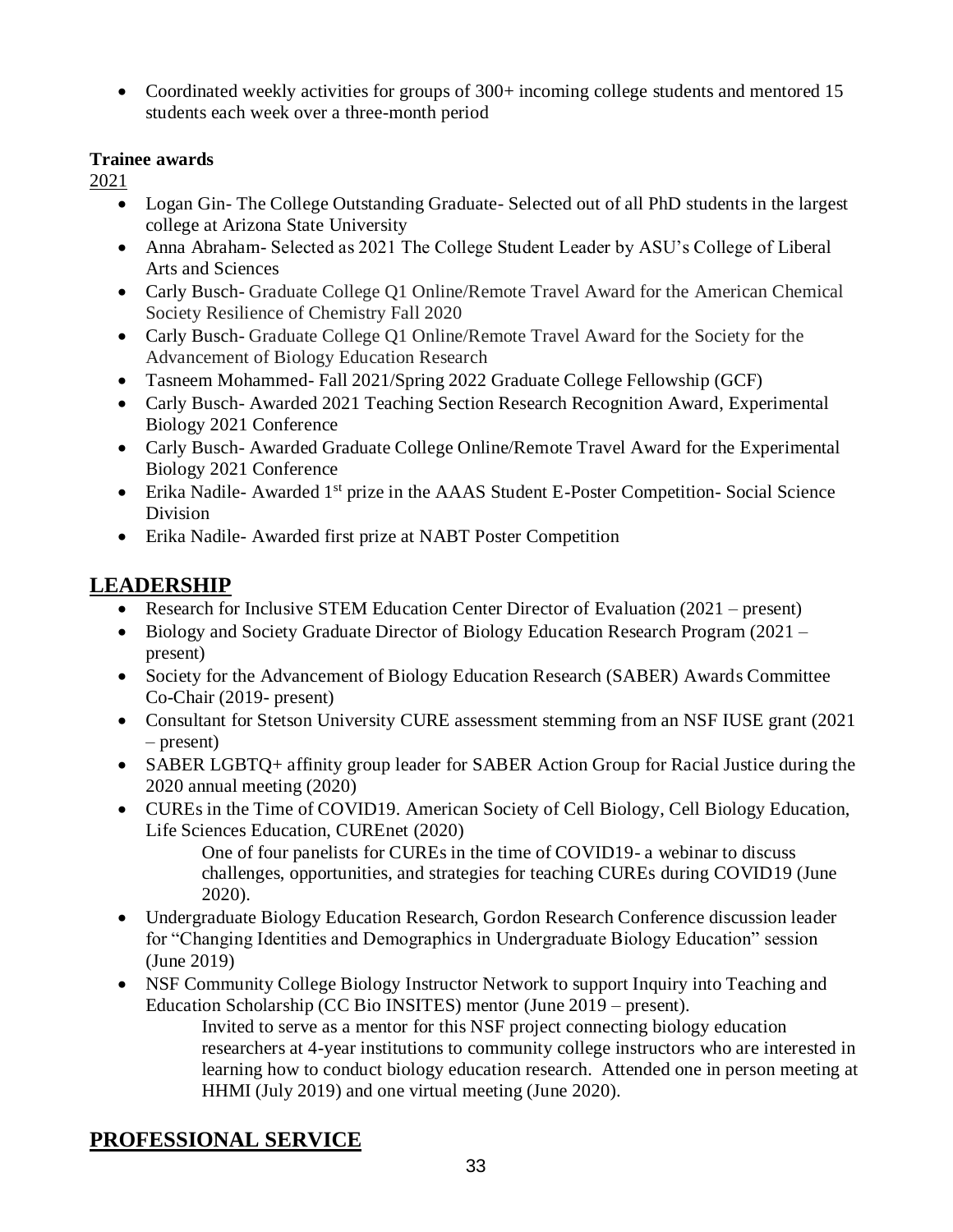- Ad hoc reviewer for *BioScience* (2021 present), *Journal of American College Health* (2021 present), *PNAS* (2020 – present), *PLoS One* (2019 – present), *Studies in Higher Education* (2019 – present), *Journal for STEM Education Research* (2019 – present), *International Journal of STEM Education* (2017 – present), *Wildlife Society Bulletin* (2017 – present), *CBE: Life Sciences Education* (2016 – present)
- Panel service for NSF (2020, 2021)
- Member of School of Life Sciences Director search committee (2021 present)
- Member of target search committee (2021 present)
- Member of School of Life Sciences Physiology Lecturer search committee (2021)
- Keynote panelist for the ASU School of Life Sciences SOLUR Symposium (2021)
- Led a virtual Coffee Chat for the  $2<sup>nd</sup>$  Annual BioSci Southwest Symposium on how anxiety and depression affect graduate students (2020)
- Member of UCF Department of Biology's Undergraduate Programs Committee (2020)
- Faculty partner for University of Central Florida Out in STEM (oSTEM) (2019 2020)
- Member of the American Society of Cell Biology (ASCB) LGBTQ+ Committee  $(2019 - present)$
- Member of the Society for Advancement of Biology Education Research (SABER) Diversity and Inclusion committee (2018- 2020)
- Panelist for ASU Graduate College panel about teaching (2018, 2019) One of three ASU graduate students selected by the Graduate College to serve on the Graduate and Professional Student Association (GPSA) panel about teaching for incoming graduate students
- Panelist for the Students Affiliates of the American Chemical Society (SAACS) pre-med and pre-graduate student panel (2018)
- One of three panelists with expertise in medical and graduate school admission standards
- Graduate participant in ASU's School of Life Sciences Camp Ignite,  $(2014 2016)$ Attended 2-day summer program for all incoming biology majors developed to build community among students, staff, and faculty
- Graduate participant, ASU's Out in STEM (OSTEM) graduate panel (2016) Served on panel highlighting LGBTQIA identifying graduate student experiences in STEM
- ASU School of Life Sciences SOLUR Summer Research Program selection committee (2015) Served on committee as a graduate representative to select ASU School of Life Sciences summer undergraduate research scholars
- Pre-health advising, ASU's pre-health club  $(2015 2016)$ Gave guest lectures about how to maximize students' chances of being accepted to medical school
- ASU School of Life Sciences Undergraduate Programs Committee (2013 2014) Served as an advising representative on the committee for one year
- ASU Undergraduate Programs Subcommittee for Biomedical Sciences and Medical Microbiology concentrations (2013 – 2014)
	- Served as the pre-health advisor on the committee to develop new degrees
- ASU School of Life Sciences Scholarships and Awards Committee (2013 2014) Served on committee as an advising representative
- ASU College of Liberal Arts and Sciences Development Success Network (2014) Served on committee to determine best practices for retaining students in the College of Liberal Arts and Sciences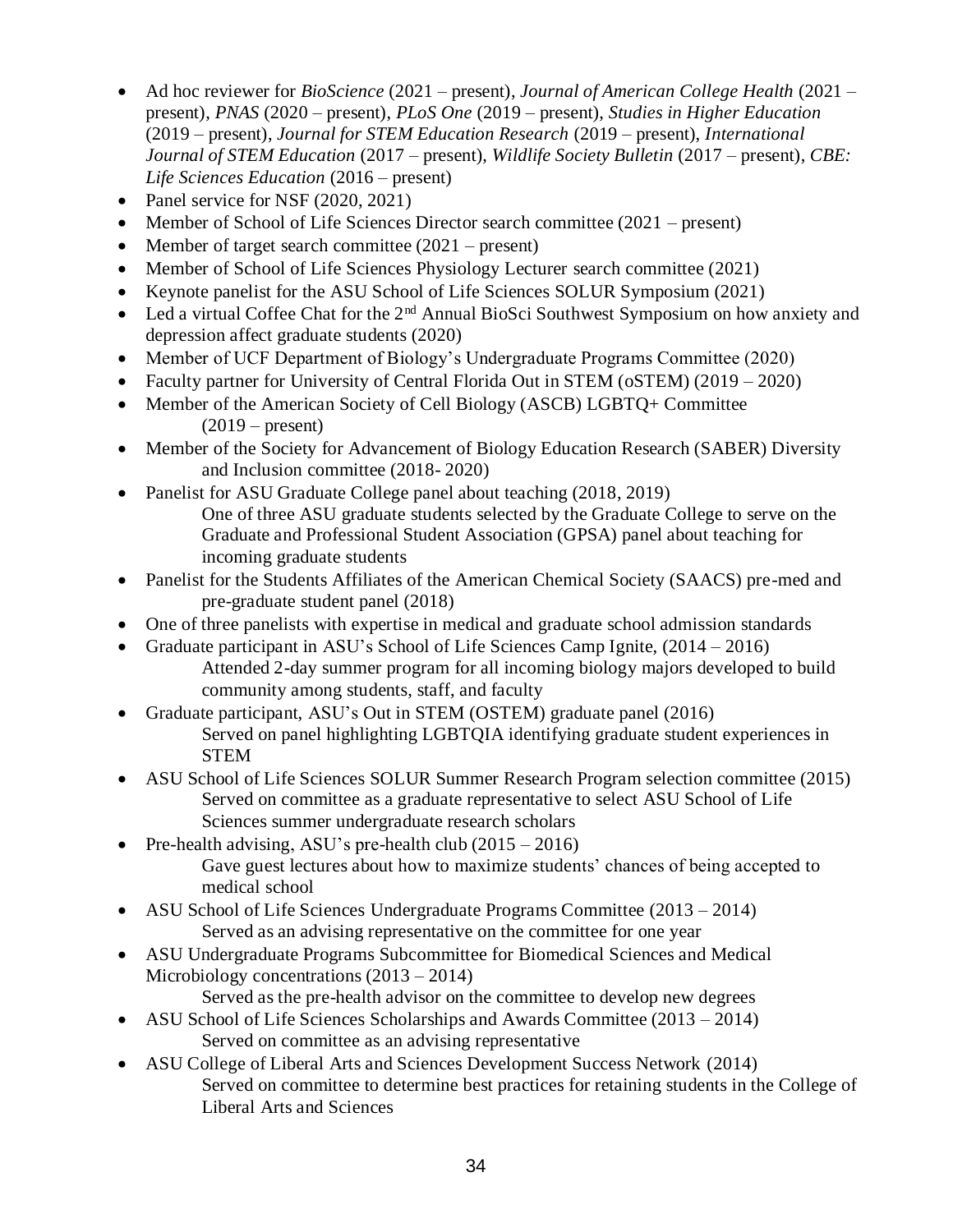# **SCHOLARSHIPS, AWARDS, and RECOGNITIONS**

- Featured in UCF's Faculty Center for Teaching and Learning Faculty SOTL Activity: [Scholarship of Teaching and Learning Activity](https://fctl.ucf.edu/sotl-and-dber/faculty-sotl-activity/) (2019)
- Featured in UCF College of Sciences News: ["New Biology Hire Brings Focus to Accessibility"](https://sciences.ucf.edu/news/new-biology-hire-brings-focus-to-accessibility/) (2019)
- Work with the NSF S-STEM grant featured by Course Hero in ["How to Enrich the Research](https://www.coursehero.com/faculty-club/classroom-tips/katelyn-cooper/)  [Experience of Transfer Students"](https://www.coursehero.com/faculty-club/classroom-tips/katelyn-cooper/) (2019)
- Featured in the University of Leicester Department of Physics and Astronomy's showcase of LGBT+ identifying scientists (2019)
- AAAS/Science Program for Excellence in Science (2018)
- ASU Faculty Women's Association (FWA) Distinguished Graduate Student Award (2018)
- ASU College of Liberal Arts and Sciences (CLAS) Graduate Excellence Award (2018)
- ASU School of Life Sciences Innovative Teaching Award (2018)
- ASU Sun Devil Award for Service (2018)
- Featured on ASU Now as one of ASU's outstanding graduates: *[Biology PhD Grad Gains](https://asunow.asu.edu/20180429-biology-phd-grad-gains-international-recognition-her-research-final-week-school)  [International Recognition for Her Research in Final Week of School](https://asunow.asu.edu/20180429-biology-phd-grad-gains-international-recognition-her-research-final-week-school)* (2018)
- ASU Graduate and Professional Student Association (GPSA) Teaching Excellence Award (2017)
- iEMBER Best Lightening Talk Award (2017)
- ASU College of Liberal Arts and Sciences (CLAS) Graduate Excellence Award (2016)
- University of Arizona College of Medicine-Phoenix Academic Accomplishments Tuition Scholarship  $(2011 - 2012)$

# **TRAVEL AWARDS**

# **Awarded 16 travel awards to attend meetings or to visit other institutions**

- Florida International University Advance Women, Equity and Diversity travel award, \$700, October 2019
- LGBTQ+ Scientist Travel Award to the 2018 American Society of Cell Biology (ASCB) Annual Meeting, \$600, September 2018
- ASU School of Life Sciences (SOLS) Graduate Student Travel Award, \$400, April 2018
- Undergraduate Biology Education Gordon Research Conferences Travel Stipend, \$500, July 2017
- ASU School of Life Sciences Undergraduate Programs Travel Stipend, \$500, July 2017
- ASU Graduate & Professional Student Association (GPSA) Travel Grant, \$950, June 2017
- ASU School of Life Sciences (SOLS) Graduate Student Travel Award, \$400, June 2017
- ASU Graduate College Travel Award, \$500, June 2017
- ASU Center for Evolutionary Medicine Trainee Travel Grant, \$500, June 2017
- Environment and Metrics in Biology Education and Research (EMBER) Conference Travel Award, \$600, June 2017
- ASU Graduate & Professional Student Association (GPSA) Travel Grant, \$450, July 2016
- ASU School of Life Sciences (SOLS) Graduate Student Travel Award, \$400, July 2016
- American Society for Biochemistry and Molecular Biology (ASBMB) Graduate Travel Award, \$1000, April 2016
- ASU Graduate & Professional Student Association (GPSA) Travel Grant, \$632, December 2015
- ASU School of Life Sciences (SOLS) Graduate Student Travel Award, \$400, July 2015